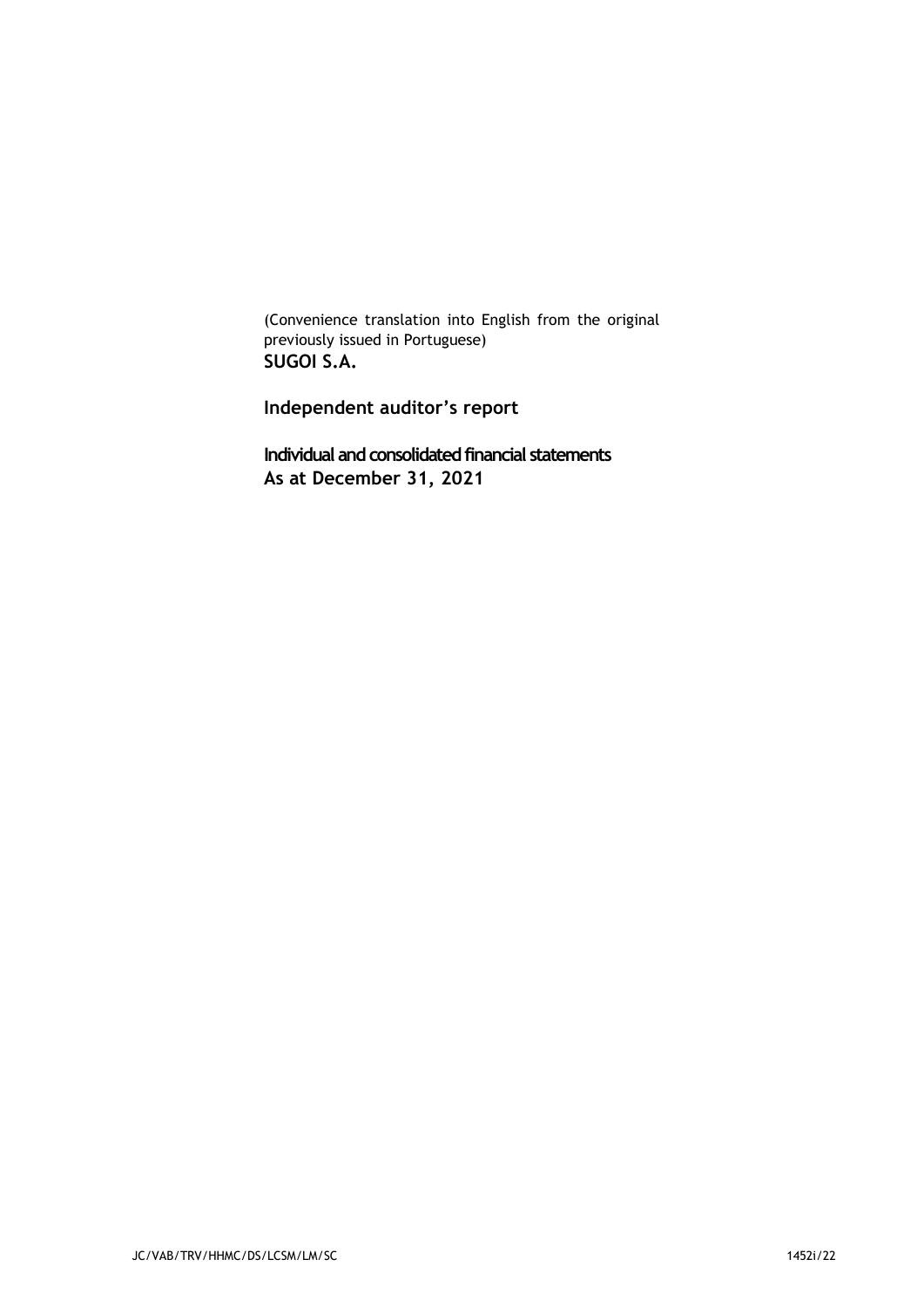Individual and consolidated financial statements As at December 31, 2021

**Contents** 

Independent auditor's report on the individual and consolidated financial statements

Individual and consolidated statements of financial position

Individual and consolidated statements of income

Individual and consolidated statements of comprehensive income

Individual and consolidated statements of changes in equity

Individual and consolidated statements of cash flows

Individual and consolidated statements of value added

Notes to the individual and consolidated financial statements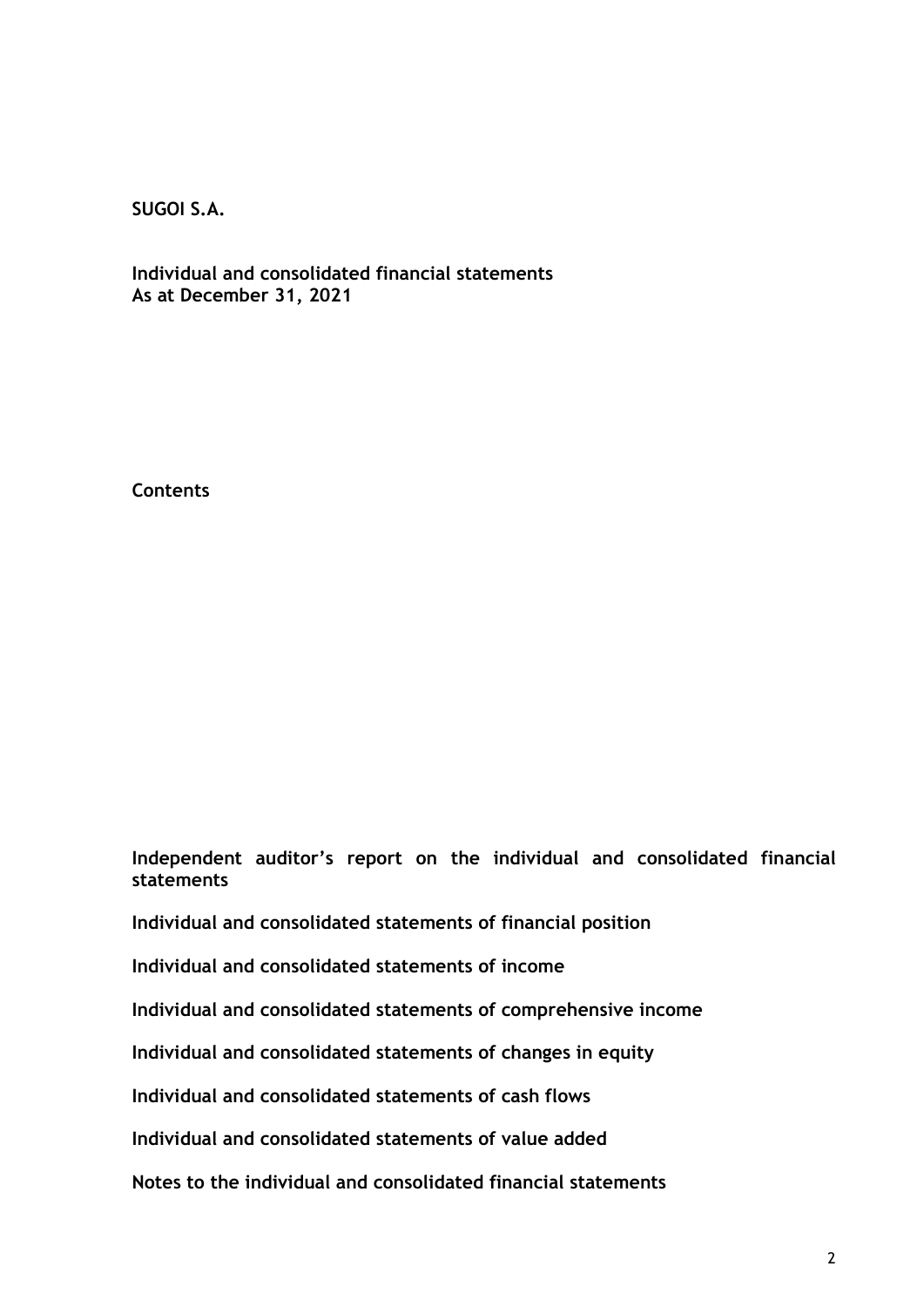

### Management Report – 2021

São Paulo, March 29, 2022 - SUGOI S.A. - In compliance with its articles of incorporation and legal provisions, the Management of Sugoi S.A. ("Sugoi") presents below the Management Report and the Individual and Consolidated Financial Statements prepared in accordance with the International Financial Reporting Standards (IFRS), the Brazilian accounting practices and the standards of the Brazilian Securities and Exchange Commission (CVM). The Company has adopted all standards and revisions of standards in effect for the financial statements as at December 31, 2021.

### MANAGEMENT REPORT

The year of 2021 proved to be very challenging as expected, especially for the first housing sector in which the margins are quite reduced. The continuity of the new coronavirus (COVID-19) pandemic and all its consequences and the increase in the base interest rate to contain inflationary pressure were the keynote for the year, making the launches that were underway to be revised in such a way as to absorb this entire scenario and maintain the Company's operational capacity at high levels. Despite this scenario, Sugoi presented consistent operating results in line with the Company's growth plan for the coming years.

Among the operational highlights, we mention the launches of the Company in 2021, reaching R\$ 241 million, mainly in the capital of São Paulo-SP, and the Company's contracted net sales reaching R\$ 166 million in the year. Regarding financial performance, we can highlight net revenue of R\$ 211 million, an unprecedented level, in addition to gross margin of 31%, showing results that prove the Company's resolve in the decision-making strategy adopted during the turbulent times that we have experienced in the last three years.

Despite the results presented in 2021 being appropriate to the Company's business plan, we were also affected by the increase in deadlines for licensing and approval of ventures; increase in unemployment and/or impairment of the population's income, possibly postponing the decision of acquisition and/or cancellation of the contracts entered into; reduction of economic activity in general, due to unpredictability and/or lack of confidence, which led to a drop in the supply of inputs that, contrary to the growth of activity in civil construction, generating a very strong inflationary pressure on construction work inputs, which will be monitored and reviewed to reduce impacts on the results presented.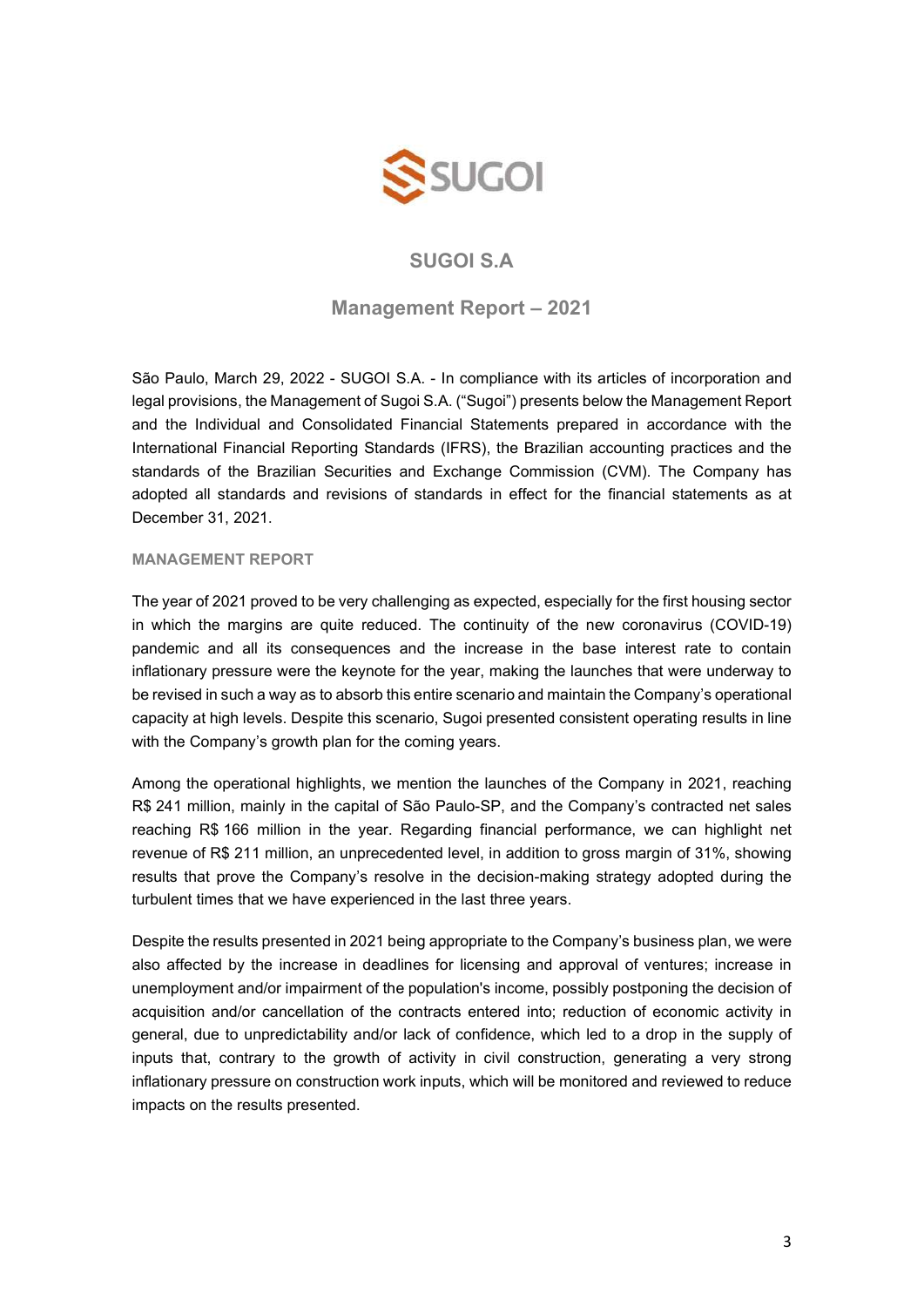A medium/long-term scenario is not yet clear as we are experiencing atypical periods in the economy, thus, planning, budget, administrative expenses and launches will be reviewed more frequently so that we can obtain market absorption and deliver more and more value to our shareholders.

We know that 2022 will continue to be challenging and that the political and economic scenarios may add even more uncertainties to the real estate development market, as is usual in these periods, in addition to inflationary pressures that will continue to affect us and require constant attention and monitoring in relation to construction costs and unit prices and, consequently, sales velocity.

Even with these challenges, Sugoi continues to seek continuous improvement to its efficiency in operations, mitigating business risks with resolve and strategy to guide the Company's decisionmaking process, as well as to its position in the segment and markets in which it operates, once again demonstrating resilience and ability to overcome difficult times, such as the pandemic.

Sugoi operates in the economic real estate segment, also known as First Housing, focusing on the Casa Verde Amarela Program (PCVA), from Group 1 to Group 3, which includes families with income from R\$ 2 thousand to R\$ 7 thousand Brazilian Reais. This income bracket has a large housing deficit and, for this reason, we understand that this market has a lot of space to be explored. We also believe that in addition to the federal program PCVA, new programs to encourage popular housing should be created within the scope of state and municipal governments, to foster the economy and generate jobs, linked to a social housing policy.

Sugoi remains decisive in its purpose to contribute to the reduction of the housing deficit and, consequently, to improve the lives of Brazilians. We will continue to develop work that enables decent properties for first housing, generating jobs and contributing to a more economically sound and fair country, with less social inequality.

### **Highlights**

- Net revenue for the year totaled R\$ 211 million;
- The Company concluded 2021 with Gross Margin of 31%;
- Net income for the year was R\$ 6.3 million;
- General Sales Value (GSV) of ventures launched in 2021 totaled R\$ 241 million;
- The Company's land bank reached a potential GSV of R\$ 3.5 billion;

### Operating and financial performance

### Launches

In 2021, the Company announced the six launches described in the following table, most of them in the municipality of São Paulo: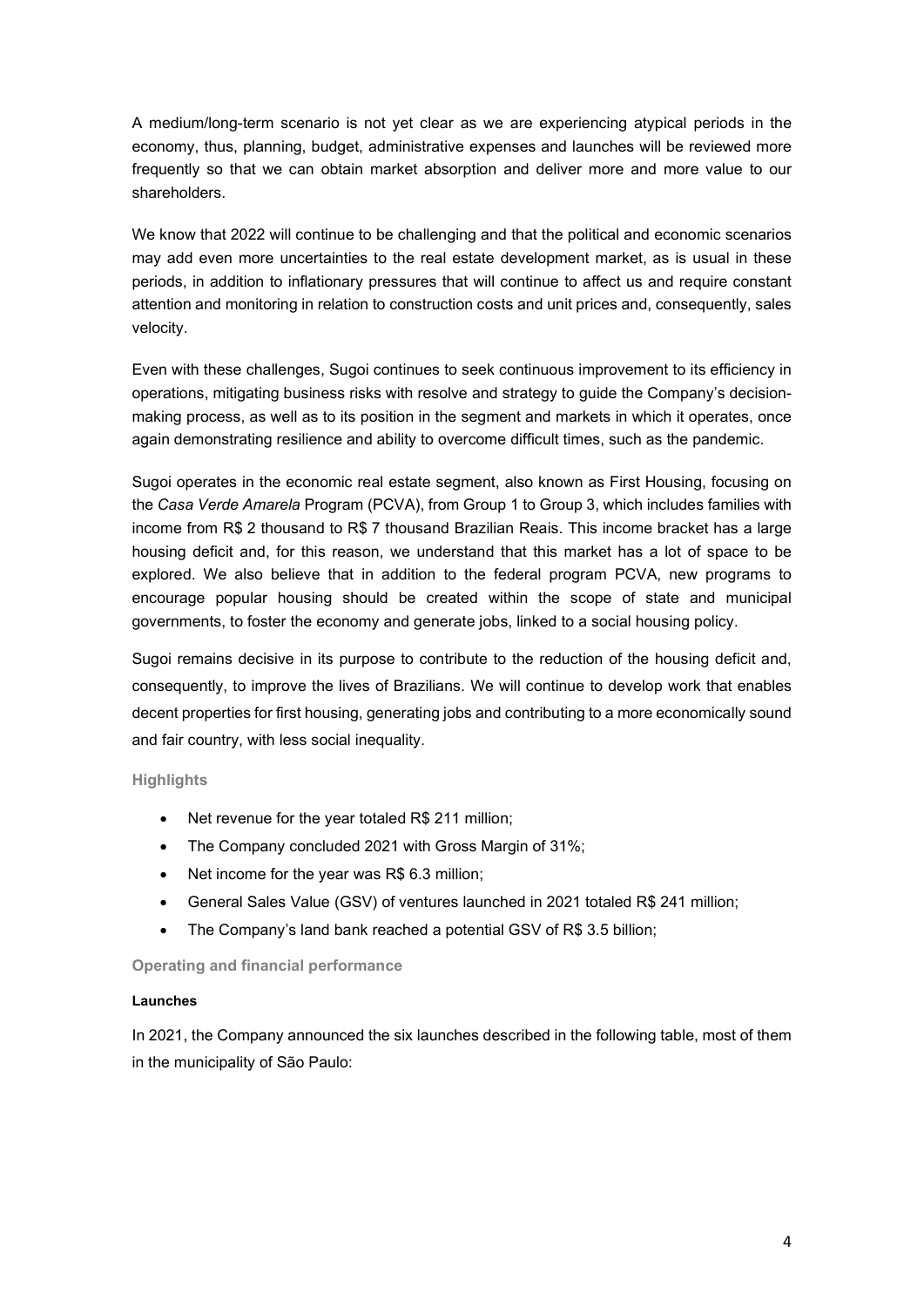| <b>Venture</b>                           | <b>Units</b> | <b>Estimated GSV</b> | City                       |
|------------------------------------------|--------------|----------------------|----------------------------|
| VIDA & ALEGRIA - Condomínio 09           | 196          | 31 8 MM              | ∣ São Paulo – SP           |
| MIRAI PARQUE DO CARMO - Condomínio 06    | 246          | 40.6 MM              | l São Paulo – SP           |
| MIRAI CIDADE LÍDER COND 01               | 320          | 62.4 MM              | São Paulo – SP             |
| MIRAI JARDIM NUNES COND 02 (módulo 01)   | 149          | 25.3 MM              | São José do Rio Preto - SP |
| MIRAI CAMPINAS JARDIM DO LAGO (modulo 1) | 240          | 44 4 MM              | Campinas – SP              |
| MIRAI PARQUE DO CARMO - Condomínio 07    | 246          | 36.3 MM              | São Paulo – SP             |

Due to the pandemic, we had impacts on the approval and licensing of some ventures, as some bodies and secretariats had their activities compromised, due to the lockdown and interrupted activities of government bodies, and/or to health problems - directly or indirectly - of the civil servants in charge. As a result, there was an increase in the approval deadlines, which we believe and hope to overcome in 2022, significantly leveraging the volume of launches for the current year.

### Contracted sales

The Company's Gross Sales totaled R\$ 241 million, which represents an increase in comparison to 2020. In relation to the average ticket of products sold for 2021, we had approximately R\$ 161 thousand per unit sold on average.

### Finished projects and projects under construction

The year of 2021 was important in terms of completion of construction works, consolidating the Company's work capacity and volume delivery, with distinguished quality. Altogether, there were four projects, totaling 834 units and GSV of R\$ 117 million. All ventures were delivered before the end of their terms.

The Company currently has 15 construction works in progress, totaling almost three thousand units.

### Land bank

As at December 31, 2021, the Company's land bank represented estimated GSV of R\$ 3.5 billion, with expected launch in the next five years.

The year of 2021 was marked by great prospecting, but with little success, thus with no increase in our land bank. We believe that 2022 will be a good year to evaluate the current pipeline and prepare for projects with greater market absorption. But we will always be looking for new opportunities that can add value to the Company.

### Net revenue, gross profit and gross margin

Net operating revenue totaled R\$ 211 million in 2021, an increase compared to R\$ 183,5 million in the same period of 2020.

In 2021, the cost of properties totaled R\$ 144.5 million in comparison with R\$ 120.6 million in the same period of 2020, due to new launches and recognition of costs of ventures in progress.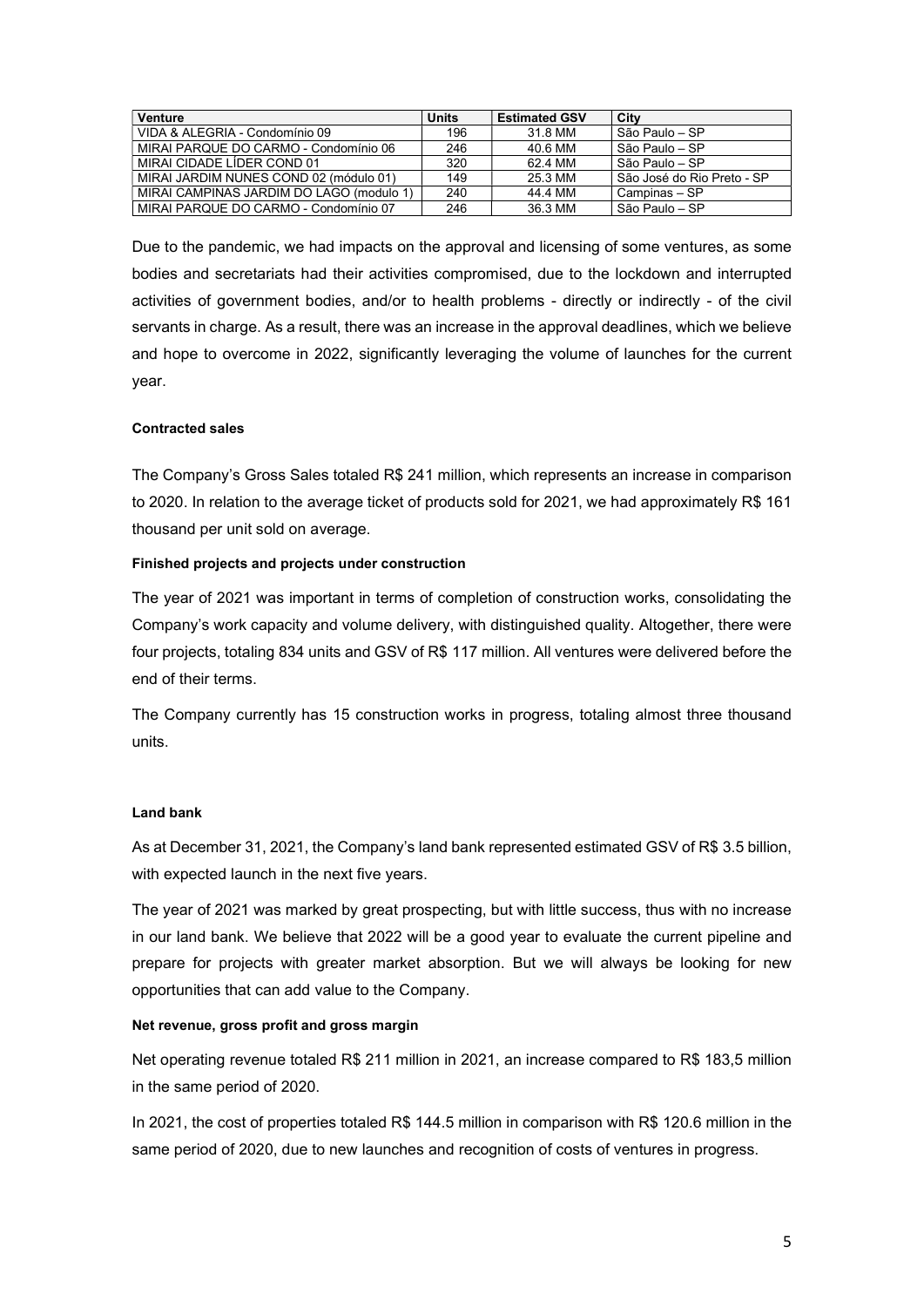Gross profit for the year amounted to R\$ 66.7 million, a slight increase compared to the same period of 2020, for which we reported gross profit of R\$ 62.9 million. This increase is explained by the volume of launches and construction works in progress.

### Selling, general and administrative expenses

In 2021, selling expenses totaled R\$ 18.5 million, representing an increase of 30% compared to 2020. Said increase is explained by the development and launch of new projects, in addition expenses related to the sale of projects under construction.

Net general and administrative expenses totaled R\$ 24.1 million in 2021, an increase of 20% compared to the same period in 2020. These expenses are also line with the increase in launches compared to the same year and, mainly, in line with the Company's planning, aiming to support the demand of launches and construction works occurring in the next years.

#### Income for the year

In 2021, we reported accumulated net income of R\$ 6.3 million, a slight decrease compared to the amount of R\$ 18.7 million in 2020. This result is particularly attributable to the increase in selling and administrative expenses observed by the Company in 2021. Said increases were in line with the Company's planning for the absorption of future launches. For 2022, the Company is reviewing said expenses so that it can deliver a better net margin than the one presented.

### Reinvestment of profits and distribution of dividends

Pursuant to Article 189 of Law No. 6.404/76, no profit was distributed in the year.

#### Independent auditors

Pursuant to the Brazilian Securities and Exchange Commission (CVM) Instruction No. 381 of January 14, 2003, we inform that the Company engaged BDO RCS Auditores Independentes S.S. to render services related to the audit of its financial statements. Also according to CVM Instruction No. 381, of January 14, 2003, we inform that the Company has not contracted any other services from the independent auditor charged with the audit of the financial statements not related to the audit work.

São Paulo, March 29, 2022.

### Investor relations

Telephone: (55 11) 5904-6400 Email: ri@sugoisa.com.br www.sugoisa.com.br/ri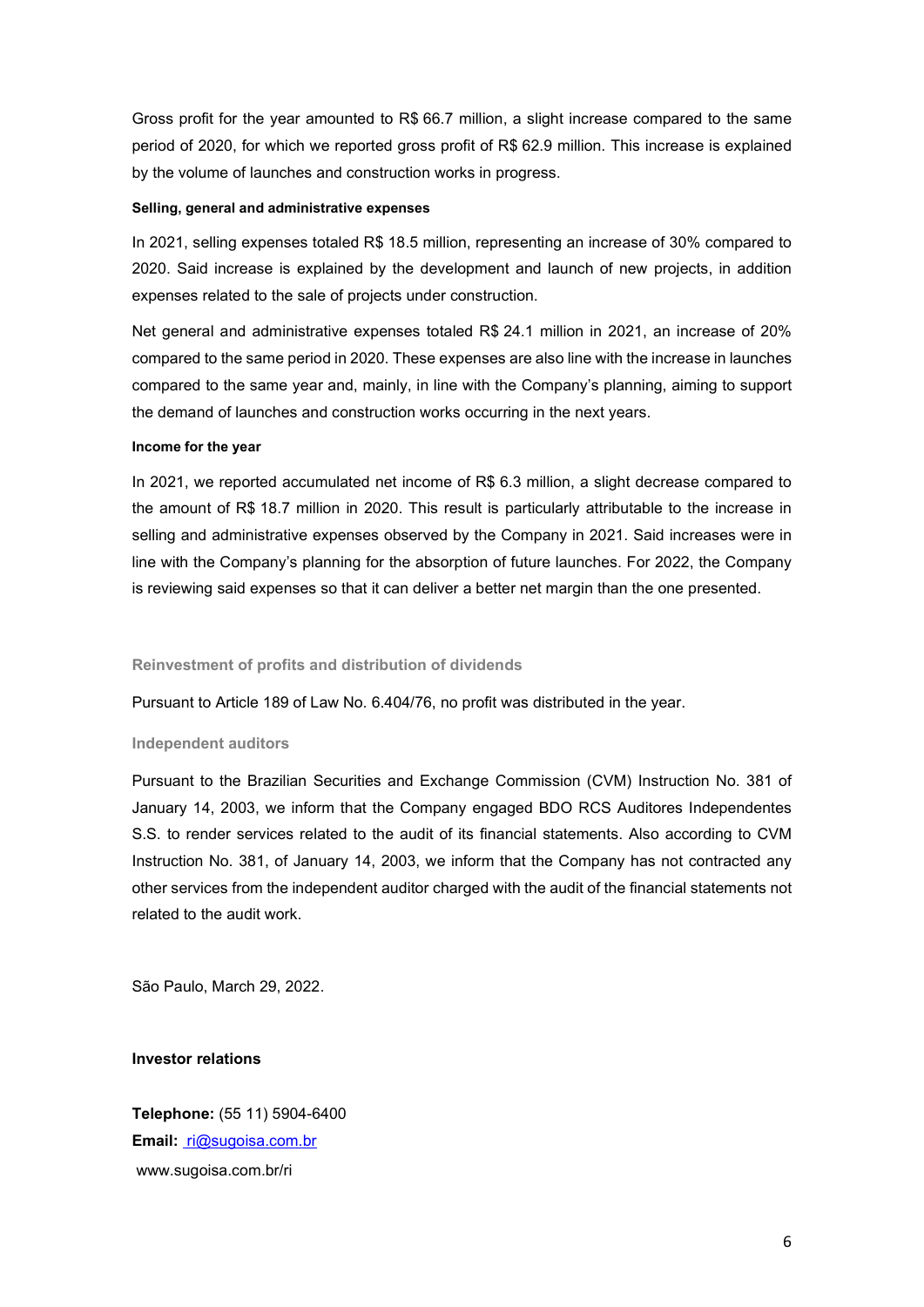

www.bdobrazil.com.br

# INDEPENDENT AUDITOR'S REPORT ON THE INDIVIDUAL AND CONSOLIDATED FINANCIAL STATEMENTS

To the Shareholders and Management of Sugoi S.A. São Paulo - SP

### Opinion on the individual and consolidated financial statements

We have audited the individual and consolidated financial statements of Sugoi S.A. ("Company") and its controlled companies, identified as Parent company and Consolidated, respectively, which comprise the individual and consolidated statements of financial position as at December 31, 2021, and the respective individual and consolidated statements of income, comprehensive income, changes in equity and cash flows for the year then ended, as well as the corresponding notes to the financial statements, including a summary of main accounting policies.

### Opinion on the individual and consolidated financial statements in accordance with Brazilian accounting practices

In our opinion, the accompanying individual and consolidated financial statements present fairly, in all material respects, the Company's financial position as at December 31, 2021, its financial performance and its cash flows for the year then ended in accordance with Brazilian accounting practices.

### Opinion on the consolidated financial statements prepared in accordance with the International Financial Reporting Standards (IFRS), applicable to entities of real estate development in Brazil, registered with the Brazilian Securities and Exchanges Commission (CVM)

In our opinion, the accompanying consolidated financial statements present fairly, in all material respects, the Company's consolidated financial position as at December 31, 2021, its consolidated financial performance and its consolidated cash flows for the year then ended in accordance with the IFRS applicable to companies of real estate development in Brazil, registered with CVM.

### Basis for opinion on the individual and consolidated financial statements

We conducted our audit in accordance with Brazilian and International Standards on Auditing (ISAs). Our responsibilities under those standards are further described in the "Auditor's responsibilities for the audit of the individual and consolidated financial statements" section of our report. We are independent of the Company and its controlled companies in accordance with the relevant ethical principles established in the Code of Ethics for Professional Accountants and in the professional standards issued by the Brazilian Federal Council of Accounting (CFC), and we have fulfilled our other ethical responsibilities in accordance with these standards. We believe that the audit evidence obtained is sufficient and appropriate to provide a basis for our opinion.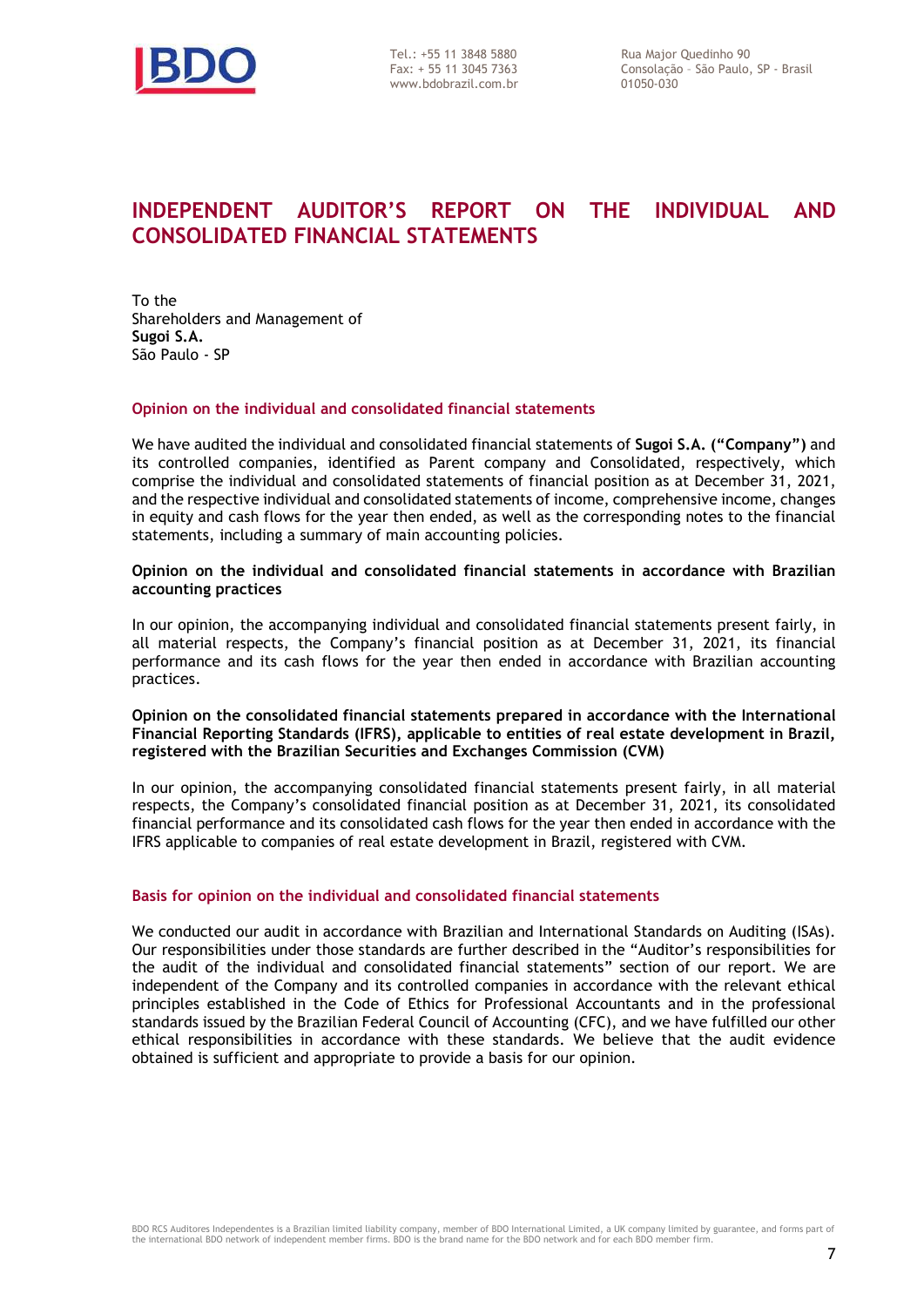

### Emphasis

### Revenue recognition

As described in Note 2.1(b) to the individual and consolidated financial statements, these statements were prepared in accordance with Brazilian accounting practices and with the IFRS applicable to companies of real estate development in Brazil, registered with CVM. Accordingly, the determination of the accounting policy adopted by the Company for the recognition of revenue from sale and purchase contracts of unfinished real estate units, related to aspects of the transfer of control, follows the understanding established by CVM in CVM/SNC/SEP Circular Letter No. 02/2018 on the adoption of NBC TG 47 (IFRS 15). Our opinion is not qualified in respect of this matter.

### Key audit matters

Key audit matters are those matters that, in our professional judgment, were of most significance in our audit of the financial statements of the current year. These matters were addressed in the context of our audit of the individual and consolidated financial statements as a whole and in forming our opinion thereon, and we do not provide a separate opinion on these matters.

### Recognition of the results of real estate development

As mentioned in Note 2.13, the Company recognizes income (loss) arising from real estate development during the progress of the construction work, based on the Percentage of Completion ("POC") method, in accordance with the understanding expressed by CVM in CVM/SNC/SEP Circular Letter No. 02/2018 on the application of NBC TG 47 (IFRS 15). This method is adopted using the ratio of cost incurred in relation to total budgeted cost of the respective ventures and the revenue is calculated by multiplying this percentage by the contracted sales. Costs of land and of construction work inherent to the respective development of the units sold are recognized in income (loss) when incurred.

This matter was considered significant to our audit because the process of revenue recognition involves judgment from Management.

#### Audit response

Our audit procedures included:

- Evaluation of the internal control environment with respect to the budgetary process adopted by the Company;
- Evaluation of the accuracy and completeness of the information used in the calculations presented by the Company;
- Tests on documentation, on a sample basis, related to the basis of sales, contract cancellations and costs incurred;
- Verification of legal requirements for launching ventures; and
- Evaluation of the disclosure of information in the notes.

During our audit, we identified adjustments to these transactions and disclosures, fully made by the Company.

Based on the evidence obtained, we determined that the estimates used to recognize revenue are adequate, as are their respective disclosures, in the context of the financial statements taken as a whole.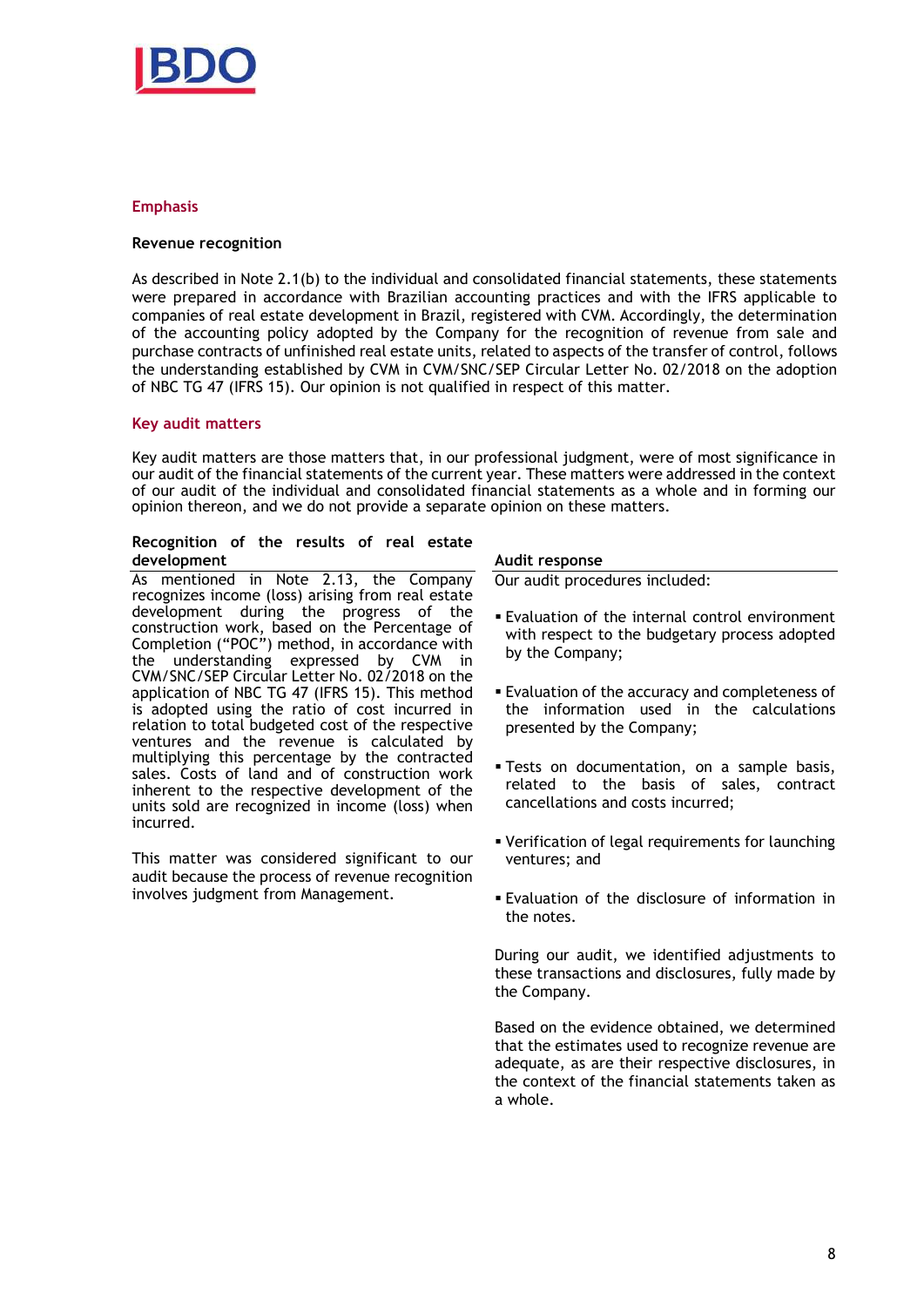

#### Other matters

### Statements of value added

The individual and consolidated statements of value added, prepared under the responsibility of the Company's Management for the year ended December 31, 2021, and presented as supplementary information for IFRS purposes, were submitted to the same audit procedures followed for the audit of the Company's financial statements. In order to form an opinion, we have checked whether these statements are reconciled with the financial statements and accounting records, as applicable, and whether its form and contents meet the criteria established in CPC 09 - Statement of Value Added. In our opinion, the statements of value added were properly prepared, in all material respects, in accordance with the criteria established in that Technical Pronouncement and are consistent with the individual and consolidated financial statements taken as a whole.

### Other information accompanying the individual and consolidated financial statements and auditor's report

The Company's Management is responsible for the other information that comprises the Management Report. Our opinion on the individual and consolidated financial statements does not cover the Management Report and we do not express any form of audit conclusion thereon.

In connection with our audit of the individual and consolidated financial statements, our responsibility is to read the Management Report and, in doing so, consider whether the report is materially inconsistent with the financial statements or our knowledge obtained in the audit or otherwise appears to be materially misstated. If, based on the work we have performed, we conclude that there is a material misstatement of this Management Report, we are required to report that fact. We have nothing to report in this regard.

### Responsibilities of Management and those charged with governance for the individual and consolidated financial statements

Management is responsible for the preparation and fair presentation of the individual and consolidated financial statements in accordance with Brazilian accounting practices and the IFRS, applicable to entities of real estate development in Brazil, registered with CVM and for such internal control as Management determines is necessary to enable the preparation of financial statements that are free from material misstatement, whether due to fraud or error.

In preparing the individual and consolidated financial statements, Management is responsible for assessing the Company's ability to continue as a going concern, disclosing, as applicable, matters related to going concern and using the going concern basis of accounting unless Management either intends to liquidate the Company and its controlled companies or to cease operations, or has no realistic alternative but to do so.

Those charged with governance are responsible for overseeing the Company's and its controlled companies' financial reporting process.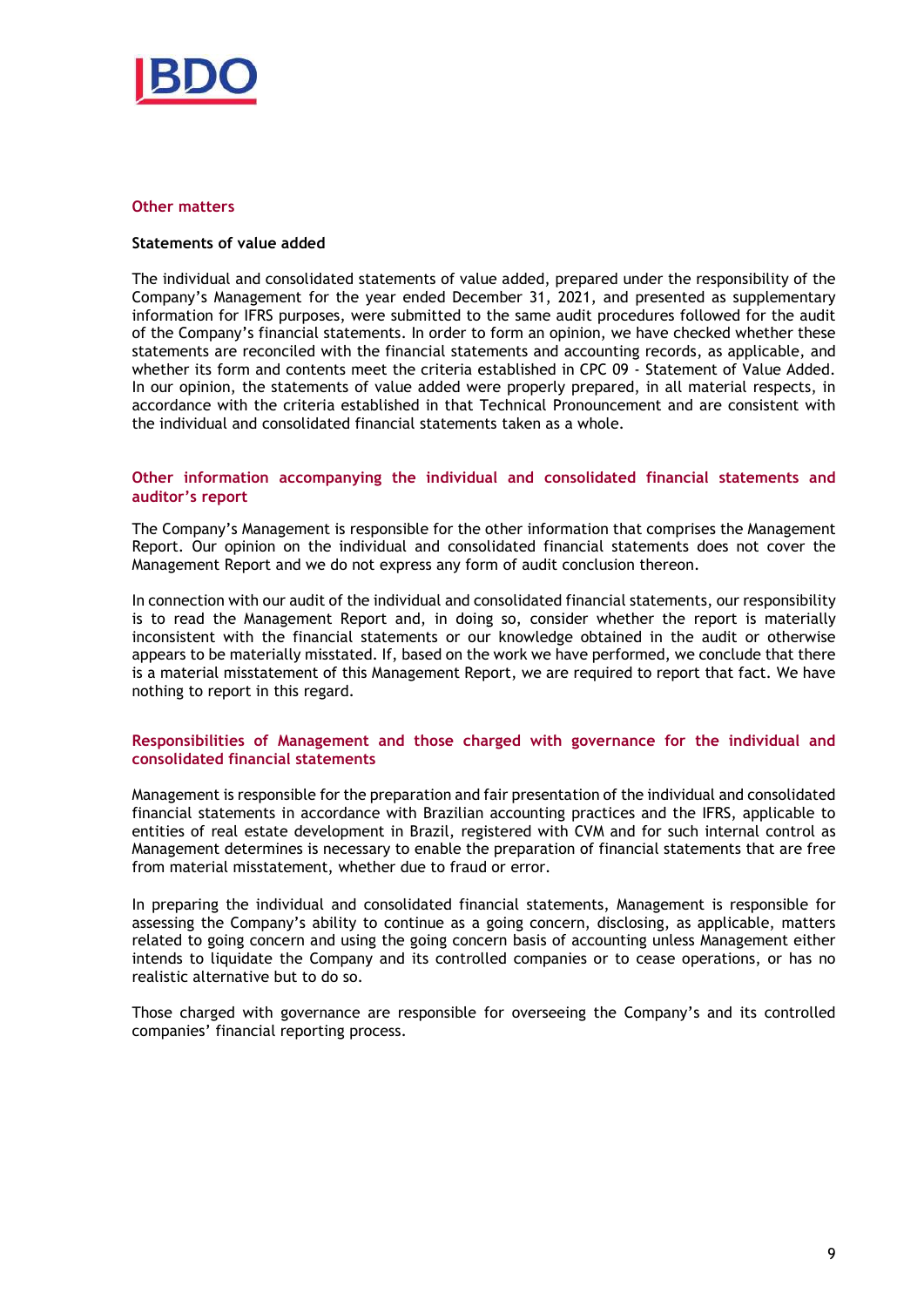

### Auditor's responsibilities for the audit of the individual and consolidated financial statements

Our objectives are to obtain reasonable assurance about whether the individual and consolidated financial statements as a whole are free from material misstatement, whether due to fraud or error, and to issue an auditor's report that includes our opinion. Reasonable assurance is a high level of assurance, but is not a guarantee that an audit conducted in accordance with Brazilian and International Standards on Auditing (ISAs) will always detect a material misstatement when it exists. Misstatements can arise from fraud or error and are considered material if, individually or in the aggregate, they could reasonably be expected to influence the economic decisions of users that are taken based on these financial statements.

As part of an audit in accordance with Brazilian standards and ISAs, we exercise professional judgment and maintain professional skepticism throughout the audit. We also:

- **IDED 16** Identify and assess the risks of material misstatement of the individual and consolidated financial statements, whether due to fraud or error, design and perform audit procedures responsive to those risks, and obtain audit evidence that is sufficient and appropriate to provide a basis for our opinion. The risk of not detecting a material misstatement resulting from fraud is higher than for one resulting from error, as fraud may involve collusion, forgery, intentional omissions, misrepresentations, or the override of internal controls.
- Obtain an understanding of internal controls relevant to the audit in order to design audit procedures that are appropriate in the circumstances, but not for the purpose of expressing an opinion on the effectiveness of the Company's and its controlled companies' internal controls.
- Evaluate the appropriateness of accounting policies used and the reasonableness of accounting estimates and related disclosures made by Management.
- Conclude about the appropriateness of Management's use of the going concern basis of accounting and, based on the audit evidence obtained, whether there is material uncertainty related to events or conditions that may cast significant doubt on the Company's and its controlled companies' ability to continue as a going concern. If we conclude that material uncertainty exists, we are required to draw attention in our auditor's report to the related disclosures in the individual and consolidated financial statements or, if such disclosures are inadequate, to modify our opinion.Our conclusions are based on the audit evidence obtained up to the date of our auditor's report.However, future events or conditions may cause the Company and its controlled companies to cease to continue as a going concern.
- Evaluate the overall presentation, structure and content of the financial statements, including the disclosures, and whether the individual and consolidated financial statements represent the underlying transactions and events in a manner that achieves fair presentation.
- Obtain sufficient and appropriate audit evidence regarding the financial information of the entities or business activities within the group to express an opinion on the consolidated financial statements. We are responsible for the direction, supervision and performance of the Group audit. We remain solely responsible for our audit opinion.

We communicate with those charged with governance regarding, among other matters, the planned scope and timing of the audit and significant audit findings, including any significant deficiencies in internal controls that we identify during our audit.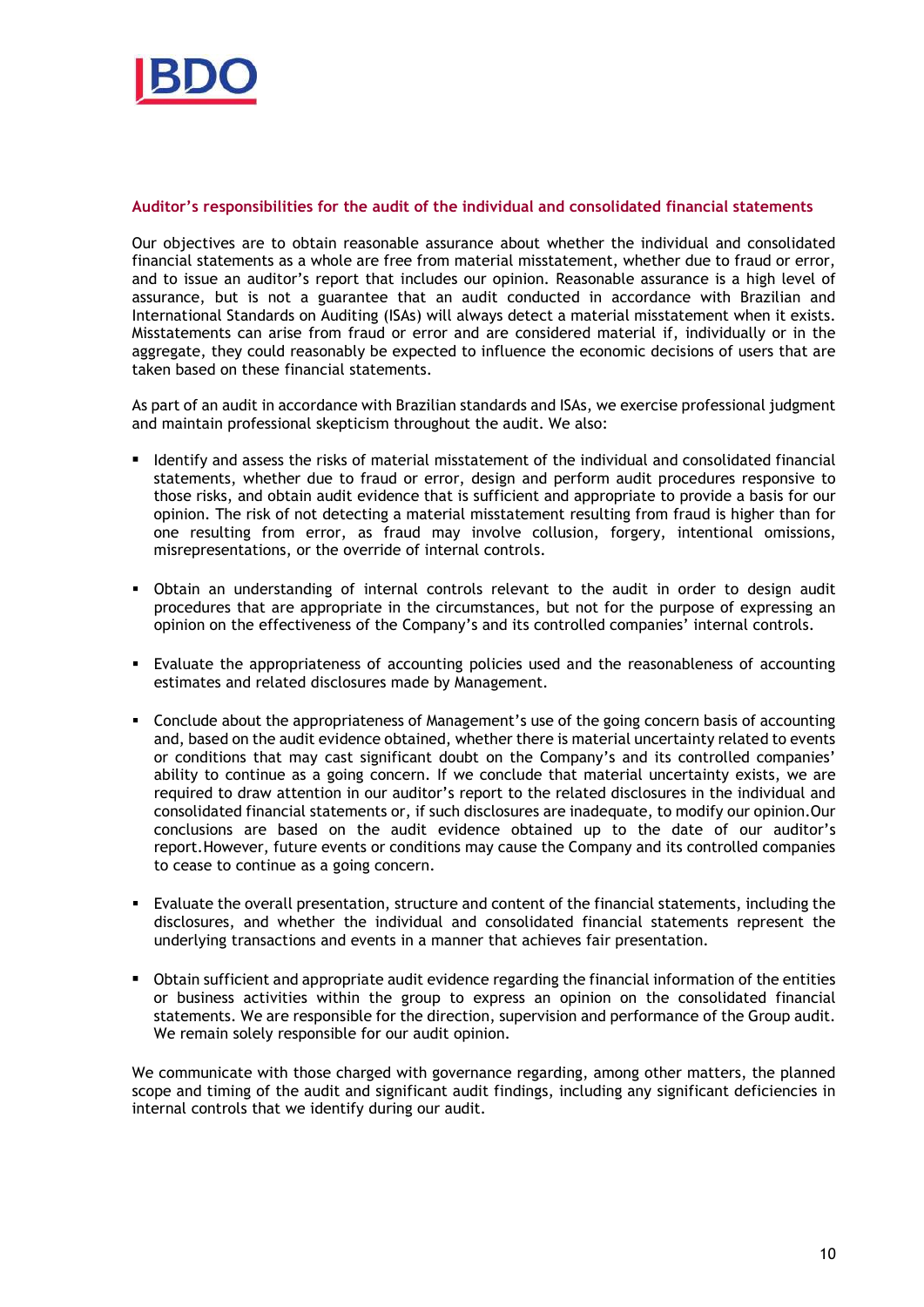

We also provide those charged with governance with a statement that we have complied with relevant ethical requirements regarding independence, and to communicate with them all relationships and other matters that may reasonably be thought to bear on our independence, and where applicable, related safeguards.

From the matters communicated with those charged with governance, we determine those matters that were of most significance in the audit of the financial statements of the current year and are therefore the key audit matters. We describe these matters in our auditor's report unless law or regulation precludes public disclosure about the matter or when, in extremely rare circumstances, we determine that a matter should not be communicated in our report because the adverse consequences of doing so would reasonably be expected to outweigh the public interest benefits of such communication.

The accompanying financial statements have been translated into English for the convenience of readers outside Brazil.

São Paulo, March 29, 2022.

BDO RCS Auditores Independentes SS CRC 2 SP 013846/O-1

 $\sqrt{2\epsilon}$ 

ian Clemente Accountant CRC 1 SP 197232/O-6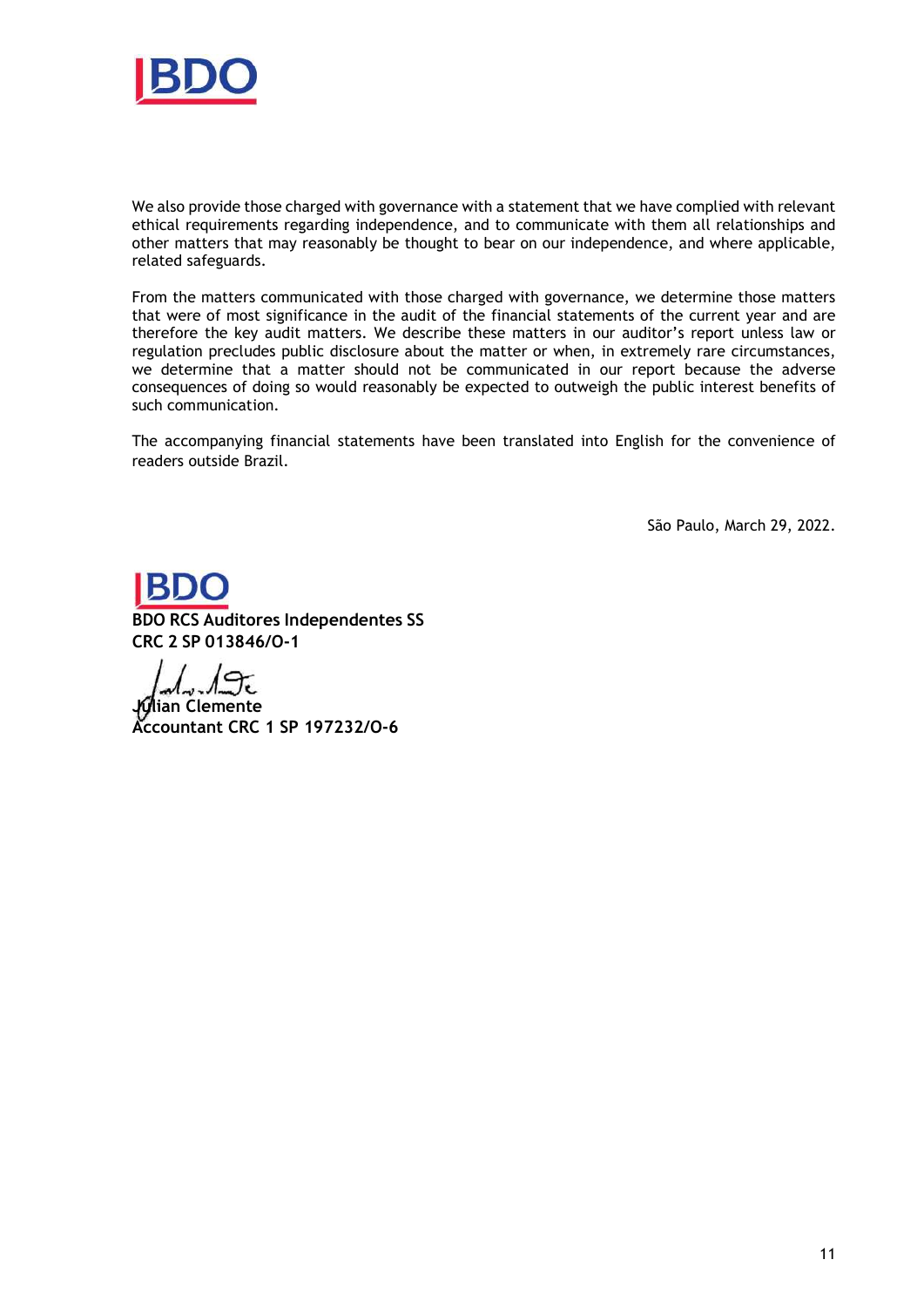### Sugoi S.A. Statements of financial position as at December 31, 2021 and 2020

(In thousands of Brazilian Reais)

### ATIVO

|                                   | <b>Parent company</b> |            |            | Consolidated |            |
|-----------------------------------|-----------------------|------------|------------|--------------|------------|
| <b>Assets</b>                     | <b>Note</b>           | 12/31/2021 | 12/31/2020 | 12/31/2021   | 12/31/2020 |
| <b>Current assets</b>             |                       |            |            |              |            |
| Cash and cash equivalents         | $\bf{3}$              | 19,278     | 23,679     | 29,385       | 44,078     |
| Accounts receivable               | 4                     |            |            | 44,021       | 26,922     |
| Properties for sale               | 5                     | 6,741      | 3,782      | 33,756       | 98,994     |
| Sundry receivables                | 6                     | 2,914      | 1,845      | 6,631        | 6,892      |
| Taxes and contributions to offset |                       | 306        | 228        | 506          | 519        |
| Prepaid expenses                  |                       | 332        | 456        | 7,191        | 7,468      |
|                                   |                       | 29,571     | 29,990     | 121,490      | 184,873    |
| <b>Noncurrent assets</b>          |                       |            |            |              |            |
| Accounts receivable               | 4                     |            |            | 25,465       | 14,438     |
| Properties for sale               | 5                     | 1,212      | 4,127      | 234,180      | 168,197    |
| Sundry receivables                | 6                     |            |            | 4,142        | 4,142      |
| Related-party transactions        | 9                     | 69,383     | 46,700     | 15,852       | 10,551     |
| Taxes and contributions to offset |                       | 22         | 22         | 22           |            |
| Prepaid expenses                  |                       |            |            |              | 427        |
|                                   |                       | 70,617     | 50,849     | 279,661      | 197,755    |
| Investments                       | 7                     | 166,062    | 130,845    | 3,574        | 2,697      |
| <b>Fixed assets</b>               | 8                     | 278        | 1,071      | 1,442        | 1,719      |
| Intangible assets                 |                       | 1,005      |            | 1,005        |            |
|                                   |                       | 237,962    | 182,765    | 285,682      | 202,171    |
| <b>Total assets</b>               |                       | 267,533    | 212,755    | 407,172      | 387,044    |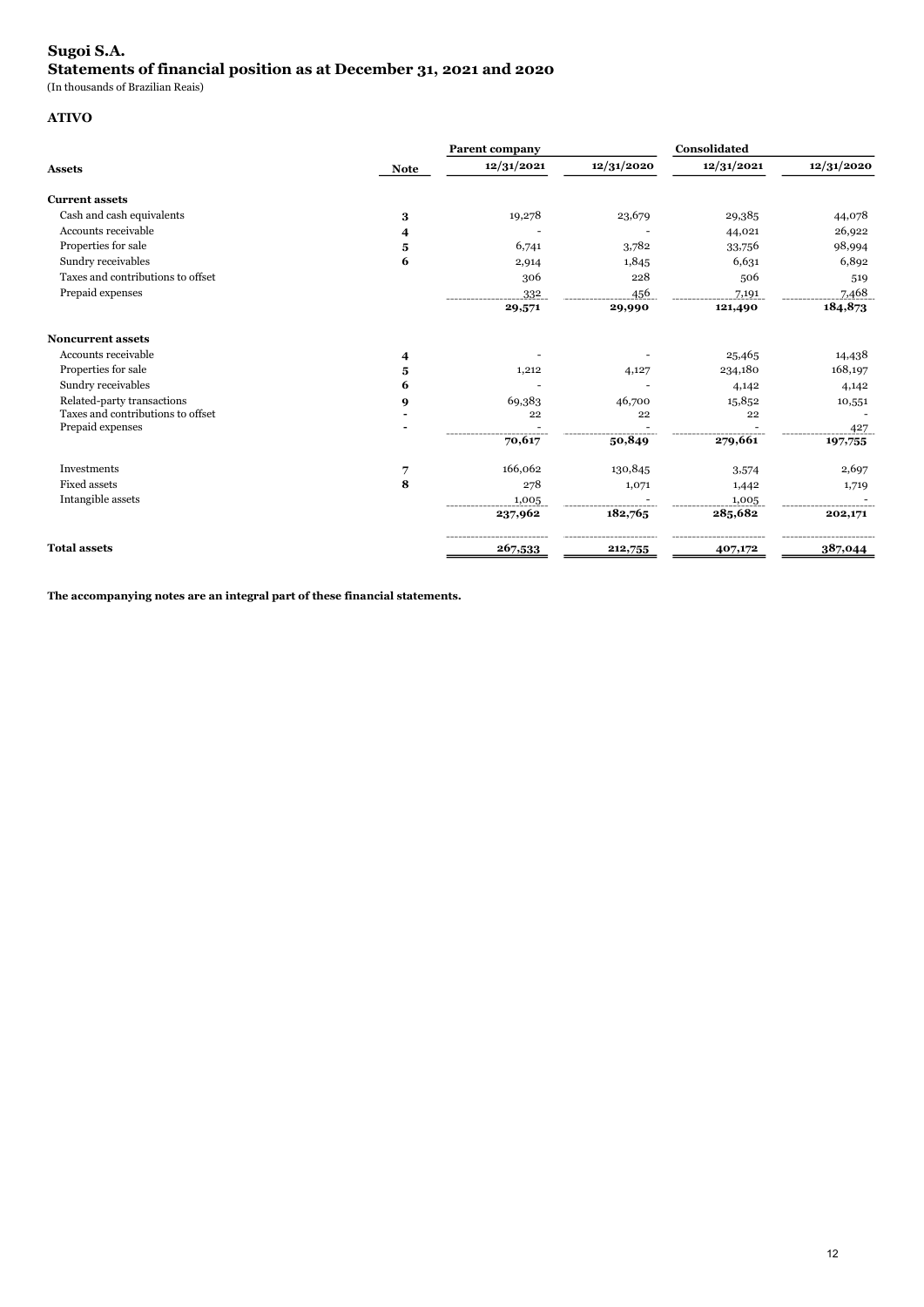## Sugoi Incorporadora e Construtora S.A Sugoi S.A.

Statements of financial position as at December 31, 2021 and 2020

(In thousands of Brazilian Reais)

### LIABILITIES

|                                                      |                | <b>Parent company</b> |            | Consolidated |            |
|------------------------------------------------------|----------------|-----------------------|------------|--------------|------------|
| <b>Liabilities</b>                                   | <b>Note</b>    | 12/31/2021            | 12/31/2020 | 12/31/2021   | 12/31/2020 |
| <b>Current</b>                                       |                |                       |            |              |            |
| Loans and financing                                  | 10             | 11,697                | 9,248      | 30,434       | 17,573     |
| Debentures                                           | 15             |                       | 7,301      |              | 7,301      |
| Certificates of real estate receivables              | 16             | 10,000                | 7,458      | 10,000       | 7,458      |
| Trade accounts payable                               | 11             | 815                   | 191        | 29,569       | 16,629     |
| Labor and tax liabilities                            | 12             | 1,462                 | 869        | 9,969        | 4,670      |
| Accounts payable                                     | 13             | 1,350                 | 4,033      | 1,493        | 4,530      |
| Advances from clients and others                     | 14             | 5,998                 | 6,477      | 22,314       | 67,209     |
| Related-party transactions                           | 9              | 112,971               | 87,492     | 458          | 794        |
| Provision for losses on investments                  | 7              |                       |            |              |            |
|                                                      |                | 144,293               | 123,069    | 104,237      | 126,164    |
| <b>Noncurrent</b>                                    |                |                       |            |              |            |
| Loans and financing                                  | 10             | 9,741                 | 9,325      | 17,769       | 19,662     |
| Intercompany account with Silent Partnerships (SCPs) | $\overline{a}$ | 1,405                 | 1,405      | 1,405        | 1,405      |
| Certificates of real estate receivables              | 16             | 49,167                | 26,778     | 49,167       | 26,778     |
| Labor and tax liabilities                            | 12             |                       |            | 2,646        | 1,247      |
| Accounts payable                                     | 13             | 656                   |            | 1,362        | 500        |
| Advances from clients and others                     | 14             |                       |            | 165,559      | 152,353    |
| Provisions                                           | 17             |                       |            | 3,712        | 4,370      |
| Provisions for losses on investments                 | 7              | 12,751                | 7,492      | 3,745        | 3,423      |
|                                                      |                | 73,720                | 45,000     | 245,365      | 209,738    |
| <b>Total liabilities</b>                             |                | 218,013               | 168,069    | 349,602      | 335,902    |
|                                                      |                |                       |            |              |            |
| Equity                                               | 18             |                       |            |              |            |
| Capital stock                                        |                | 1,000                 | 1,000      | 1,000        | 1,000      |
| Statutory reserve                                    |                | 200                   | 200        | 200          | 200        |
| Income reserve                                       |                | 48,134                | 43,438     | 48,134       | 43,438     |
| Cumulative translation adjustment                    |                | 186                   | 48         | 186          | 48         |
|                                                      |                | 49,520                | 44,686     | 49,520       | 44,686     |
| Noncontrolling interest                              |                |                       |            | 8,050        | 6,456      |
| <b>Total equity</b>                                  |                | 49,520                | 44,686     | 57,570       | 51,142     |
| <b>Total liabilities and equity</b>                  |                | 267,533               | 212,755    | 407,172      | 387,044    |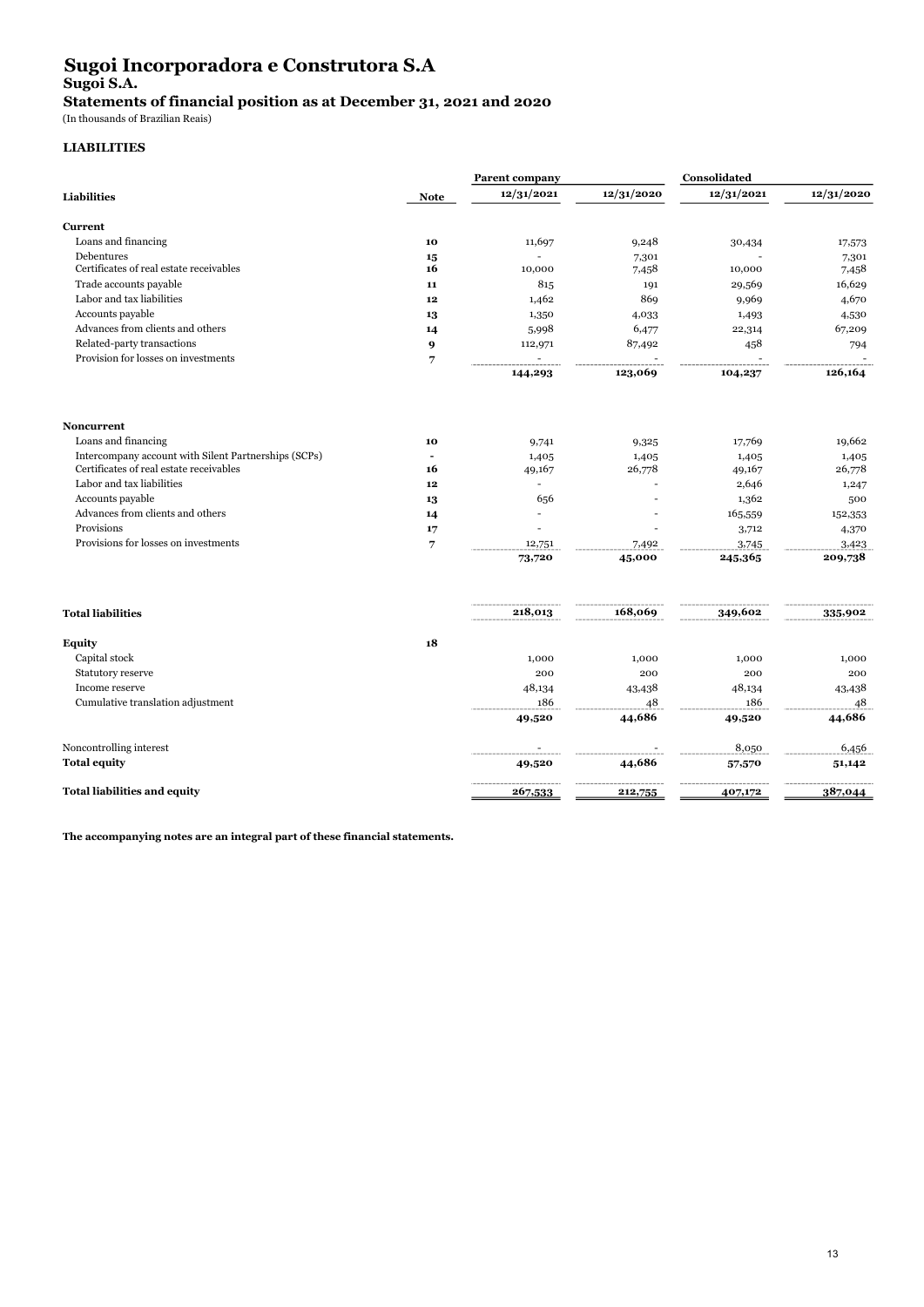#### Sugoi S.A. Statements of income for the years ended December 31, 2021 and 2020

(In thousands of Brazilian Reais)

|                                                           |             | Parent company |            |            | Consolidated |  |  |
|-----------------------------------------------------------|-------------|----------------|------------|------------|--------------|--|--|
|                                                           | <b>Note</b> | 12/31/2021     | 12/31/2020 | 12/31/2021 | 12/31/2020   |  |  |
| Revenue from properties                                   |             |                |            | 216,297    | 187,084      |  |  |
| <b>Taxes</b> levied                                       |             |                |            | (5,021)    | (3,618)      |  |  |
| <b>Continuing operations</b>                              |             |                |            |            |              |  |  |
| Net revenue                                               | 19          |                |            | 211,276    | 183,466      |  |  |
| Cost of sales                                             | 19          |                |            | (144, 592) | (120, 602)   |  |  |
| <b>Gross profit</b>                                       | 19          |                |            | 66,684     | 62,864       |  |  |
| Operating revenues (expenses)                             |             |                |            |            |              |  |  |
| General and administrative expenses                       | 20          | (18, 149)      | (13, 883)  | (24,051)   | (19, 193)    |  |  |
| Selling expenses                                          | 20          | (1,683)        | (329)      | (18,570)   | (12,535)     |  |  |
| Other operating revenues (expenses), net                  |             | 729            | (1,974)    | (3,635)    | (2,582)      |  |  |
| Equity in earnings (losses) of controlled companies       | 7           | 28,579         | 37,459     | (1, 205)   | (67)         |  |  |
|                                                           |             | 9,476          | 21,273     | (47, 461)  | (34,377)     |  |  |
| Income before financial income (loss)                     |             | 9,476          | 21,273     | 19,223     | 28,487       |  |  |
| Financial expenses                                        | 21          | (4,785)        | (4,673)    | (9,257)    | (6,797)      |  |  |
| Financial revenues                                        | 21          |                | 65         | 179        | 326          |  |  |
| Net financial income (loss)                               |             | (4,778)        | (4,608)    | (9,078)    | (6,471)      |  |  |
| <b>Income before Income and Social Contribution taxes</b> |             | 4,698          | 16,665     | 10,145     | 22,016       |  |  |
| Current Income and Social Contribution taxes              |             |                |            | (3,573)    | (2,859)      |  |  |
| Deferred Income and Social Contribution taxes             |             |                |            | (235)      | (480)        |  |  |
| Net income for the year                                   |             | 4,698          | 16,665     | 6,337      | 18,677       |  |  |
| Attributable to                                           |             |                |            |            |              |  |  |
| Controlling shareholders of the Company                   |             |                |            | 4,698      | 16,665       |  |  |
| Noncontrolling interest                                   |             |                |            | 1,639      | 2,012        |  |  |
| Basic and diluted earnings per share                      | 18 c        | 5              | 16.665     |            |              |  |  |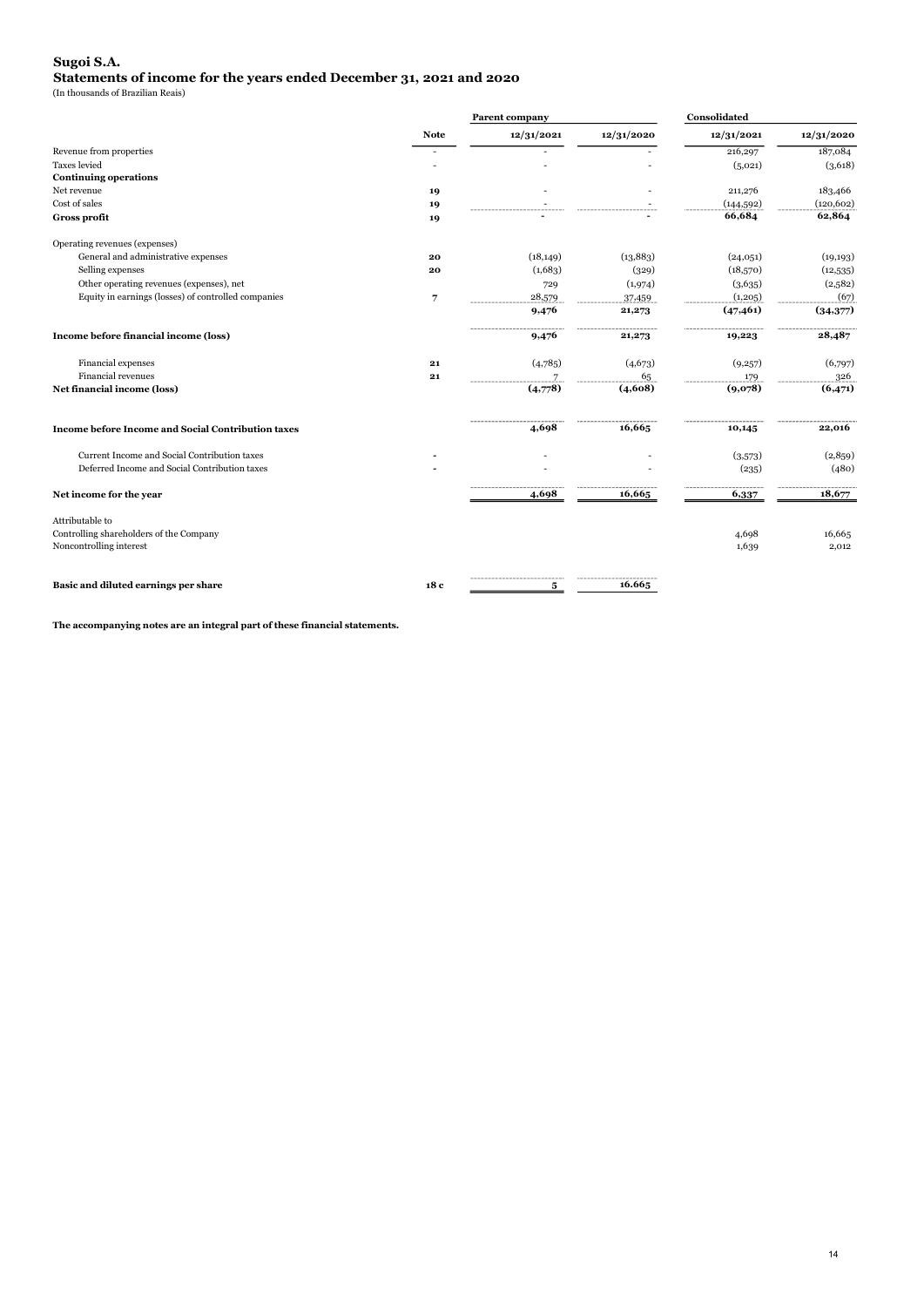### Statements of income for the years ended December 31, 2021 and 2020 Sugoi S.A.

(In thousands of Brazilian Reais)

|                                                | <b>Parent company</b> |            | Consolidated |            |
|------------------------------------------------|-----------------------|------------|--------------|------------|
|                                                | 12/31/2021            | 12/31/2020 | 12/31/2021   | 12/31/2020 |
| Net income for the year                        | 4,698                 | 16,665     | 6,337        | 18,677     |
| Translation adjustment in controlled companies | 186                   | 48         | 186          | 48         |
| $(=)$ Comprehensive income for the year        | 4,884                 | 16,713     | 6,523        | 18,725     |
| Attributable to                                |                       |            |              |            |
| Controlling shareholders of the Company        |                       |            | 4,884        | 16,713     |
| Noncontrolling interest                        |                       |            | 1,639        | 2,012      |
|                                                |                       |            | 6,523        | 18,725     |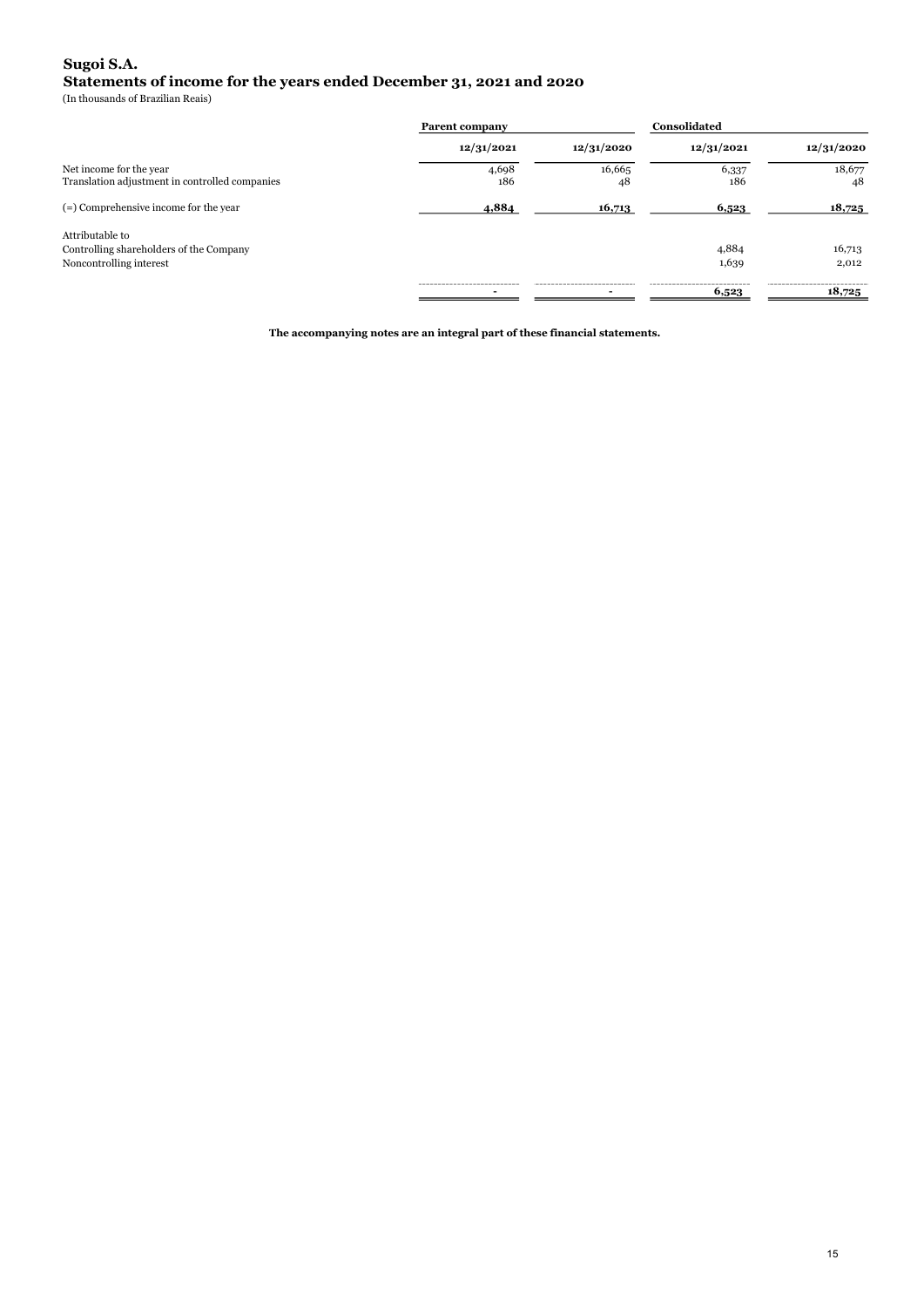### Sugoi S.A. Statements of changes in equity for the years ended December 31, 2021 and 2020

(In thousands of Brazilian Reais)

|                                                                                                  | Attributable to controlling shareholders of the Company |                                                      |                    |                                         |                           |                                                                                         |                                         |                           |
|--------------------------------------------------------------------------------------------------|---------------------------------------------------------|------------------------------------------------------|--------------------|-----------------------------------------|---------------------------|-----------------------------------------------------------------------------------------|-----------------------------------------|---------------------------|
|                                                                                                  | Paid-in capital<br>stock                                | <b>Statutory</b><br>reserve                          | Income<br>reserves | Cumulative<br>translation<br>adjustment | Total                     | <b>Noncontrolling</b><br>interest                                                       | Cumulative<br>translation<br>adjustment | Consolidated<br>equity    |
| Balance as at January 01, 2020                                                                   | 1,000                                                   | 200                                                  | 33,383             | 90                                      | 34,673                    | 4,544                                                                                   |                                         | 39,217                    |
| Profit distribution<br>Translation adjustment in controlled companies<br>Net income for the year |                                                         | $\overline{\phantom{a}}$<br>$\overline{\phantom{a}}$ | (6,610)<br>16,665  | (42)<br>$\overline{\phantom{0}}$        | (6,610)<br>(42)<br>16,665 | (100)<br>2,012                                                                          |                                         | (6,710)<br>(42)<br>18,677 |
| Balances as at December 31, 2020                                                                 | 1,000                                                   | 200                                                  | 43,438             |                                         | <u>44,686</u>             | 6,456                                                                                   |                                         | 51,142                    |
| Profit distribution<br>Translation adjustment in controlled companies<br>Net income for the year | $\sim$                                                  | $\overline{\phantom{a}}$<br>$\overline{\phantom{a}}$ | 4,696              | 138                                     | 138<br>4,696              | (45)<br>1,639                                                                           |                                         | (45)<br>138<br>6,335      |
| Balances as at December 31, 2021                                                                 | 1,000                                                   | 200                                                  | 48,134             | 186                                     | 49,520                    | the first seat and the control of the control of the control of the control of<br>8,050 |                                         | 57,570                    |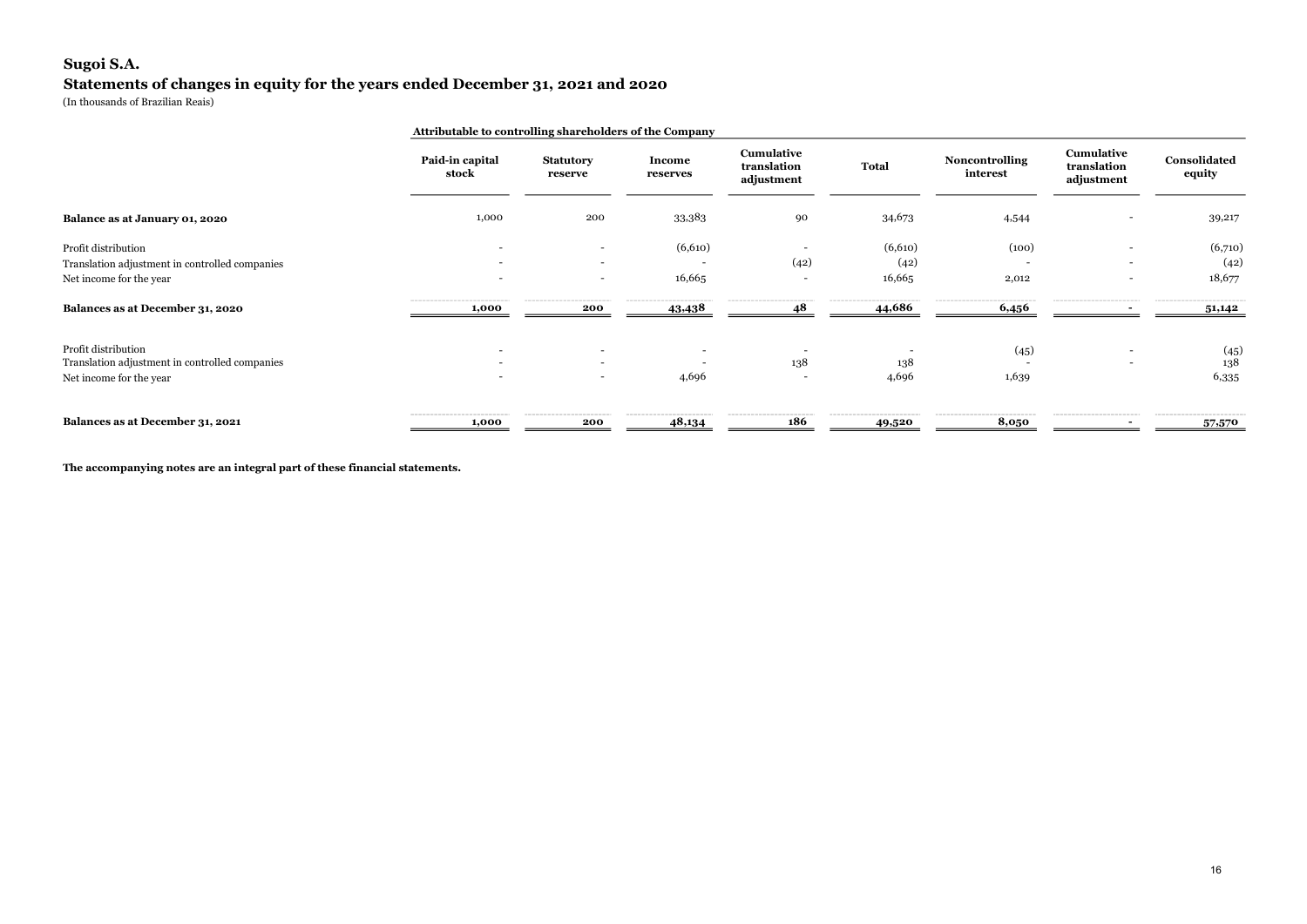#### Sugoi S.A.

Statements of cash flows for the years ended December 31, 2021 and 2020

(In thousands of Brazilian Reais)

|                                                                                                 |                                           | <b>Parent company</b> |                   | Consolidated   |             |
|-------------------------------------------------------------------------------------------------|-------------------------------------------|-----------------------|-------------------|----------------|-------------|
|                                                                                                 | <b>Note</b>                               | 12/31/2021            | 12/31/2020        | 12/31/2021     | 12/31/2020  |
| <b>From operating activities</b>                                                                |                                           |                       |                   |                |             |
| Net income for the year                                                                         | 18c                                       | 4,698                 | 16,665            | 6,337          | 18,677      |
| Adjustments to reconcile income with cash and                                                   |                                           |                       |                   |                |             |
| and cash equivalents from operating activities                                                  |                                           |                       |                   |                |             |
| Depreciation and amortization                                                                   | 8                                         | 44                    | 48                | 234            | 292         |
| Provision for construction warranty and contingencies                                           | 17                                        |                       | (8)               | 711            | 1,444       |
| Deferred taxes                                                                                  | 12                                        |                       |                   | 235            |             |
| Charges on loans, financing and others<br>Charges on Real Estate Receivables Certificates (CRI) | 10<br>16                                  | 3,745<br>7,922        |                   | 6,376<br>7,922 |             |
| Charges on debentures                                                                           | 15                                        | 123                   |                   | 123            |             |
| Discount to present value                                                                       | $\overline{4}$                            |                       |                   | 1,953          |             |
| Asset and liability translation adjustment                                                      |                                           | 136                   | (42)              | 138            | (42)        |
| Equity in earnings (losses) of controlled companies                                             | 7                                         | (28,579)              | (37, 459)         | 1,205          | 67          |
|                                                                                                 |                                           | (11, 911)             | (20,796)          | 25,234         | 20,438      |
|                                                                                                 |                                           |                       |                   |                |             |
| Changes in assets and liabilities<br>(Increase)/decrease in asset accounts                      |                                           |                       |                   |                |             |
| Accounts receivable                                                                             |                                           |                       |                   | (30,079)       | (3,056)     |
| Properties for sales                                                                            | $\overline{4}$<br>$\overline{\mathbf{5}}$ | (44)                  | 1,968             | (745)          | 20,080      |
| Taxes and contributions to offset                                                               |                                           | (78)                  | $\left( 1\right)$ | (9)            |             |
| Sundry receivables                                                                              | 6                                         | (1,069)               | 1,983             | 261            | 59<br>2,659 |
| Unrecognized selling expenses                                                                   |                                           | 124                   | (456)             | 704            | (1,999)     |
| Increase/(decrease) in liability accounts                                                       |                                           |                       |                   |                |             |
| Labor and tax liabilities                                                                       | 12                                        | 593                   | 221               | 8,394          | 2,881       |
| Trade accounts payable                                                                          | ${\bf 11}$                                | 624                   | 39                | 12,940         | 8,475       |
| Accounts payable                                                                                | 13                                        | (2,027)               | (1,664)           | (3,544)        | (1,300)     |
| Advances from clients                                                                           | 14                                        | (479)                 | (2,145)           | (31, 689)      | (40,745)    |
|                                                                                                 |                                           |                       |                   |                |             |
|                                                                                                 |                                           | (14, 267)             | (20, 851)         | (18,533)       | 7,492       |
| Paid Income and Social Contribution taxes                                                       | $\bf{12}$                                 |                       |                   | (1,931)        |             |
| Payment of interest on loans, financing and others                                              | 10                                        | (8, 813)              |                   | (10,793)       |             |
|                                                                                                 |                                           |                       |                   |                |             |
| Net cash from operating activities                                                              |                                           | (23,080)              | (20, 851)         | (31,257)       | 7,492       |
| From investing activities                                                                       |                                           |                       |                   |                |             |
| (Increase)/decrease in capital of controlled companies, net                                     | 17                                        | (1,379)               | (1,741)           | (1,760)        | (2,723)     |
| In fixed assets                                                                                 | 8                                         | 749                   | 362               | 44             | (28)        |
| In intangible assets                                                                            |                                           | (1,005)               |                   | (1,005)        |             |
| Net cash from investing activities                                                              |                                           | (1,635)               | (1,379)           | (2,721)        | (2,751)     |
|                                                                                                 |                                           |                       |                   |                |             |
| From financing activities                                                                       |                                           |                       |                   |                |             |
| Raising of loans, financing and others                                                          | 10                                        | 44,055                | 57,396            | 72,756         | 90,794      |
| Payment of principal amount of loans, financing and others                                      | 10                                        | (26, 537)             | (37, 722)         | (47,786)       | (64,903)    |
| Related-party transactions                                                                      | 9                                         | 2,796                 | 28,448            | (5,637)        | (3,306)     |
| Increase in noncontrolling interest in controlled companies                                     |                                           |                       |                   |                | (100)       |
| Dividends paid                                                                                  |                                           |                       | (6,612)           | (48)           | (6,612)     |
| Net cash from financing activities                                                              |                                           | 20,314                | 41,510            | 19,285         | 15,873      |
|                                                                                                 |                                           |                       |                   |                |             |
| Increase (decrease) in cash and cash equivalents                                                |                                           | (4,401)               | 19,280            | (14, 693)      | 20,614      |
| Cash and cash equivalents balance at beginning of year                                          |                                           | 23,679                | 4,399             | 44,078         | 23,464      |
| Cash and cash equivalents balance at end of year                                                |                                           | 19,278                | 23,679            | 29,385         | 44,078      |
| Increase (decrease) in cash and cash equivalents                                                |                                           | (4,401)               | 19,280            | (14, 693)      | 20,614      |
|                                                                                                 |                                           |                       |                   |                |             |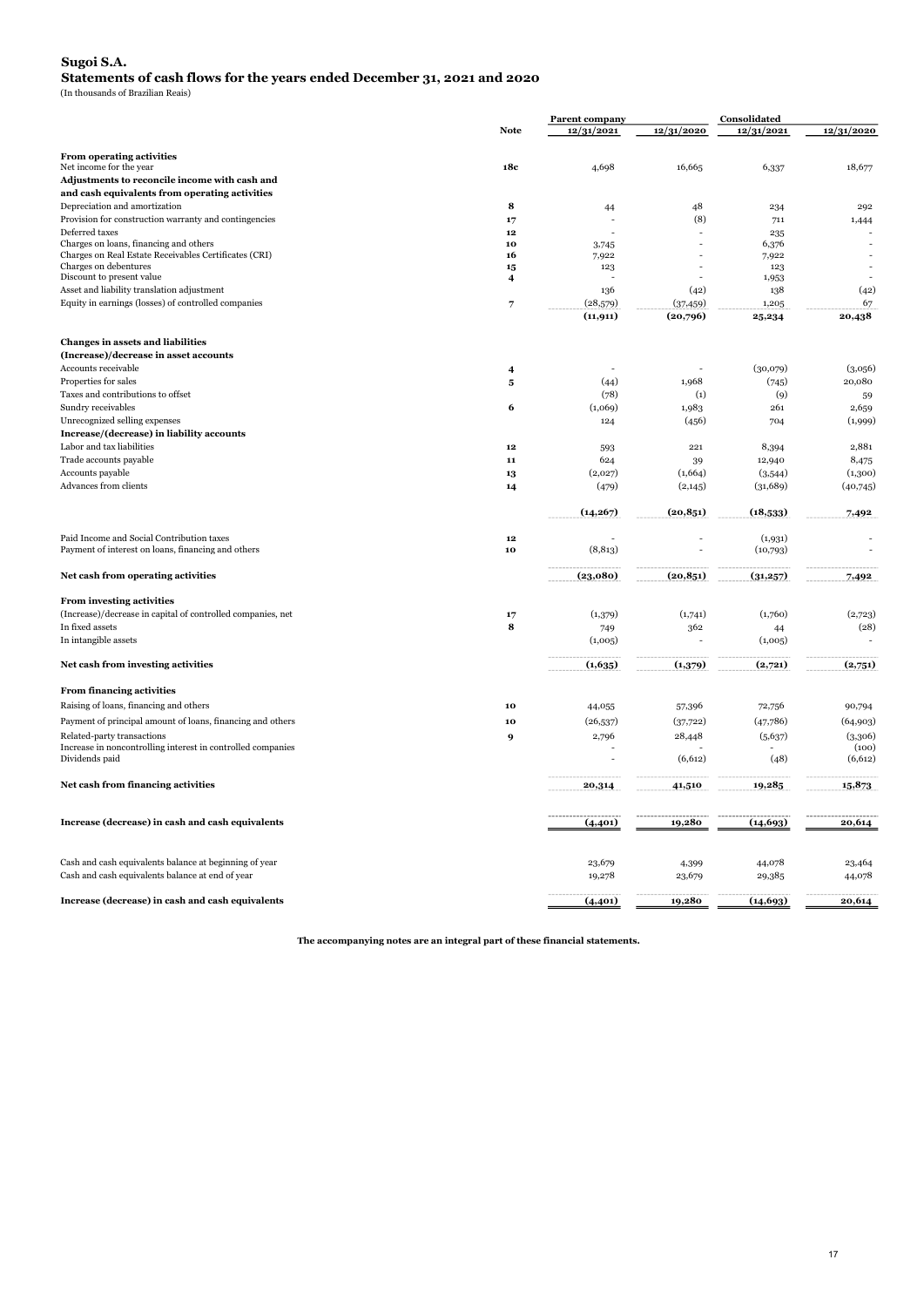### Sugoi S.A. Statements of value added for the years ended December 31, 2021 and 2020

(In thousands of Brazilian Reais)

|                                                             | Parent company |            |            |            |
|-------------------------------------------------------------|----------------|------------|------------|------------|
|                                                             | 12/31/2021     | 12/31/2020 | 12/31/2021 | 12/31/2020 |
| Revenue                                                     |                |            |            |            |
| Sales and services                                          |                |            | 216,297    | 187,084    |
| Other revenues                                              |                |            | (3,635)    | (2,582)    |
|                                                             |                |            | 212,662    | 184,502    |
| Inputs acquired from third parties                          |                |            |            |            |
| Cost of goods, merchandise and services sold                |                |            | (144, 593) | (120, 602) |
| Materials, energy, third-party and other operating services | (12, 941)      | (10, 434)  | (28, 114)  | (21,346)   |
| Others                                                      | 729            | (1,974)    |            |            |
|                                                             | (12, 212)      | (12, 408)  | (172,707)  | (141, 948) |
| <b>Gross value added</b>                                    | (12, 212)      | (12, 408)  | 39,955     | 42,554     |
| Depreciation, amortization and depletion, net               | (44)           | (48)       | (234)      | (292)      |
| Net value added generated by the Company                    | (12, 256)      | (12, 456)  | 39,721     | 42,262     |
| Value added received through transfer                       |                |            |            |            |
| Equity in earnings (losses) of controlled companies         | 28,579         | 37,459     | (1, 205)   | (67)       |
| Financial revenue                                           |                | 65         | 180        | 326        |
|                                                             | 28,586         | 37,524     | (1,025)    | 259        |
| Total value added to be distributed                         | 16,330         | 25,068     | 38,696     | 42,521     |
| Distribution of value added                                 |                |            |            |            |
| Personnel                                                   |                |            |            |            |
| Payroll and charges                                         | 5,952          | 3,458      | 6,188      | 3,500      |
| Commissions on sales                                        |                |            | 7,190      | 6,295      |
| Management fees                                             | 85             | 44         | 85         | 44         |
| Taxes, fees and contributions                               |                |            |            |            |
| Federal                                                     |                |            | 8,829      | 6,957      |
| Return on debt capital                                      |                |            |            |            |
| Interest                                                    | 4,785          | 4,673      | 9,257      | 6,797      |
| Rent                                                        | 810            | 228        | 810        | 251        |
| Return on equity capital                                    |                |            |            |            |
| Net income for the year                                     | 4,698          | 16,665     | 4,698      | 16,665     |
| Noncontrolling interest in retained earnings                |                |            | 1,639      | 2,012      |
|                                                             | 16,330         | 25,068     | 38,696     | 42,521     |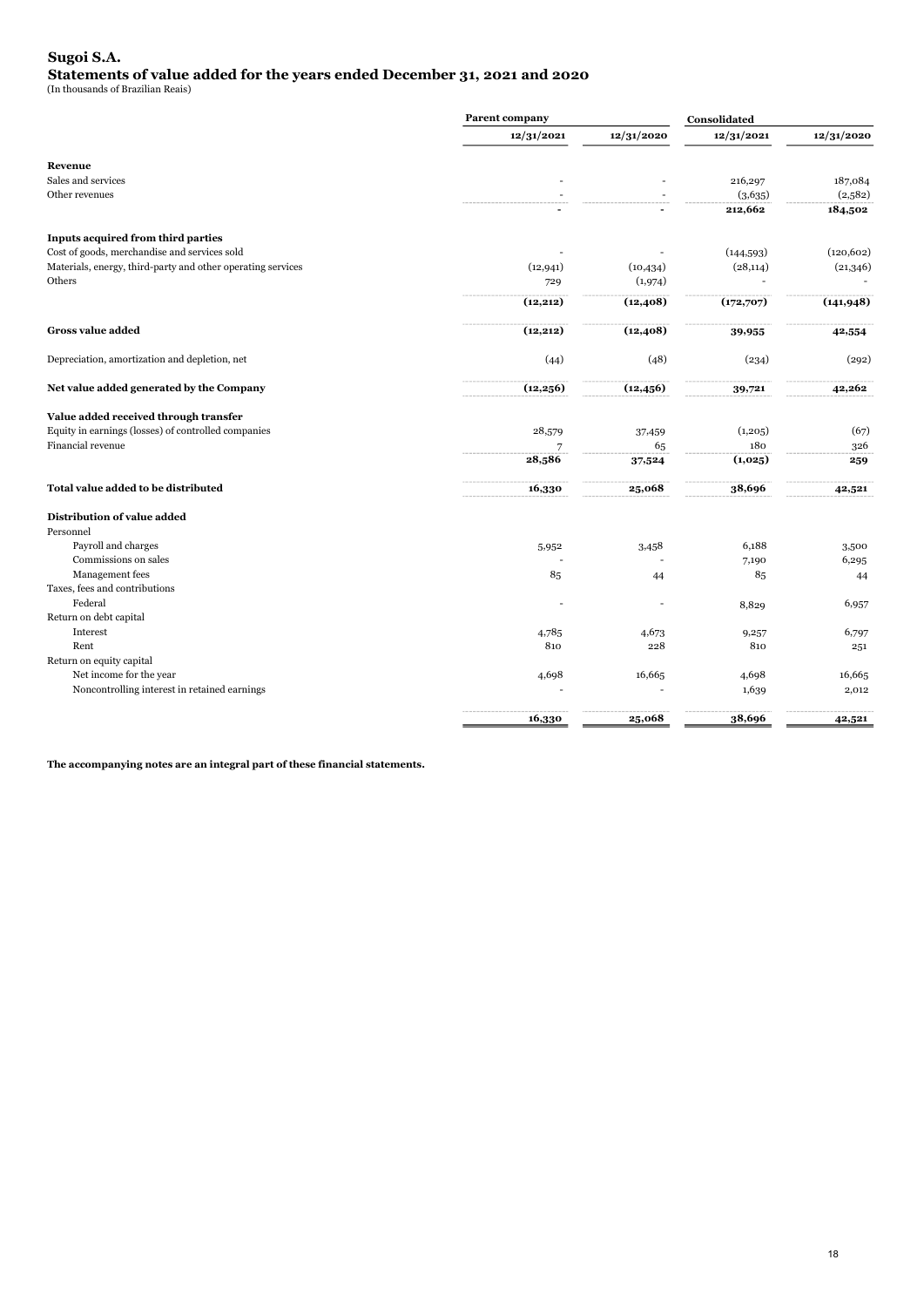### Notes to the financial statements As at December 31, 2021and 2020 In thousands of Brazilian Reais, unless otherwise stated

### 1 Operations

Sugoi S.A. and its controlled companies ("Company") are primarily engaged in managing the Company's assets; developing, constructing and selling real estate; and holding interest in other companies, as shareholder. The development of ventures and construction of real estate are carried out directly by the Company, its controlled companies or other partners. The interest of partners in the ventures occurs directly by means of interest held in Silent Partnerships (SCP) or Special-Purpose Entities (SPE) created for their development, as well as by means of strategic partnerships involving barter of land for development of the real estate activity.

The Company, established on April 04, 2011, is a publicly-held company, with headquarters at Avenida Chedid Jafet, nº 222, bloco C, 5º andar, Conjunto 52, in the city of São Paulo, state of São Paulo, enrolled under Corporate Tax ID (CNPJ/MF) No. 13.584.310/0001-42, which has as main focus the segment of first homes with management and administration of residential properties of middle-class standard, aiming to offer products with excellent quality and the best cost-benefit ratio in the market, as well as intelligent ventures grounded in security, comfort, innovation, and affordable prices.

The Company's Management has over 40 years of experience in the real estate market and offices in various Brazilian capitals, which allows it to easily survey and seize distinguished business opportunities in the market. The Company aims to ensure that its corporate governance remains transparent in its relations with the market, clients and investors, conducting inspections at each stage of the venture and monitoring the physical and financial processes of construction.

Currently, the Company is present in the cities of São Paulo, Guarulhos, Itapetininga, Francisco Morato, Campinas, Paulínia, Salto, São José do Rio Preto, Mauá, Franco da Rocha, Caçapava, Sumaré, Santo André, Mirassol and Rio Branco, in the states of São Paulo and Acre, with approximately 24,000 units under development, execution and concluded.

Since 2013, the Company has been assessed by the risk department of Caixa Econômica Federal - (GERIC), which currently covers the production of all its pipeline of ventures.

The Company has important certifications, such as the Brazilian Housing Quality and Productivity Program (PBQPH Level A) and ISO 9001, which further qualifies it for carrying out all stages of the entire cycle of the construction process and attests to the effectiveness of its processes, contributing to better cost management and control.

On July 19, 2016, the Company was registered with the Brazilian Securities and Exchange Commission (CVM), falling into Category A, with private ownership control. This process is particularly important to the Company and reinforces Management's commitment to good practices and corporate governance.

### 2 Summary of main accounting policies

The main accounting policies applied in preparing this individual and consolidated financial statements are presented below. These policies were applied consistently in relation to the previous year, unless otherwise stated.

### 2.1 Statement of compliance

The individual financial statements were prepared and presented according to Brazilian accounting practices applicable to companies of real estate development registered with the Brazilian Securities and Exchange Commission (CVM).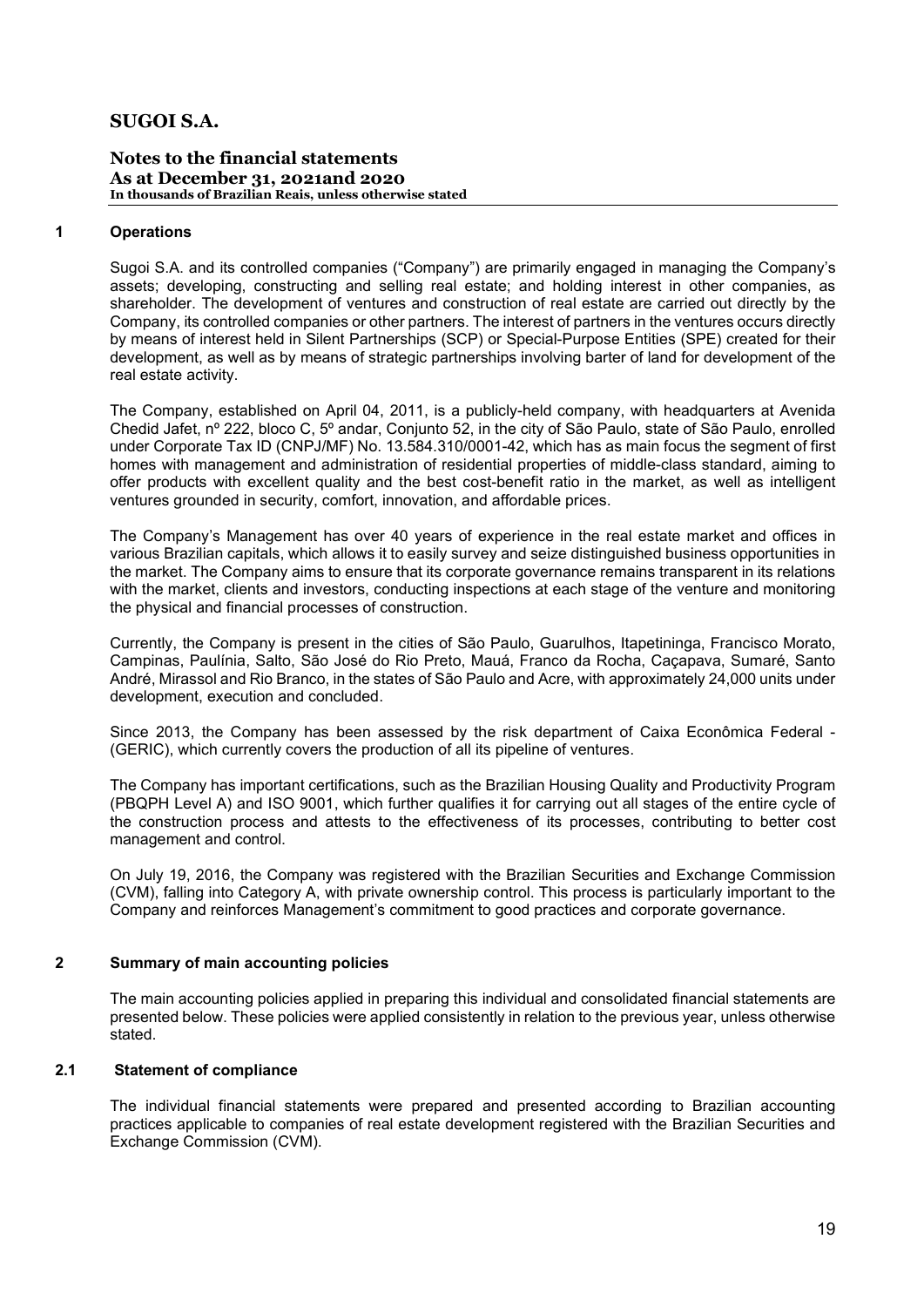#### Notes to the financial statements As at December 31, 2021and 2020 In thousands of Brazilian Reais, unless otherwise stated

The consolidated financial statements were prepared and presented according to Brazilian accounting practices applicable to companies of real estate development registered with CVM and to the International Financial Reporting Standards (IFRS), considering the guidance included in CVM/SNC/SEP Circular Letter No. 02/2018 on the adoption of NBC TG 47 (IFRS 15) applicable to real estate entities in Brazil in regard to aspects of transfer of control upon sale of real estate units.

Brazilian accounting practices include those established by Brazilian Corporate Law and the Pronouncements, Guidelines and Interpretations issued by the Committee of Accounting Pronouncements (CPC) and approved by CVM and by the Federal Council of Accounting (CFC).

The individual and consolidated financial statements were approved by the Company's Management on March 29, 2022.

### 2.2 Basis of preparation

The individual and consolidated financial statements were prepared using historical cost as basis, except for the valuation of certain assets and liabilities as those arising from business combinations and certain financial instruments, which are measured at fair value. The Company operates in Brazil, and the Brazilian Real is its functional and presentation currency.

The individual and consolidated financial statements were prepared in the normal course of operations, assuming that the Company will continue as a going concern. Management evaluates the Company's ability to continue as a going concern in preparing the individual and consolidated financial statements.

The individual and consolidated financial statements are presented in thousands of Brazilian Reais (R\$) and all amounts are rounded to the next unit, unless otherwise stated.

The preparation of individual and consolidated financial statements requires that the Company's Management uses critical accounting estimates and even assumptions in implementing its accounting policies. Among other purposes, the estimates are used to determine the useful lives of assets and equipment, the necessary provisions for contingent liabilities, adjustments to the allowance for doubtful accounts, budgeted costs of ventures, taxes and other similar charges. Accordingly, actual results may differ from those estimates.

Transaction settlement involving them may result in amounts significantly different from those recorded in the individual and consolidated financial statements, due to the inherent inaccuracy of the process. The Company reviews its estimates and assumptions periodically, in not more than a year.

More complex areas requiring a greater level of judgment by the Company's Management in the process of applying accounting policies, as well as the areas in which assumptions and estimates are significant for preparing the individual and consolidated financial statements, are continually evaluated and considered reasonable in the circumstances based on historical experience and other factors, including expectations of future events.

### 2.2.1 Individual financial statements

In the individual financial statements, the directly controlled and jointly-controlled companies are accounted for under the equity method. The same adjustments are made to both the individual financial statements and the consolidated financial statements to achieve the same income (loss) and equity attributable to the parent company's shareholders.

Following the equity method, the financial statements of the controlled and jointly-controlled companies are prepared for the same disclosure period and, where required, adjusted so that the accounting policies are in accordance with those adopted by the Company.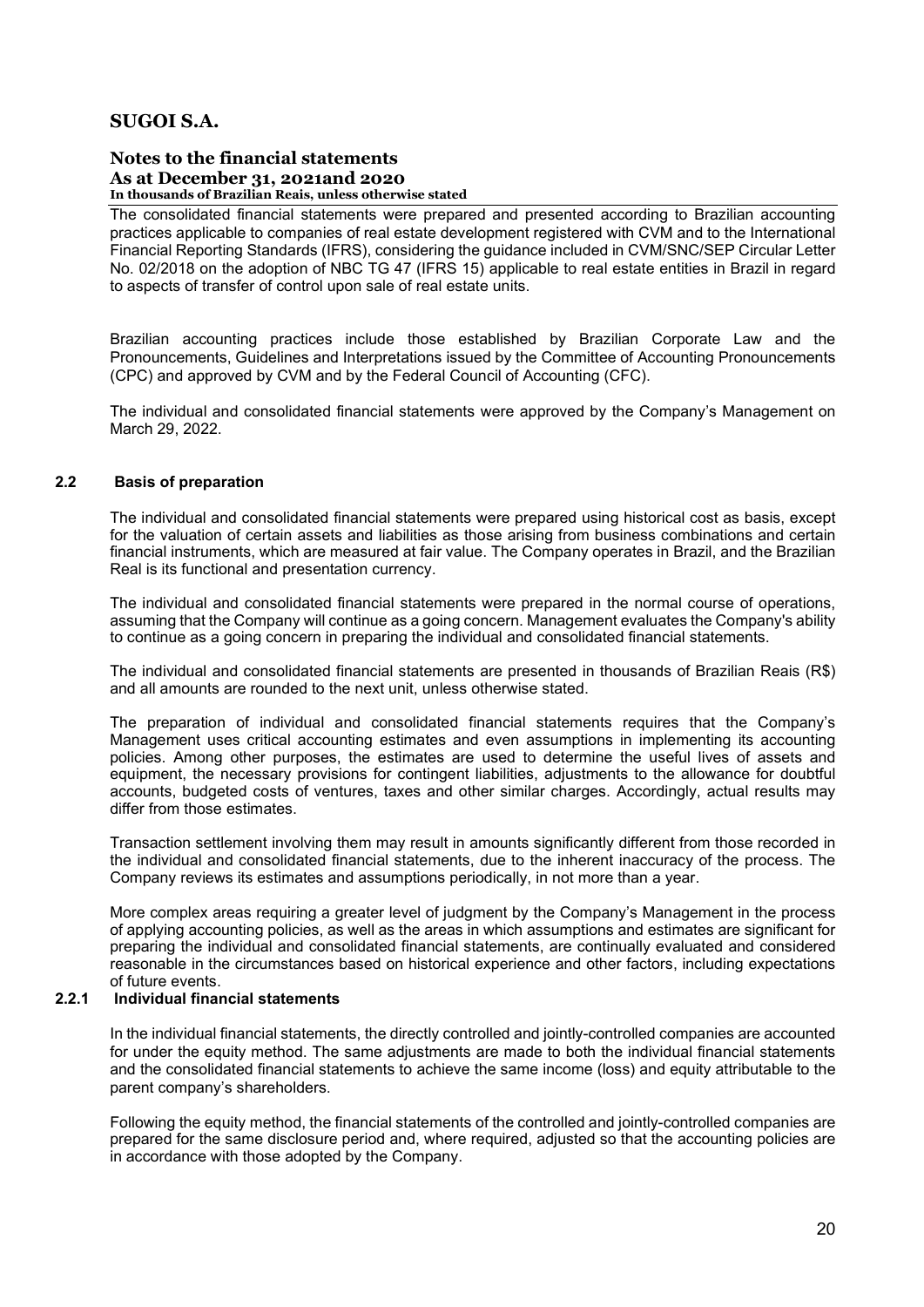### Notes to the financial statements As at December 31, 2021and 2020 In thousands of Brazilian Reais, unless otherwise stated

Ownership interest in income (loss) of the controlled and jointly-controlled companies is stated in income (loss) of the parent company as equity in earnings (losses) of the controlled company, representing net income of the investees attributable to controlling shareholders.

After applying the equity method, the Company determines if it is necessary to recognize additional impairment of the investments in its controlled and jointly-controlled companies, and determines whether there is objective evidence of impairment as at the reporting date. If so, it calculates impairment loss as the difference between the recoverable value of the controlled and jointly-controlled companies and their book value, and also recognizes the amount in the parent company's statement of operations.

### 2.2.2 Consolidation

The following accounting practices are applied in preparing the consolidated financial statements:

### (a) Controlled companies

Controlled companies are all entities (including SPEs) which the Company has control over. The Company controls an entity when it is exposed or entitled to variable returns from its involvement with said entity, and it has the capacity to interfere in these returns because of the power it exercises over the entity. The controlled companies are fully consolidated as from the date control is transferred to the Company. Consolidation is interrupted as from the date the Company no longer has such control.

|                                                      | Percentage of ownership interest |            |  |  |
|------------------------------------------------------|----------------------------------|------------|--|--|
| Directly controlled and jointly-controlled companies | 12/31/2021                       | 12/31/2020 |  |  |
| Vista Cantareira Empreendimentos Imobiliários Ltda.  | 95%                              | 95%        |  |  |
| Condomínio Varandas Jardim do Lago Ltda.             | 95%                              | 95%        |  |  |
| Residencial Monte Serrat SPE Ltda.                   | 95%                              | 95%        |  |  |
| Haifa Investimentos e Participações Ltda.            | 100%                             | 100%       |  |  |
| Residencial São Mateus SPE Ltda.                     | 95%                              | 95%        |  |  |
| Residencial Colina Francisco Morato SPE Ltda         | 95%                              | 95%        |  |  |
| Residencial Bom Retiro SPE Ltda                      | 95%                              | 95%        |  |  |
| Residencial Jacú-Pessego II SPE Ltda                 | 95%                              | 95%        |  |  |
| Residencial Colina Guarapiranga SPE Ltda             | 95%                              | 95%        |  |  |
| Residencial Paulínia I SPE Ltda                      | 99%                              | 95%        |  |  |
| Residencial Parque do Carmo SPE Ltda.                | 95%                              | 95%        |  |  |
| Residencial Idemori SPE Ltda                         | 95%                              | 95%        |  |  |
| Sugoi Projeto SPE Ltda                               | 95%                              | 95%        |  |  |
| Residencial Sports Gardens da Amazônia Ltda.         | 95%                              | 95%        |  |  |
| Sugoi N Empreendimentos Imobiliários Ltda            | 50%                              | 50%        |  |  |
| Residencial Portal do Belo Horizonte SPE Ltda        | 95%                              | 95%        |  |  |
| Residencial Barcelona SPE Ltda.                      | 95%                              | 95%        |  |  |
| Condomínio Varandas Jardim do Lago II SPE Ltda.      | 95%                              | 95%        |  |  |
| Residencial Isabel Ferrari SPE Ltda.                 | 95%                              | 95%        |  |  |
| Residencial São Jose SPE Ltda.                       | 95%                              | 95%        |  |  |
| Residencial Jacú-Pessego I SPE Ltda.                 | 95%                              | 95%        |  |  |
| Sugoi Residencial I SPE Ltda.                        | 95%                              | 95%        |  |  |
| Sugoi Residencial II SPE Ltda.                       | 95%                              | 95%        |  |  |
| Sugoi Residencial III SPE Ltda.                      | 95%                              | 95%        |  |  |
| Residencial Via Verde SPE Ltda                       | 95%                              | 95%        |  |  |
| Sugoi Residencial IV SPE Ltda.                       | 95%                              | 95%        |  |  |
| Sugoi Residencial V SPE Ltda.                        | 95%                              | 95%        |  |  |
| Sugoi Residencial VI SPE Ltda.                       | 95%                              | 95%        |  |  |
| Sugoi Residencial VII SPE Ltda                       | 50%                              | 95%        |  |  |
| Sugoi Residencial VIII SPE Ltda                      | 95%                              | 95%        |  |  |
| Sugoi Residencial IX SPE Ltda                        | 95%                              | 95%        |  |  |
| Sugoi Development USA, LLC                           | 100%                             | 100%       |  |  |
| Sugoi Residencial X SPE Ltda.                        | 95%                              | 95%        |  |  |
| Sugoi Residencial XI SPE Ltda.                       | 95%                              | 95%        |  |  |
| Sugoi Residencial XII SPE Ltda.                      | 95%                              | 95%        |  |  |
| Sugoi Residencial XIII SPE Ltda.                     | 95%                              | 95%        |  |  |
| Sugoi Residencial XIV SPE Ltda.                      | 95%                              | 95%        |  |  |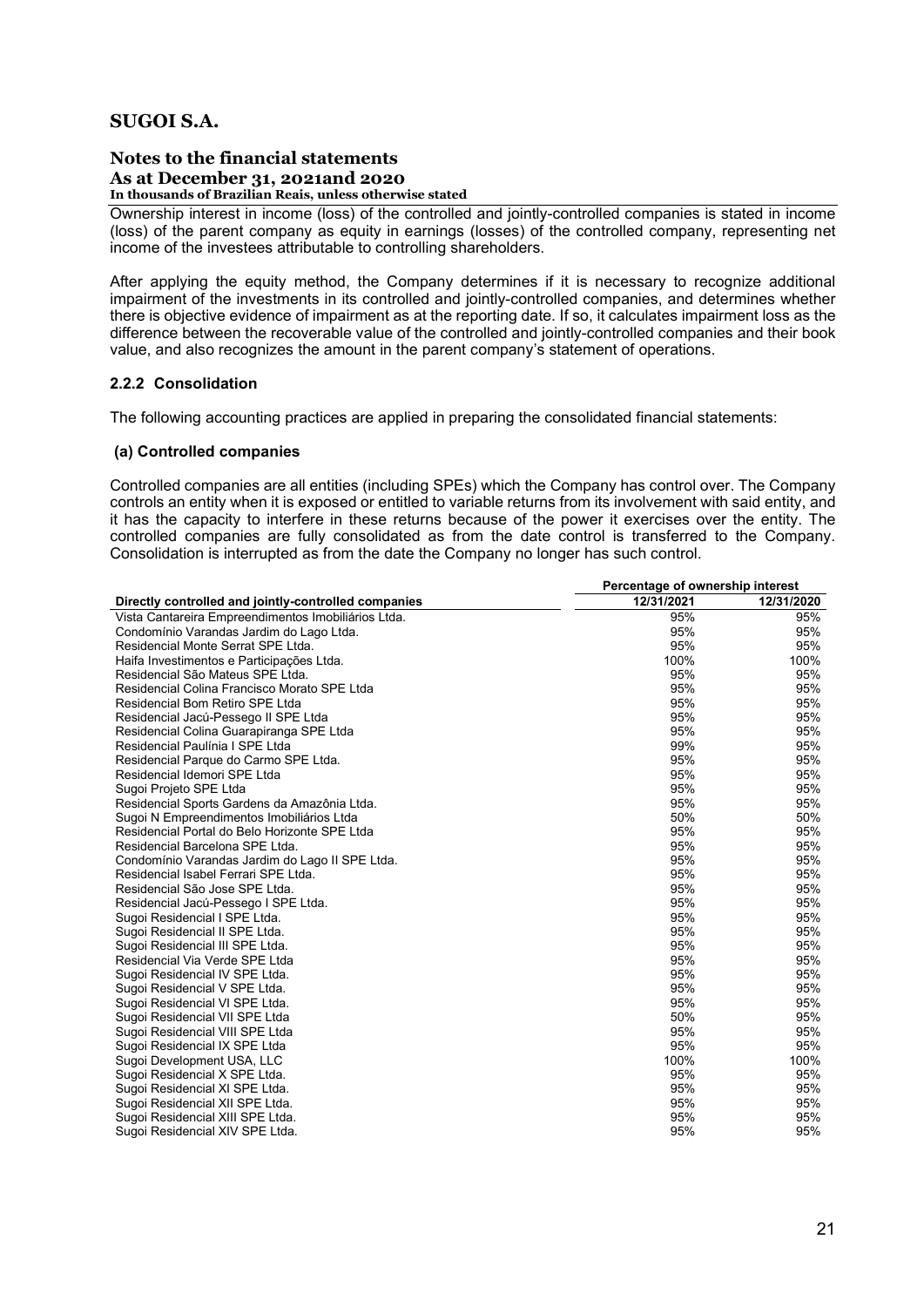### Notes to the financial statements As at December 31, 2021and 2020 In thousands of Brazilian Reais, unless otherwise stated

|                                                      | Percentage of ownership interest |            |  |  |
|------------------------------------------------------|----------------------------------|------------|--|--|
| Directly controlled and jointly-controlled companies | 12/31/2021                       | 12/31/2020 |  |  |
| Sugoi Residencial XV SPE Ltda.                       | 95%                              | 95%        |  |  |
| Sugoi Residencial XVI SPE Ltda.                      | 95%                              | 95%        |  |  |
| Sugoi Residencial XVII SPE Ltda.                     | 95%                              | 95%        |  |  |
| Sugoi Residencial XVIII SPE Ltda                     | 95%                              | 95%        |  |  |
| Sugoi Residencial XIX SPE Ltda                       | 95%                              | 95%        |  |  |
| Sugoi Residencial XX SPE Ltda                        | 95%                              | 95%        |  |  |
| Sugoi Residencial XXI Ltda                           | 95%                              | 95%        |  |  |
| Sugoi Residencial XXII SPE Ltda                      | 95%                              | 95%        |  |  |
| Sugoi Residencial XXIII SPE Ltda                     | 95%                              | 95%        |  |  |
| Sugoi Residencial XXIV SPE Ltda                      | 95%                              | 95%        |  |  |
| Residencial Vila União SPE Ltda. (1)                 | 50%                              |            |  |  |
| Residencial Atibaia SPE Ltda. (2)                    | 50%                              |            |  |  |
| Residencial Bragança SPE Ltda. (3)                   | 50%                              |            |  |  |
| Sugoi Residencial XXVII SPE Ltda (4)                 | 95%                              |            |  |  |
| Sugoi Residencial XXVIII SPE Ltda (5)                | 95%                              |            |  |  |
| Sugoi Residencial XXIX SPE Ltda (6)                  | 95%                              |            |  |  |
| Sugoi Residencial XXX SPE Ltda (7)                   | 95%                              |            |  |  |
| Sugoi Residencial XXXI SPE Ltda (8)                  | 95%                              |            |  |  |
| Sugoi Residencial XXXII SPE Ltda (9)                 | 95%                              |            |  |  |
| Sugoi Residencial XXXIII SPE Ltda (10)               | 95%                              |            |  |  |
| Sugoi Residencial XXXIV SPE Ltda (11)                | 95%                              |            |  |  |
| Sugoi Residencial XXXV SPE Ltda (12)                 | 95%                              |            |  |  |
| Sugoi Residencial XXVI SPE Ltda (13)                 | 95%                              |            |  |  |
| HTG Infraestrutura e Participações Ltda              | 33.33%                           | 33.33%     |  |  |

(1) A Residencial Vila União SPE Ltda – Incorporated on May 06, 2021

(2) A Residencial Atibaia SPE Ltda – Incorporated on July 02, 2021

(3) A Residencial Bragança SPE Ltda – Incorporated on July 15, 2021

(4) A Sugoi Residencial XXVII SPE Ltda – Incorporated on October 25, 2021

(5) A Sugoi Residencial XXVIII SPE Ltda - Incorporated on October 25, 2021 (6) A Sugoi Residencial XXIX SPE Ltda - Incorporated on October 25, 2021

(7) A Sugoi Residencial XXX SPE Ltda - Incorporated on October 25, 2021

(8) A Sugoi Residencial XXXI SPE Ltda - Incorporated on October 25, 2021

(9) A Sugoi Residencial XXXII SPE Ltda - Incorporated on October 25, 2021

(10) A Sugoi Residencial XXXIII SPE Ltda - Incorporated on October 25, 2021

(11) A Sugoi Residencial XXXIV SPE Ltda - Incorporated on October 25, 2021

(12) A Sugoi Residencial XXXV SPE Ltda - Incorporated on October 25, 2021

(13) A Sugoi Residencial XXVI SPE Ltda - Incorporated on October 25, 2021

### (b) Transactions with noncontrolling interest

The Company considers transactions with noncontrolling interest to be transactions with owners of the Group's assets. For purchases of noncontrolling interest, the difference between any consideration paid and the acquired portion of the book value of the controlled company's net assets is recorded in equity. Gains from or losses on disposals of noncontrolling interest are also directly recorded in equity, under "Accumulated losses/retained earnings".

When the Company no longer has control over the entity, any interest held in said entity is measured at fair value, and the change in book value is recognized in the statement of operations. Fair value is the initial book value for subsequent accounting of interest held in a SPE or in a financial asset.

Minority interest is stated in equity.

### (c) Jointly-controlled ventures

Investments in SPEs are accounted for under the equity method and are initially recognized at cost value.

Unrealized gains from SPEs are eliminated proportionally to the Company's ownership interest. Unrealized losses are also eliminated, unless the transaction shows evidence of impairment of the transferred asset. The accounting policies of jointly-controlled companies are changed when necessary, to guarantee consistency with the Company's accounting policies.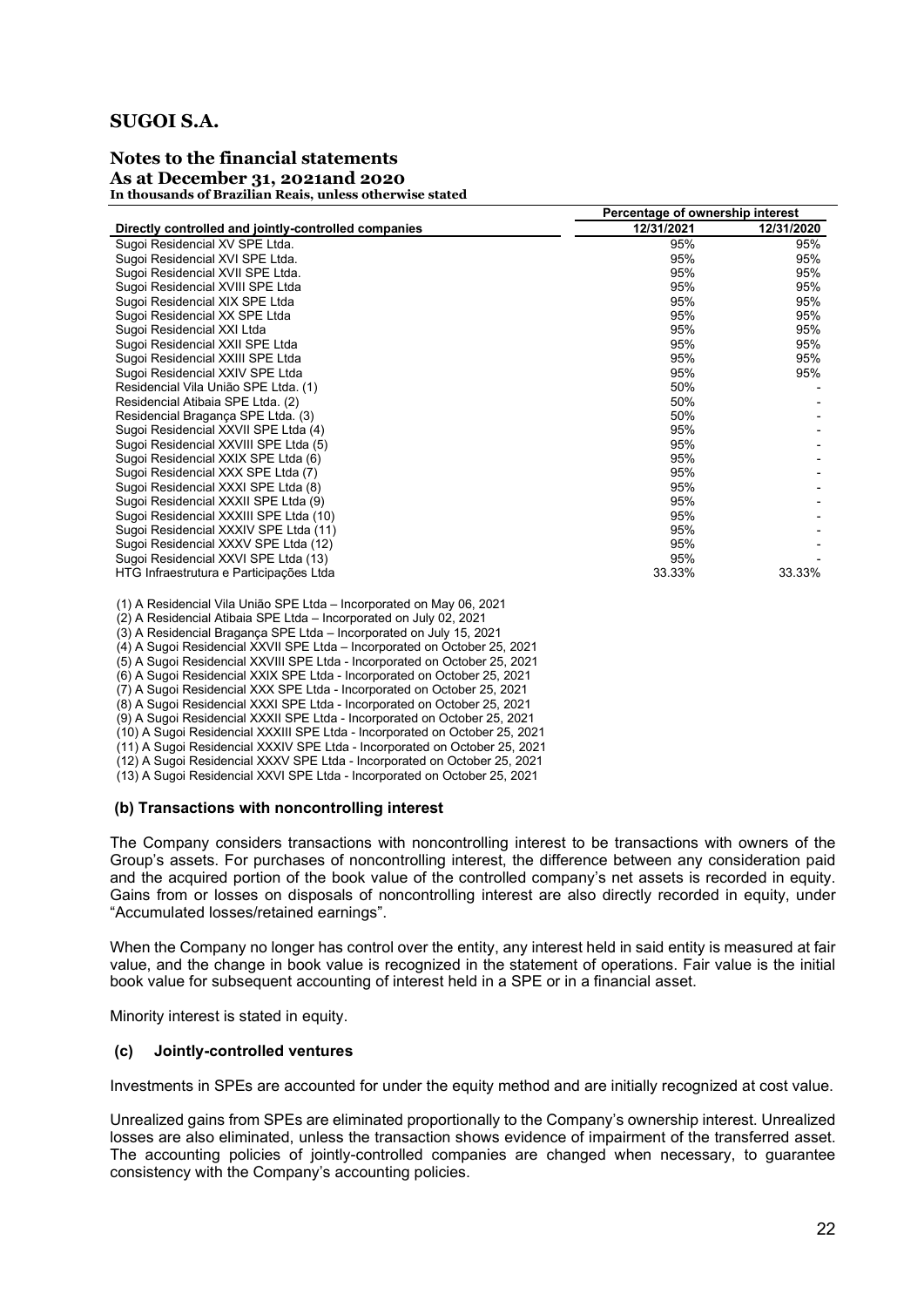### Notes to the financial statements As at December 31, 2021and 2020 In thousands of Brazilian Reais, unless otherwise stated

### 2.3 Cash and cash equivalents

Cash and cash equivalents are stated at cost and include cash and bank deposits that are readily convertible into a known amount of cash and subject to an insignificant risk of change in value.

### 2.4 Discount to present value

Monetary assets and liabilities are discounted to present value according to the effective interest method when arising from short-term transactions, if material, and from long-term transactions, not bearing interest or subject to: (i) fixed interest rates; (ii) interest rates that are clearly below market rates for similar transactions; and (iii) inflation adjustments only, not subject to interest. The Company periodically evaluates the effect of discount to present value on the financial statements.

### 2.5 Financial instruments

#### Classification and measurement of financial assets and liabilities

According to NBC TG 48, at initial recognition, a financial asset is classified as follows: at amortized cost; at fair value through other comprehensive income (loss) ("VJORA") - debt instrument; at VJORA - equity instrument; and at fair value through income (loss) ("VJR"). The classification of financial assets is mostly based on the business model in which a financial asset is managed and on the characteristics of its contractual cash flows. The new significant accounting policies are described below:

Financial assets at amortized cost – These assets are subsequently measured at amortized cost using the effective interest method. Amortized cost is reduced by impairment losses. Interest revenues, exchange rate gains and losses are recognized in income (loss). Any gains from or losses on derecognition are recognized in income (loss).

A financial asset is measured at amortized cost if it meets both of the following conditions and when not designated as measured at VJR:

• It is held within a business model, whose purpose is to maintain financial assets in order to receive contractual cash flows; and

• Its contractual terms generate, on specific dates, cash flows related to the payment of principal and interest on the outstanding principal amount.

A debt instrument is measured at VJORA if it meets both of the following conditions and is not designated as measured at VJR:

• It is held in a business model whose objective is achieved by collecting contractual cash flows and selling financial assets; and

• Its contractual terms generate, on specific dates, cash flows solely related to the payment of principal and interest on the outstanding principal amount.

The Company's financial assets are mainly represented by cash and cash equivalents (Note 3), classified as measured at fair value through income (loss), and by accounts receivable (Note 4), sundry receivables (Note 6) and related-party transactions (Note 9), classified as measured at amortized cost.

Financial liabilities were classified as measured at amortized cost or at VJR. A financial liability is classified as measured at fair value through income (loss) if it is a derivative instrument, classified as held for trading or designated as such at initial recognition. Financial liabilities measured at VJR are measured at fair value and net income, including interest, is recognized in income (loss). Other financial liabilities are subsequently measured at amortized cost using the effective interest method. Interest expenses, exchange rate gains and losses are recognized in income (loss). Any gains from or losses on derecognition are also recognized in income (loss).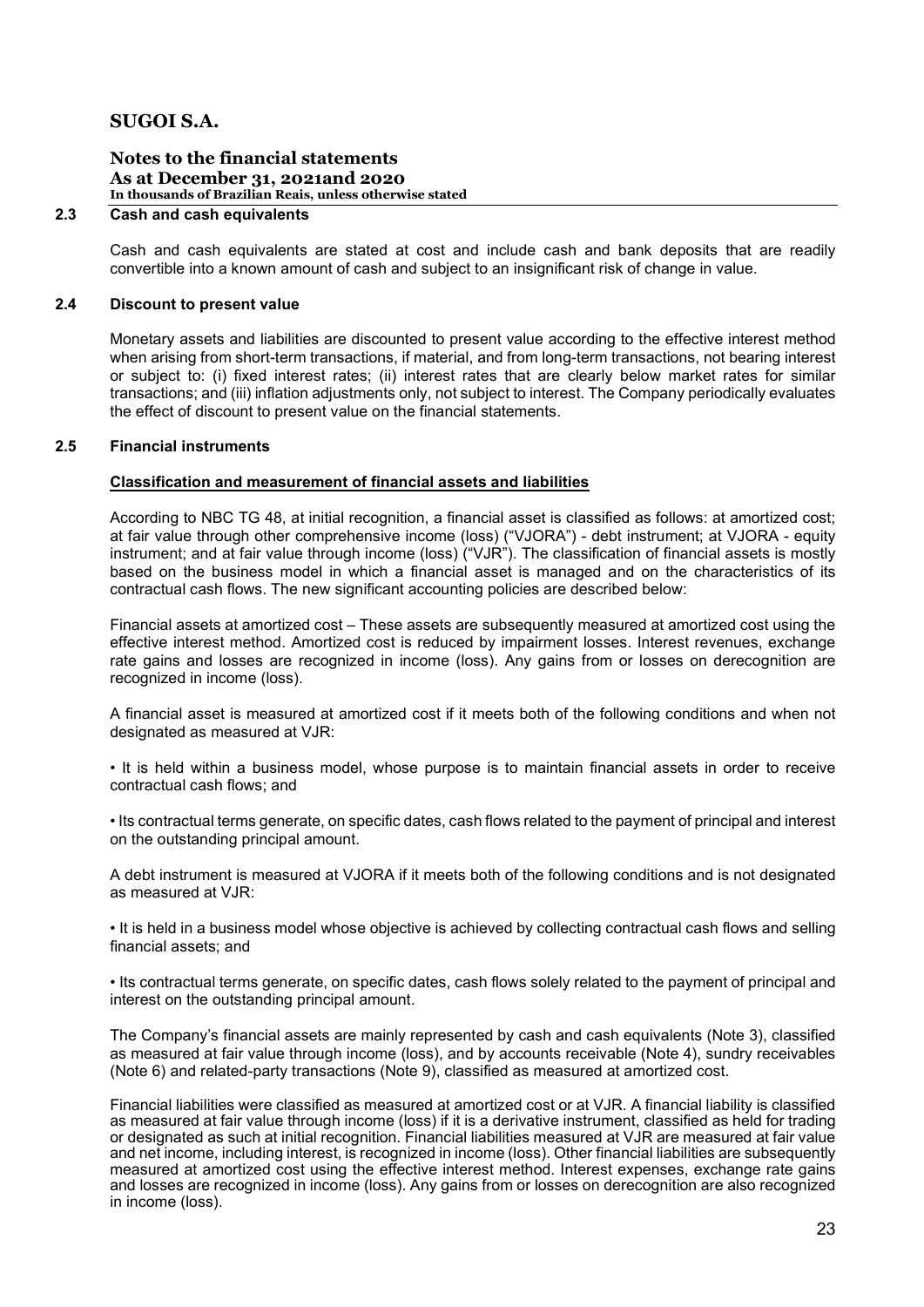#### Notes to the financial statements As at December 31, 2021and 2020 In thousands of Brazilian Reais, unless otherwise stated

The Company's financial liabilities are substantially represented by related-party transactions (Note 9), loans and financing (Note 10), trade accounts payable (Note 11), accounts payable (Note 13), debentures (Note 15) and Real Estate Receivables Certificates – CRI (Note 16), classified as measured at amortized cost.

### Impairment

Expected credit losses are estimates weighted by the likelihood of credit losses considering historical credit loss experience and projections of related assumptions, measured at present value based on all cash deficiencies (i.e., the difference between cash flows that the Company is due according to the contract, and cash flows the Company expects to receive). They are discounted at the effective interest rate of the financial asset.

### 2.6 Accounts receivable

Units are usually sold during the ventures' launch and construction phases. Accounts receivable are recognized based on the Percentage of Completion (POC) of the construction applied to revenues from units sold and adjusted according to the provisions of sales contracts, thus determining the amount of accumulated revenues to be recognized, which is then deducted from the installments received.

Accounts receivable are initially recognized at fair value and subsequently measured at amortized cost using the effective interest rate method.

If the accumulated amount of revenue recognized, less received installments, is lower than the expected amount receivable from the total receivables portfolio in a year or less, it is recorded under current assets. Otherwise, the exceeding portion is recorded under noncurrent assets.

### 2.7 Properties for sale

The amount recorded in the inventory corresponds to costs incurred in the current phase of construction of real estate units not yet sold that are lower than net realizable value.

Net realizable value is the estimated selling price in the ordinary course of business, less estimated costs of completion and estimated expenses incurred to make the sale.

Cost comprises land, materials, (third-party) workforce and other expenses related to construction.

The practice adopted for segregation between current and noncurrent under the caption Property for sale takes into consideration the expected launch date. Ventures expected to be launched in less than one year are recorded under current assets, and the remaining ventures are recorded under noncurrent assets. Such projections are periodically reviewed by the Company's Management.

### 2.8 Fixed assets

These are valued at acquisition cost, combined with the deduction of their depreciation, which was calculated using the straight-line method, at the rates mentioned in Note 8.

### 2.9 Impairment of nonfinancial assets

The Company evaluates, at least annually, its fixed assets for any indication of impairment. No indication was found that these assets may be impaired; therefore, it was not necessary to recognize impairment losses.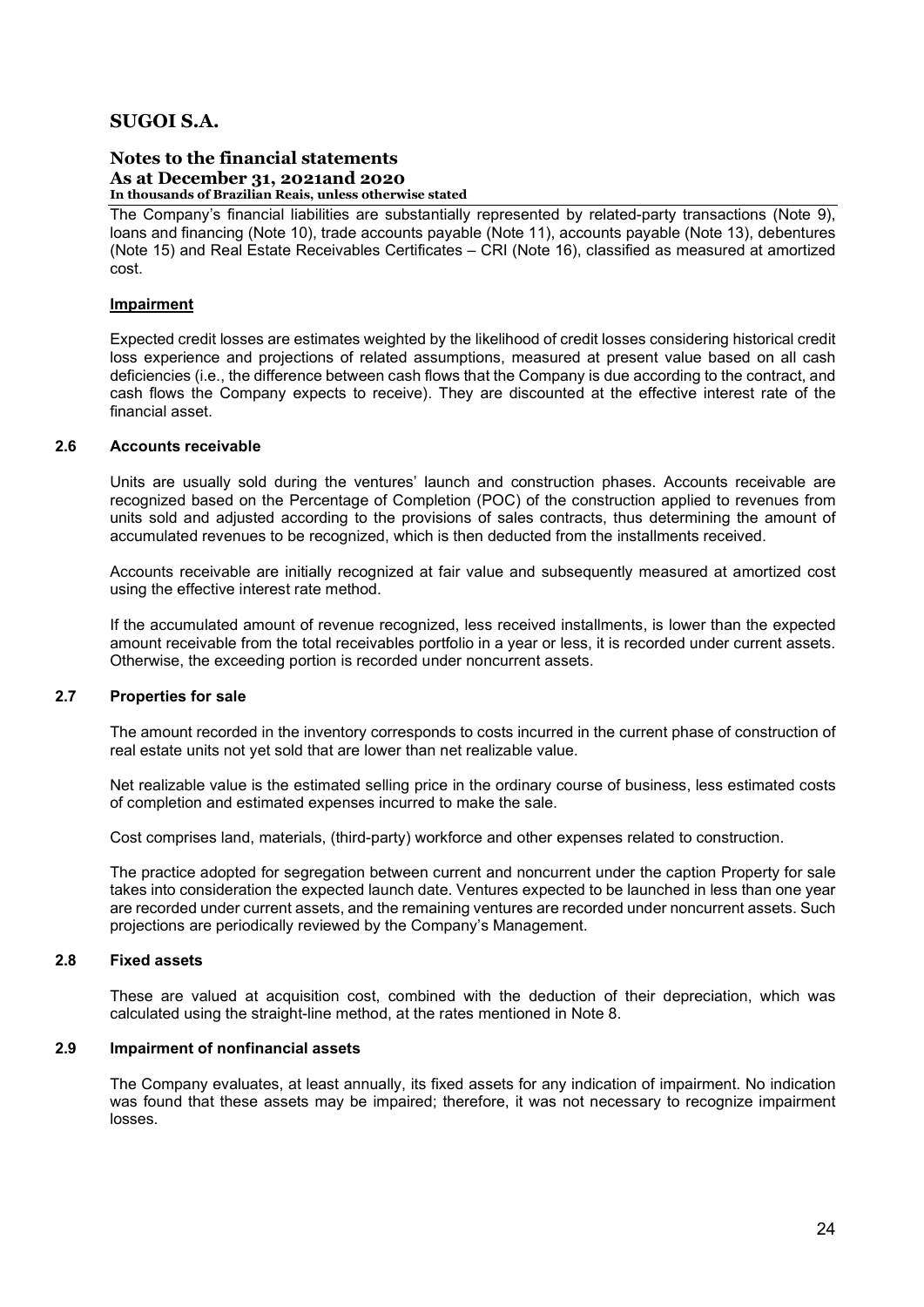### Notes to the financial statements As at December 31, 2021and 2020 In thousands of Brazilian Reais, unless otherwise stated

### 2.10 Trade accounts payable

Trade accounts payable are obligations payable for assets or services acquired from suppliers in the ordinary course of business. These obligations are classified as current liabilities if their payments are due in less than one year; if not, they are presented as noncurrent liabilities.

They are initially recognized at fair value and subsequently measured at amortized cost using the effective interest rate method. In practice, they are normally recognized at the corresponding amount billed.

### 2.11 Provisions

Provisions are recognized when: (i) the Company has a present or constructive obligation as a result of past events, (ii) it is probable that an outflow of funds is required to settle the obligation, and (iii) the amount can be reliably estimated.

Estimates and assumptions involved in determining the amounts provisioned to cover future disbursements during the guarantee period of units present a significant risk of material adjustment to subsequent periods. Accordingly, accounting estimates and assumptions are continuously reviewed based on historic experience and other factors, including expectations of future events considered reasonable in the circumstances.

### 2.12 Current and deferred Income and Social Contribution taxes

Income and Social Contribution tax expenses in the period include current and deferred taxes. Income taxes are recognized in the statement of operations.

Current Income and Social Contribution tax charges are calculated according to tax laws enacted as at reporting date. Management periodically assesses the positions assumed by the Company in Income tax returns in relation to the situations in which applicable tax laws permit interpretations. They establish provisions, where appropriate, based on the estimated values of payment to tax authorities.

As permitted by tax legislation, the Company may choose to calculate its taxes, in each fiscal year, using the criterion of Taxable Income, Deemed Income or Special Taxation Regime (RET); the latter can be adopted according to Law No. 10.931/04 and Normative Instruction No. 1.435/13, applicable to real estate development.

With Deemed Income, taxes are calculated at the rates described below, after applying deemed limits of 8% and 12% on ventures under construction and 32% on service rendering, for Income Tax (IRPJ) and Social Contribution (CSLL) on gross revenue, respectively:

|                         | Taxable income     | Deemed income      | <b>RET</b>    |
|-------------------------|--------------------|--------------------|---------------|
| <b>Basis</b>            | Income             | Gross revenue      | Gross revenue |
| Income Tax              | 15% + 10% (surtax) | 15% + 10% (surtax) | 1,26%         |
| Social Contribution Tax | 9%                 | 9%                 | 0.66%         |
| Tax on Sales (PIS)      | 1.65%              | 0.65%              | 0.37%         |
| Tax on Sales (COFINS)   | 7.60%              | 3.00%              | 1.71%         |

IRPJ and CSLL rates levied on financial revenues are the same and there is no deemed basis in this case. PIS and COFINS rates of 4.65% are also levied on financial revenues.

Deferred Income and Social Contribution Taxes are calculated based on temporary differences arising from real estate revenues taxed on a cash basis, and the amount is recognized on the accrual basis (Note 2.13).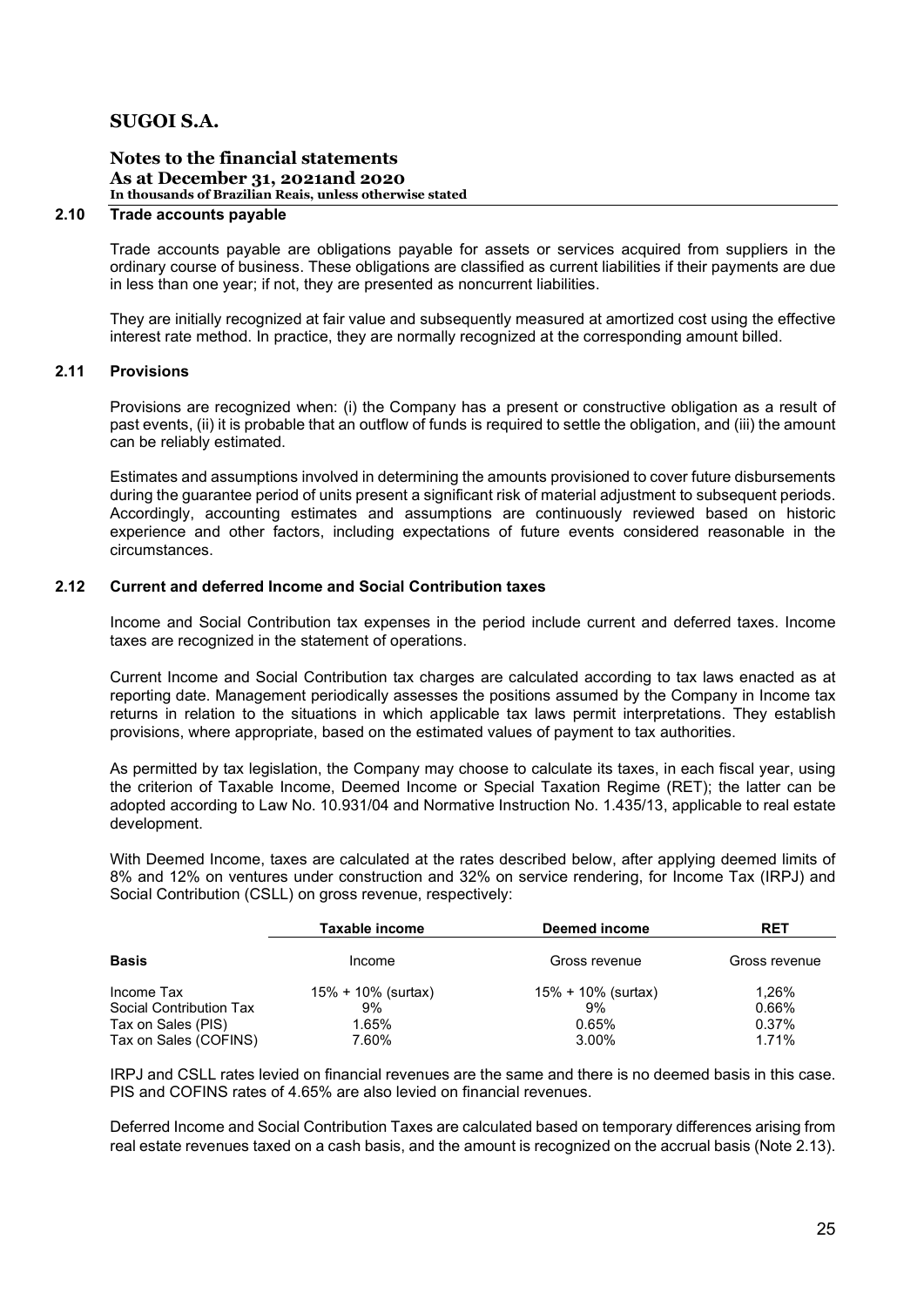### Notes to the financial statements As at December 31, 2021and 2020 In thousands of Brazilian Reais, unless otherwise stated

### 2.13 Recognition of revenues, costs and expenses

### (a) Revenue recognition process

In the process of recognizing revenue from contracts with clients, the precepts introduced by NBC TG 47 were adopted as from January 01, 2018, also including the guidelines contained in CVM/SNC/SEP Circular Letter No. 02/2018, of December 12, 2018, which establishes accounting procedures related to the recognition, measurement and disclosure of certain types of transactions arising from agreements for purchase and sale of unfinished real estate units with listed Brazilian companies of the segment of real estate development.

According to NBC TG 47, the recognition of revenue from contracts with clients has new regulatory procedures, based on transfer of control over the asset or service promised, whether at a point in time or over time, as per the fulfillment, or not, of contractual performance obligations. Revenue is measured at the amount that reflects the consideration to which the Company expects to be entitled, and is based on a fivestep model, as follows: 1) identification of the contract; 2) identification of performance obligations; 3) determination of transaction price; 4) allocation of transaction price to performance obligations; 5) recognition of revenue.

The Company's business model is mainly based on real estate purchase and sale contracts with "off-plan financing". In this model, generally aimed at the low-income population, the client enters into an "off-plan property purchase and sale contract" with the real estate developer, already establishing payment conditions, as follows: (i) Direct payments to the developer; (ii) Bank financing; (iii) Funds from the Severance Pay Fund (FGTS); and (iv) Possible subsidies from government housing programs.

Amounts paid directly to the real estate developer (item (i) above) represent approximately 10% to 15% of the property's value, and the remaining amount derives from bank financing, FGTS funds and possible subsidies (items from (ii) to (iv) above). After that, the client enters into a bank financing agreement ("private agreement, with deed-like characteristics") with a financial institution, including the amounts of bank financing, FGTS funds and possible subsidies from government housing programs. The disbursement of these funds will depend on the progress of the construction work, according to the percentage set forth in the Venture Progress Report and the physical-finance schedule approved by the financial institution. This monitoring for the purpose of disbursement of financing installments is carried out by the financial institution's engineering department. At the moment the bank financing agreement is entered into, ownership of the property is transferred to the client, pledged to the respective financial institution.

Below is a summary of contracts entered into of the "off-plan financing" type, parties involved, guarantees and existing risks:

| Agreement      | <b>Parties</b>                                                                              | <b>Real estate</b><br>guarantee | <b>Credit risk</b>                                            | <b>Market risk</b> | <b>Cancellation risk</b>                                                                                                                                                                                                                                                                                                                                                                                |
|----------------|---------------------------------------------------------------------------------------------|---------------------------------|---------------------------------------------------------------|--------------------|---------------------------------------------------------------------------------------------------------------------------------------------------------------------------------------------------------------------------------------------------------------------------------------------------------------------------------------------------------------------------------------------------------|
| Bank financing | Developer<br>(Sellers);<br>Buyer and<br>Financial<br>Institution<br>(Fiduciary<br>Creditor) | Financial<br>institution (FI)   | 10% to 15% of<br>the Developer<br>and 85% to 90%<br>of the FI | Buyer and FI       | Not applicable.<br>In the event of default by the<br>client, the FI may consolidate<br>the real estate unit on the<br>client's behalf for subsequent<br>sale of the property to third<br>parties, in accordance with the<br>procedures set forth in article<br>27 of Law 9.514/97. The<br>amount collected will have<br>settlement of the balance<br>owed by the client to the FI as<br>main objective. |

### (b) Result of operations of development and sale of real estate

The procedures below are followed for sales of unfinished units: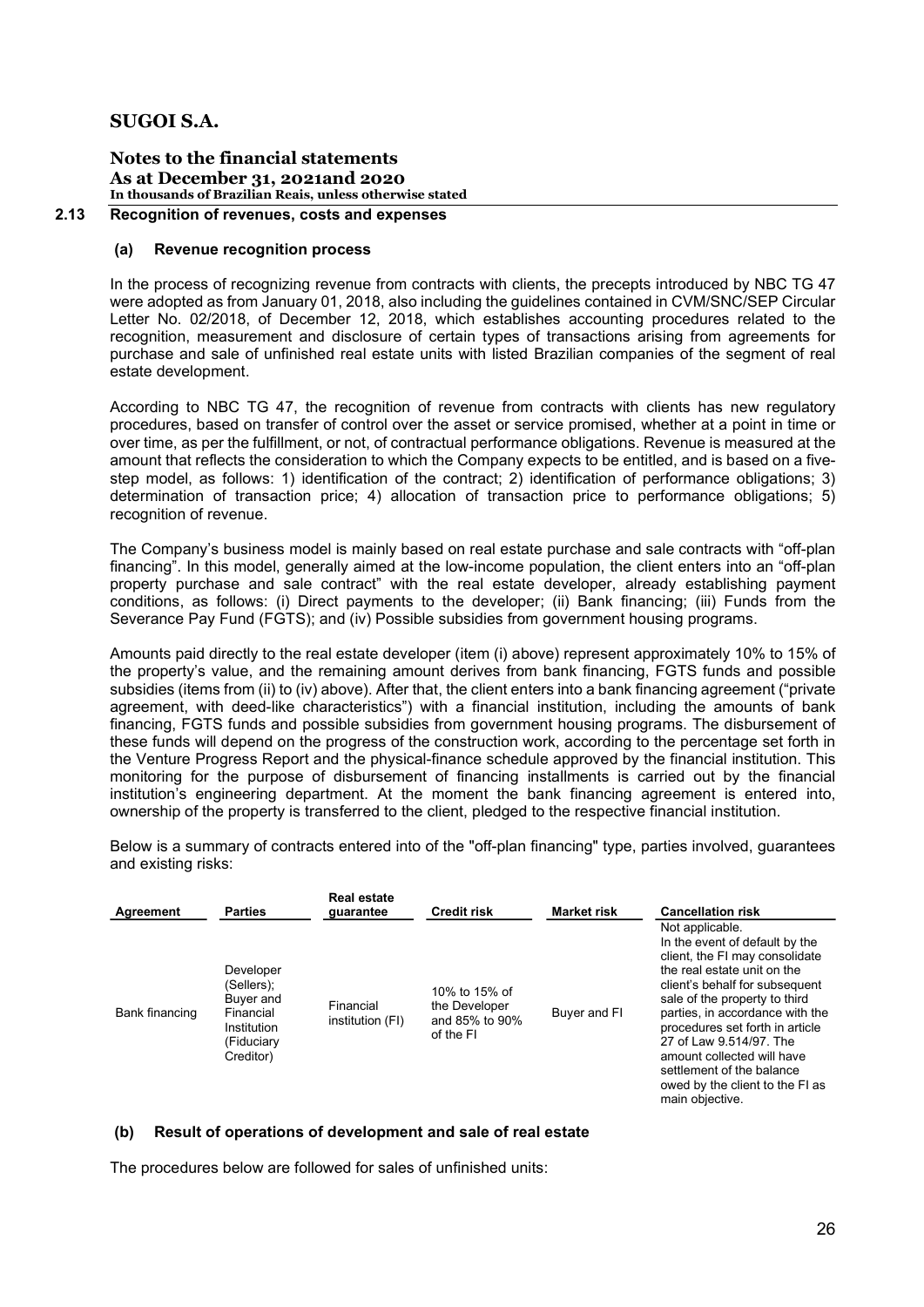### Notes to the financial statements As at December 31, 2021and 2020 In thousands of Brazilian Reais, unless otherwise stated

- Sales revenues are recognized in income (loss) when there is continuous transfer of control to a financial institution or client, using the PoC of each venture, which is measured at the cost incurred in relation to the venture's total budgeted cost. In the event that, during the period of approval of disbursement, there are indications that the client's contractual part will not be complied with, a provision for cancellation of the contract with the FI in its full amount is established.
- The amounts of sales revenues recognized in excess of the amounts actually received from clients are recorded in current assets or long-term assets under the caption "Accounts receivable". The amounts received related to sale of units in excess of the amounts recognized as revenues are recorded under "Advances from clients";
- Monetary variation in the balance of accounts receivable until delivery of the keys, as well as discount to present value of the balance of accounts receivable, are recognized in income from (loss on) properties sold when incurred, according to the accrual period on a pro rata basis;
- Expenses (including the cost of land and other expenses directly related to the purchase of inventory) on units sold are fully recognized in income (loss). For real estate units not yet sold, costs incurred are allocated to the inventory (Note 2.7);
- Finance charges of accounts payable for acquisition of plots of land and those directly associated with financing for the construction are capitalized and recorded in inventories of properties for sale and allocated to expenses on units under construction until their conclusion, using the same recognition criteria for costs of real estate development proportional to units under construction sold;
- Deferred taxes levied on differences between revenues earned from real estate development and accumulated revenue subject to taxation are calculated and reflected in accounting upon recognition of this temporary difference in revenue;
- Other expenses, including advertising and publicity, are recorded in income (loss) when incurred.

### 2.14 Basic and diluted earnings per share

Basic and diluted earnings (losses) per share are calculated based on income (loss) attributable to shareholders of the Company and the weighted average of outstanding shares in the respective year, taking into consideration, when applicable, the splitting process for the year or events that took place following the preparation of the financial statements.

### 2.15 New pronouncements issued

The International Accounting Standards Board (IASB) issued/revised some IFRS standards to be adopted after 2021, which have not yet been properly amended in Brazilian accounting standards and respective pronouncements. The Company presents below its evaluation of the impacts of the adoption of these standards on its financial statements:

- Amendment to IAS 16 Property, Plant and Equipment Proceeds Before Intended Use. It elucidates aspects to be considered for the classification of items produced before fixed assets are in the conditions of use projected. This amendment is effective for years beginning on or after 01/01/2022;
- Annual improvements to IFRS 2018-2020, effective for periods beginning on or after January 01, 2022. It changes IFRS 1, addressing aspects of first adoption in a controlled company; IFRS 9, addressing the 10% criterion for reversing financial liabilities; IFRS 16, addressing illustrative examples of lease; and IAS 41, addressing aspects of measurement at fair value. These amendments are effective for years beginning on or after 01/01/2022;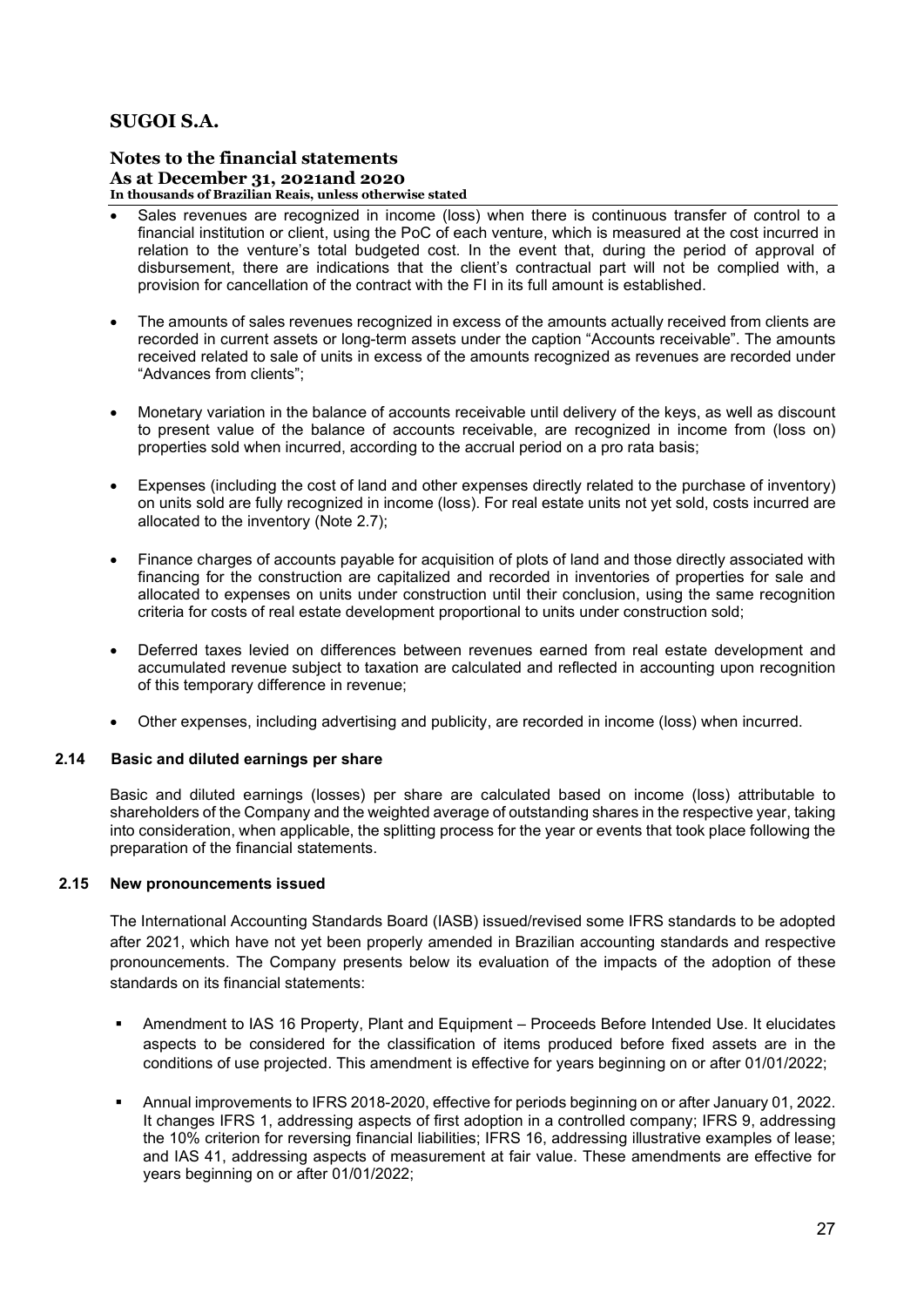### Notes to the financial statements As at December 31, 2021and 2020 In thousands of Brazilian Reais, unless otherwise stated

- Amendment to IFRS 3 It includes conceptual alignment of this standard with the conceptual structure of IFRS standards. This amendment is effective for years beginning on or after 01/01/2022;
- Amendment to IFRS 17 It includes elucidation of aspects related to insurance contracts. This amendment is effective for years beginning on or after 01/01/2023;
- Amendment to IAS 1 Classification of Liabilities as Current or Noncurrent. This amendment elucidates aspects to be considered for classification of liabilities as current or noncurrent. It is effective for years beginning on or after 01/01/2023;
- Amendment to IFRS 4 Extension of the Temporary Exemption from Applying IFRS 9. It elucidates aspects related to insurance contracts and the temporary exemption from application of IFRS 9 to insurance companies. This amendment is effective for years beginning on or after 01/01/2023; and

### 3 Cash and cash equivalents

|                                    | <b>Parent company</b> | <b>Consolidated</b>  |                      |                      |
|------------------------------------|-----------------------|----------------------|----------------------|----------------------|
| <b>Description</b>                 | December 31,<br>2021  | December 31,<br>2020 | December 31,<br>2021 | December 31,<br>2020 |
| Cash and banks – checking account  | 2,733                 | 4.303                | 12.711               | 24.607               |
| Bank Certificates of Deposit (CDB) | 16.545                | 19.376               | 16.674               | 19.471               |
| Total                              | 19.278                | 23,679               | 29.385               | 44,078               |

CDBs are automatic investments made by financial institutions with immediate liquidity, bearing average interest of 98% of the Interbank Deposit Rate (CDI).

As established by accounting standards in effect, the Company's Management presents the sensitivity analysis of material balances, considering:

- Probable scenario of interest rate fluctuation estimated by Management:
	- o Estimated interest rate: 11% per year.
- Possible scenario of interest rate fluctuation, with deterioration of twenty-five percent (25%) in the risk variable considered as probable:
	- o Estimated interest rate: Decrease to 10% per year.
- Remote scenario of interest rate fluctuation, with deterioration of fifty percent (50%) in the risk variable considered as probable:
	- o Estimated interest rate: Decrease to 9% per year.

The impacts presented in the table below refer to the total cash balance of the Company for the year.

|                |                                   | <b>Parent company</b>       |                                |                   |
|----------------|-----------------------------------|-----------------------------|--------------------------------|-------------------|
| <b>Balance</b> | Risk of increase in interest rate | 11% p.a.                    | 10 $%$ p.a.                    | 9%p.a.            |
|                |                                   | Probable                    | <b>Possible</b>                | Remote            |
| 19.278         | Accounting effect (cost/expense)  | 2.121                       | 1.928                          | 1.735             |
|                |                                   | <b>Consolidated</b>         |                                |                   |
| <b>Balance</b> | Risk of increase in interest rate | 11% p.a.<br><b>Probable</b> | $10\%$ p.a.<br><b>Possible</b> | 9% p.a.<br>Remote |
| 29.385         | Accounting effect (cost/expense)  | 3,232                       | 2.939                          | 2,645             |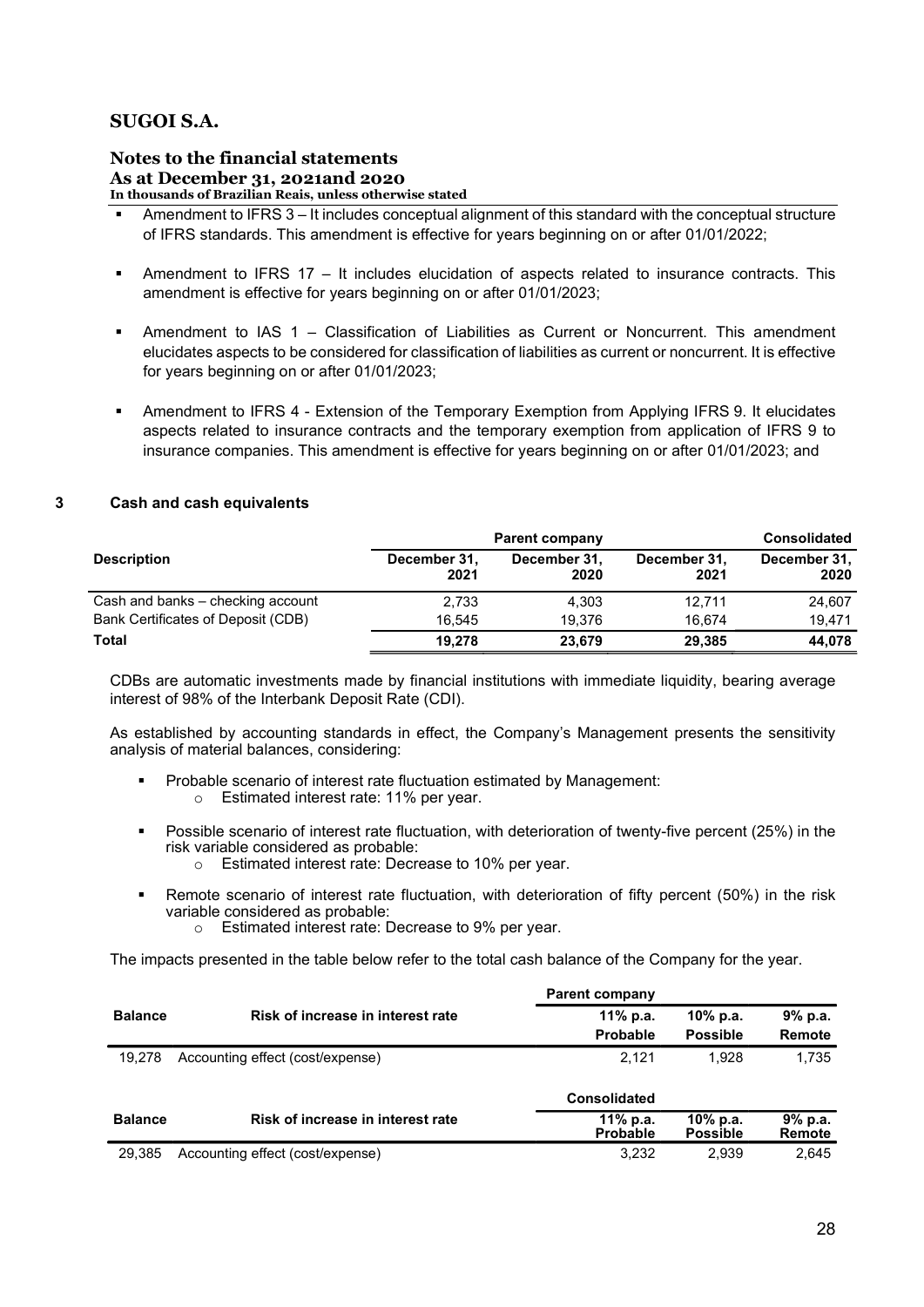### Notes to the financial statements As at December 31, 2021and 2020 In thousands of Brazilian Reais, unless otherwise stated

| 4 | <b>Accounts receivable</b>      |                   |                   |
|---|---------------------------------|-------------------|-------------------|
|   |                                 |                   | Consolidated      |
|   | <b>Description</b>              | December 31, 2021 | December 31, 2020 |
|   | Recognized sales revenue        | 705.775           | 488.870           |
|   | Discount to present value       | (3, 111)          | (1, 135)          |
|   | Allowance for doubtful accounts | (2,653)           |                   |
|   | (-) Amount received             | (631, 403)        | (447, 113)        |
|   |                                 | 68.608            | 40.622            |
|   | Other accounts receivable       | 878               | 738               |
|   | Current amounts                 | 44.021            | 26,922            |
|   | Noncurrent amounts              | 25.465            | 14.438            |

a. Discount to present value was calculated at the rate of 5.26% in 2021 (3.10% in 2020).

### Net portfolio receivable

|                                           |                   | <b>Consolidated</b> |
|-------------------------------------------|-------------------|---------------------|
|                                           | December 31, 2021 | December 31, 2020   |
| Accounts receivable from sales recognized | 706.653           | 488,870             |
| Total received                            | (631, 403)        | (447, 113)          |
| Unrecognized sales revenue (*)            | 104.414           | 178,941             |
|                                           |                   |                     |
| Total accounts receivable                 | 179.664           | 220,698             |
| Advances from clients                     | (7,057)           | (9,450)             |
|                                           |                   |                     |
| Total net portfolio receivable            | 172.607           | 211,248             |

(\*) Subject to effects of discount to present value related to recognition.

As established in the sales agreements, accounts receivable are collateralized by the related real estate units. Moreover, the delivery of the keys occurs only if the client is compliant with the contractual obligations. Therefore, Management considers credit risk in the construction period to be immaterial.

 Despite this, the Company identified credits that required an allowance for doubtful accounts, which was recorded and will be monitored and managed by Management.

b) Changes in discount to present value

| b) Originges in discount to present value |                   | Consolidated      |
|-------------------------------------------|-------------------|-------------------|
|                                           | December 31, 2021 | December 31, 2020 |
| Initial balance                           | (1, 135)          | (1,909)           |
| Additions<br>Reversals                    | (2,072)<br>96     | (489)<br>1,263    |
| <b>Final balance</b>                      | (3, 111)          | (1,135)           |

### 5 Properties for sale

|                               |                   | Parent company    |                   | <b>Consolidated</b> |
|-------------------------------|-------------------|-------------------|-------------------|---------------------|
| <b>Description</b>            | December 31, 2021 | December 31, 2020 | December 31, 2021 | December 31, 2020   |
| Land for development (i)      | 7.953             | 7.909             | 233.871           | 220.237             |
| Properties under construction | -                 |                   | 31,577            | 44,624              |
| Capitalized interest          | -                 |                   | 789               | 1,525               |
| Finished properties           | -                 |                   | 1,699             | 805                 |
| Total                         | 7,953             | 7,909             | 267,936           | 267,191             |
| Current portion               |                   |                   | 33.756            | 98,994              |
|                               | 6,741             | 3,782             |                   |                     |
| Noncurrent portion            |                   |                   | 234.180           | 168.197             |
|                               | 1.212             | 4.127             |                   |                     |

 (i) Inventory balances in current assets refer to land for development whose real estate units are expected to be launched in less than one year, which is periodically reviewed by Management.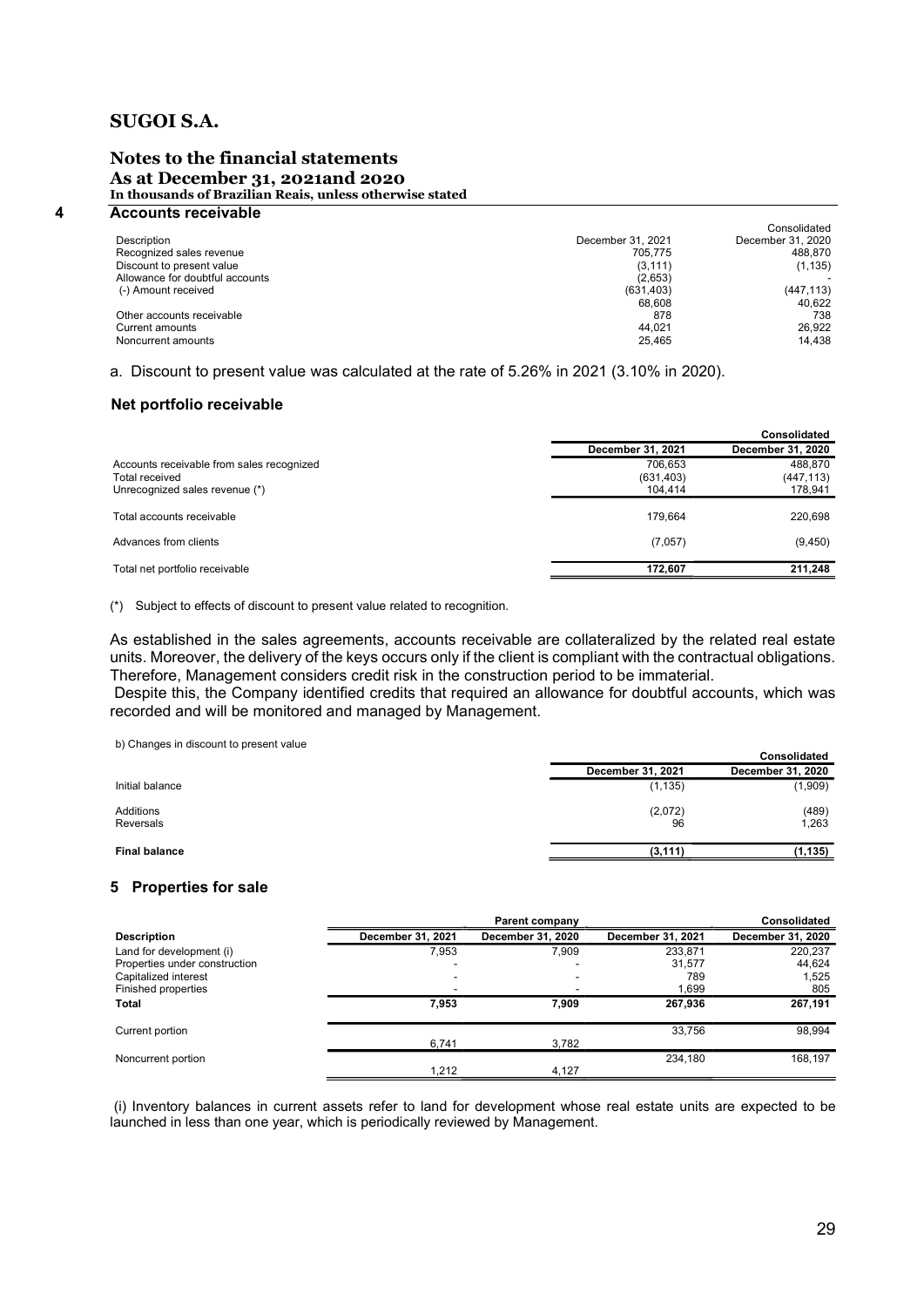### Notes to the financial statements As at December 31, 2021and 2020

In thousands of Brazilian Reais, unless otherwise stated

### a) Cost of real estate units for sale

|                                                      |                       | <b>Consolidated</b>   |
|------------------------------------------------------|-----------------------|-----------------------|
|                                                      | December 31, 2021     | December 31, 2020     |
| Total cost incurred<br>Recognized cost of units sold | 505.405<br>(471, 340) | 343,156<br>(296, 202) |
| Cost of real estate units for sale                   | 34.065                | 46.954                |
|                                                      |                       |                       |

### 6 Sundry receivables

|                                    | <b>Parent company</b> | <b>Consolidated</b> |                   |                   |
|------------------------------------|-----------------------|---------------------|-------------------|-------------------|
| <b>Description</b>                 | December 31, 2021     | December 31, 2020   | December 31, 2021 | December 31, 2020 |
| Advances to suppliers              | 2,025                 | 939                 | 5.741             | 5,984             |
| Brasinco Incorporações Ltda. (i)   | 831                   | 830                 | 831               | 830               |
| Willian Gadelha (ii)               |                       |                     | 4.142             | 4.143             |
| Brasinco Incorporações Ltda. (iii) | 8.620                 | 5.498               | 8.620             | 5.499             |
| <b>Others</b>                      | 889                   | 906                 | 889               | 906               |
| Allowance for doubtful accounts    | (9,450)               | (6,328)             | (9, 450)          | (6,328)           |
| <b>Total</b>                       | 2.914                 | 1.845               | 10.773            | 11,034            |
| Current amounts                    | 2.914                 | 1.845               | 6.631             | 6,892             |
| Noncurrent amounts                 |                       |                     | 4,142             | 4,142             |

- (i) The Company is guarantor of a loan obtained by Brasinco Incorporações Ltda. In view of such commitment, payments in this amount were made. Other than the refund of amounts by Brasinco Incorporações Ltda., there is no other amount payable to the financial institution.
- (ii) This refers to a third-party debt that was subrogated by Sugoi to clear a real estate venture, which will be later collected from the respective debtor.
- (iii) This refers to advances made for future acquisition of the company Brasinco.

### 7 Investments

The balance of investments in the consolidated statements refers to interest held in new businesses obtained by means of its controlled company Sugoi LLC Development in a real estate venture. The Company has no control over the mentioned company, and its investment is measured according to the equity method.

|                                                            |                   | Parent company    |
|------------------------------------------------------------|-------------------|-------------------|
| <b>Description</b>                                         | December 31, 2021 | December 31, 2020 |
| Investments in controlled and jointly-controlled companies | 153.311           | 138.337           |
| Provision for unsecured liabilities (b)                    | 12.751            | (7,492)           |
| Investments (a)                                            | 166.062           | 130,845           |
| Reclassification as liabilities (b)                        | (12, 751)         | (7,492)           |
| Total                                                      | 153.311           | 138.337           |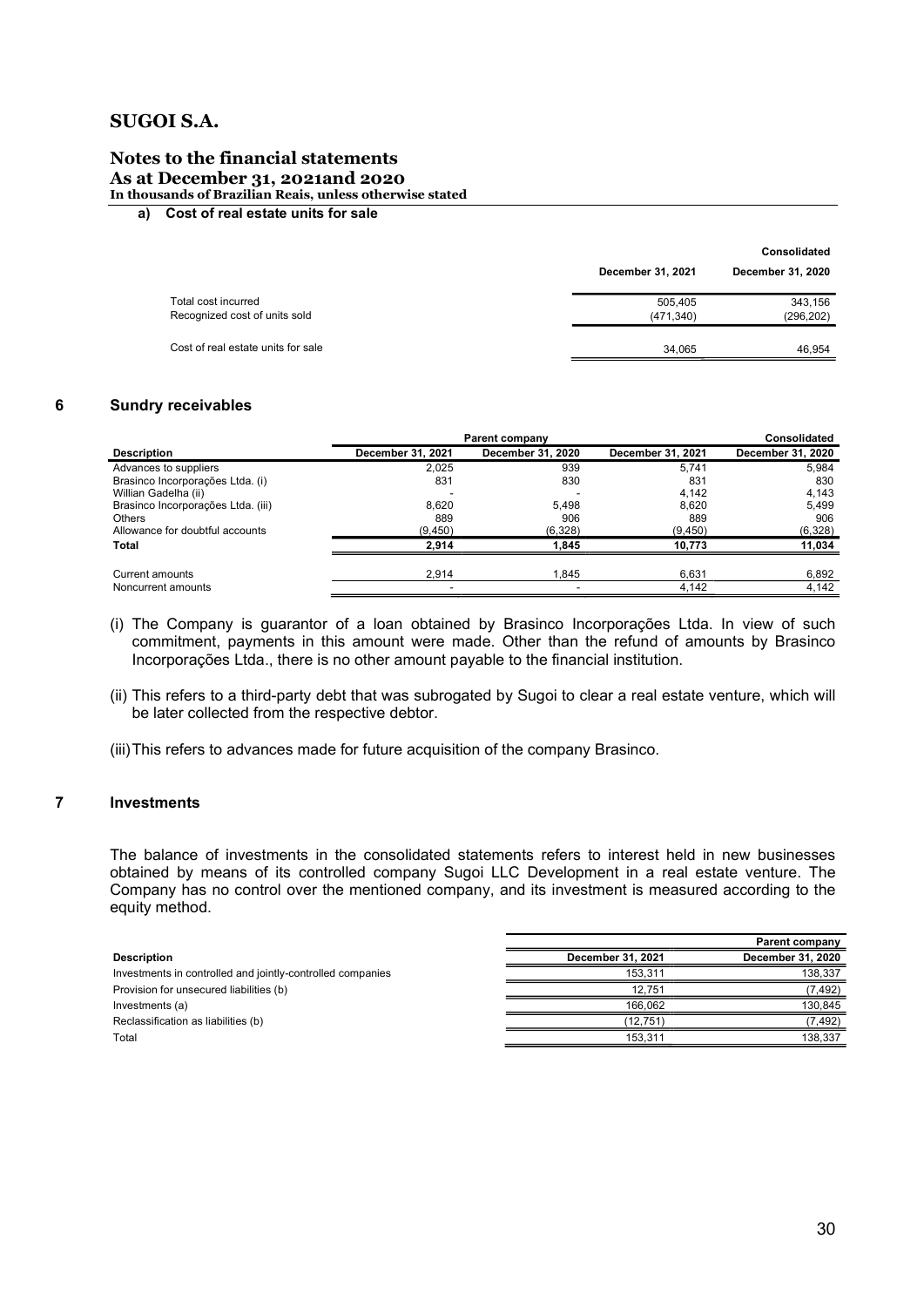### Notes to the financial statements As at December 31, 2021and 2020 In thousands of Brazilian Reais, unless otherwise stated

### (a) Changes in investments

| <b>Controlled company</b>                                                       | <b>Balance as at</b><br>December 31, 2020 | <b>Equity in earnings</b><br>(losses) of controlled | Increase (decrease)<br>in investments | <b>Balance as at</b><br>December 31, 2021 |
|---------------------------------------------------------------------------------|-------------------------------------------|-----------------------------------------------------|---------------------------------------|-------------------------------------------|
|                                                                                 |                                           | companies                                           |                                       |                                           |
| Vista Cantareira Empreendimentos Imobiliários Ltda                              | 5,926                                     | 342                                                 | (94)                                  | 6,174                                     |
| Condomínio Varandas Jardim do Lago Ltda                                         | 12,338                                    | (57)                                                |                                       | 12,281                                    |
| Residencial Monte Serrat SPE Ltda                                               | 1,231                                     | 322                                                 | (3)                                   | 1,550                                     |
| Haifa Investimentos e Participações Ltda                                        | (12)                                      | (1)                                                 | (10)                                  | (23)                                      |
| Residencial São Mateus SPE Ltda<br>Residencial Colina Francisco Morato SPE Ltda | 53,582                                    | 13,906                                              | (912)                                 | 66,576                                    |
| Residencial Bom Retiro SPE Ltda                                                 | (374)<br>42,847                           | (39)<br>(1,907)                                     | (1,082)                               | (413)<br>39,858                           |
| Residencial Jacú-Pessego II SPE Ltda.                                           | (215)                                     | (1)                                                 |                                       | (216)                                     |
| Residencial Colina Guarapiranga SPE Ltda                                        | (40)                                      | (4)                                                 |                                       | (44)                                      |
| Residencial Paulínia I SPE Ltda                                                 | (25)                                      | (114)                                               |                                       | (139)                                     |
| Residencial Parque do Carmo SPE Ltda                                            | 7,532                                     | 18,159                                              | 288                                   | 25,979                                    |
| Residencial Idemori SPE Ltda                                                    | (547)                                     | (1)                                                 |                                       | (548)                                     |
| Sugoi Projeto SPE Ltda                                                          | (93)                                      | 8                                                   | (1)                                   | (86)                                      |
| Residencial Sports Gardens da Amazônia Ltda                                     | 3,505                                     | 5,986                                               | 134                                   | 9,625                                     |
| Sugoi Inovare Empreendimentos Imobiliários Ltda.                                | (8)                                       | (0)                                                 |                                       | (8)                                       |
| Residencial Portal do Belo Horizonte SPE Ltda.                                  | (33)                                      | (1)                                                 | (1)                                   | (35)                                      |
| Residencial Barcelona SPE Ltda.                                                 | (1,501)                                   | (1,066)                                             |                                       | (2, 567)                                  |
| Condomínio Varandas Jardim do Lago II SPE Ltda.                                 | (382)                                     | (871)                                               | 2                                     | (1,251)                                   |
| Residencial Isabel Ferrari SPE Ltda.                                            | (11)                                      | (24)                                                |                                       | (35)                                      |
| Residencial São Jose SPE Ltda<br>Residencial Jacú-Pessego I SPE Ltda.           | (19)<br>(26)                              | (1,648)                                             |                                       | (1,667)                                   |
| Sugoi Residencial I SPE Ltda                                                    | (11)                                      | (1)<br>(11)                                         |                                       | (27)<br>(22)                              |
| Sugoi Residencial II SPE Ltda                                                   | (10)                                      | (3)                                                 |                                       | (13)                                      |
| Sugoi Residencial III SPE Ltda                                                  | (9)                                       | (1)                                                 |                                       | (10)                                      |
| Residencial Via Verde SPE Ltda                                                  | (1)                                       |                                                     |                                       | (1)                                       |
| Sugoi Residencial IV SPE Ltda.                                                  | (3)                                       | (1)                                                 | (1)                                   | (5)                                       |
| Sugoi Residencial V SPE Ltda.                                                   | 821                                       | (1,269)                                             | (106)                                 | (554)                                     |
| Sugoi Residencial VI SPE Ltda.                                                  | (175)                                     | (21)                                                | 1                                     | (195)                                     |
| Sugoi Residencial VII SPE Ltda                                                  | (2)                                       | (0)                                                 |                                       | (2)                                       |
| Sugoi Residencial VIII SPE Ltda                                                 | (3)                                       | (2)                                                 |                                       | (5)                                       |
| Sugoi Residencial IX SPE Ltda                                                   | (21)                                      | (478)                                               | (3)                                   | (502)                                     |
| Sugoi Residencial XI SPE Ltda                                                   | (15)                                      | (4)                                                 |                                       | (19)                                      |
| Sugoi Residencial XIII SPE Ltda                                                 | (247)                                     | (11)                                                |                                       | (258)                                     |
| Sugoi Residencial XIV SPE Ltda                                                  | (2)                                       | (0)                                                 |                                       | (2)                                       |
| Sugoi Residencial X SPE LTDA<br>Sugoi Residencial XII SPE LTDA                  | (25)<br>(5)                               | (1)<br>(1)                                          |                                       | (26)<br>(6)                               |
| Sugoi Residencial XV SPE LTDA                                                   | (36)                                      | (1)                                                 |                                       | (37)                                      |
| Sugoi Residencial XVI SPE LTDA                                                  | (11)                                      | (8)                                                 |                                       | (19)                                      |
| Sugoi Residencial XVII SPE Ltda                                                 | (2)                                       | 1                                                   |                                       | (1)                                       |
| Sugoi Residencial XVIII SPE Ltda                                                | (11)                                      | (10)                                                |                                       | (21)                                      |
| Sugoi Residencial XIX SPE Ltda                                                  | (2)                                       | (0)                                                 |                                       | (2)                                       |
| Sugoi Residencial XX SPE Ltda                                                   | (12)                                      | 1                                                   |                                       | (11)                                      |
| Sugoi Residencial XXI SPE Ltda                                                  | (213)                                     | (1)                                                 |                                       | (214)                                     |
| Sugoi Residencial XXII SPE Ltda                                                 | (2)                                       | (1)                                                 |                                       | (3)                                       |
| Sugoi Residencial XXIII SPE Ltda                                                | (2)                                       | 1                                                   |                                       | (1)                                       |
| Sugoi Residencial XXIV SPE Ltda                                                 | (2)                                       | 1                                                   |                                       | (1)                                       |
| Residencial Vila União SPE LTDA                                                 |                                           | (1)                                                 |                                       | (1)                                       |
| Residencial Atibaia SPE Ltda                                                    |                                           | (1)                                                 |                                       | (1)                                       |
| Residencial Bragança SPE Ltda                                                   |                                           | (1)                                                 |                                       | (1)                                       |
| Sugoi Residencial XXVII SPE Ltda<br>Sugoi Residencial XXVIII SPE Ltda           |                                           | (1)                                                 |                                       | (1)<br>(1)                                |
| Sugoi Residencial XXIX SPE Ltda                                                 |                                           | (1)<br>(1)                                          |                                       | (1)                                       |
| Sugoi Residencial XXX SPE Ltda                                                  |                                           | (1)                                                 |                                       |                                           |
| Sugoi Residencial XXXI SPE Ltda                                                 |                                           | (1)                                                 |                                       | $\binom{1}{1}$                            |
| Sugoi Residencial XXXII SPE Ltda                                                |                                           | (1)                                                 |                                       | (1)                                       |
| Sugoi Residencial XXXIII SPE Ltda                                               |                                           | (1)                                                 |                                       | (1)                                       |
| Sugoi Residencial XXXIV SPE Ltda                                                |                                           | (1)                                                 |                                       | (1)                                       |
| Sugoi Residencial XXXV SPE Ltda                                                 |                                           | (1)                                                 |                                       | (1)                                       |
| Sugoi Residencial XXVI SPE Ltda                                                 |                                           | (1)                                                 |                                       | (1)                                       |
| HTG Infraestrutura e Participação Ltda.                                         | 3,389                                     | 356                                                 | (7, 490)                              | (3,745)                                   |
| Sugoi LLC                                                                       | 3,782                                     | 1,364                                               | 1,598                                 | 4,016                                     |
|                                                                                 | 130,845                                   | 30,146                                              | (190)                                 | 153,311                                   |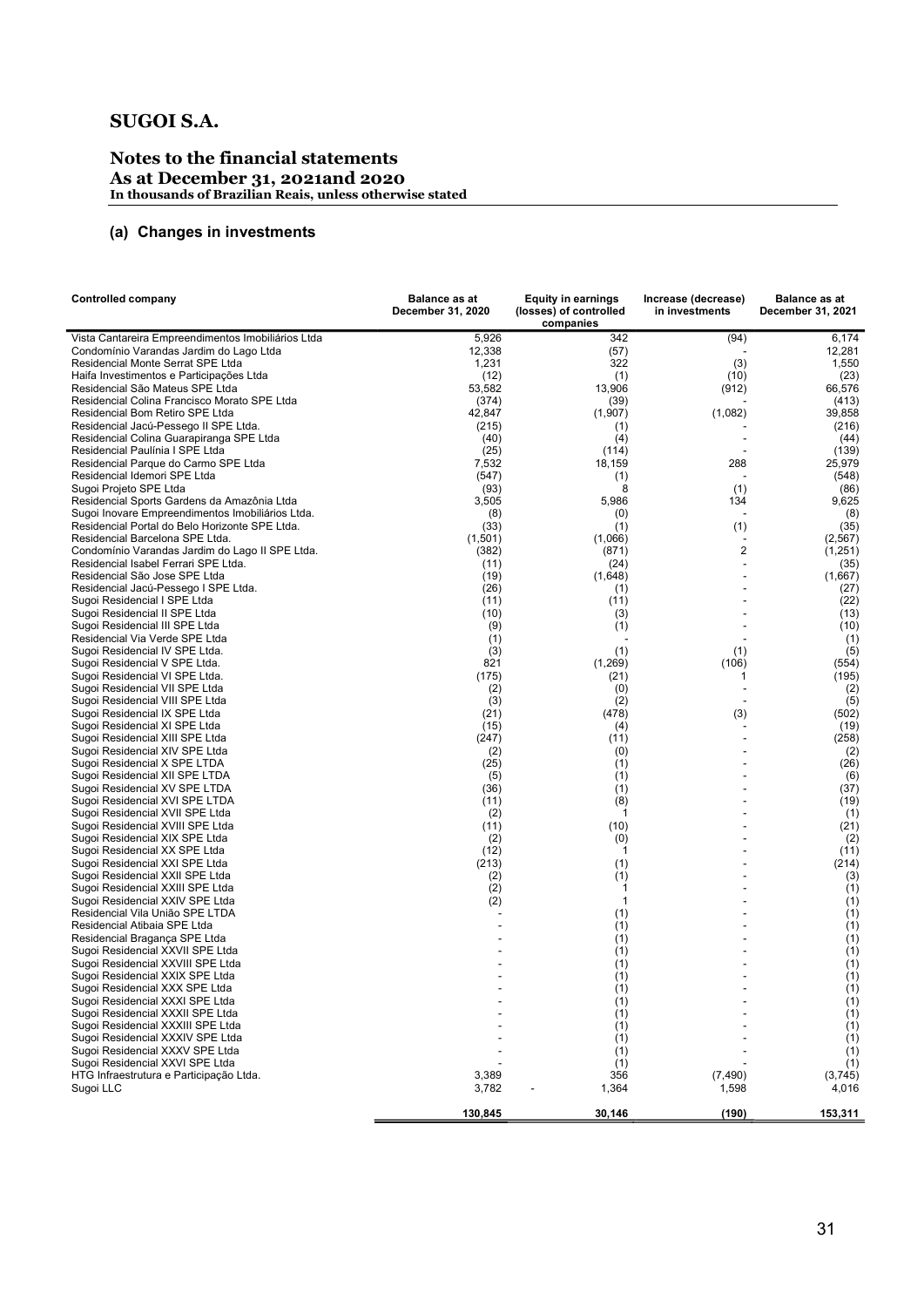### Notes to the financial statements As at December 31, 2021and 2020 In thousands of Brazilian Reais, unless otherwise stated

### 8 Fixed assets

|                          |                      |                          |                       | Parent<br>company    |                      |                  |                | <b>Consolidated</b>  |
|--------------------------|----------------------|--------------------------|-----------------------|----------------------|----------------------|------------------|----------------|----------------------|
| <b>Description</b>       | December 31,<br>2020 | <b>Additions</b>         | Write-<br><b>offs</b> | December 31.<br>2021 | December 31,<br>2020 | <b>Additions</b> | Write-<br>offs | December 31,<br>2021 |
| IT equipment             |                      | 8                        |                       | 8                    | $\theta$             | 55               | -55            |                      |
| <b>Facilities</b>        | 44                   |                          |                       | 44                   | 44                   |                  |                | 44                   |
| Furniture and fixtures   | 123                  |                          |                       | 123                  | 213                  | 68               | (158)          | 123                  |
| Machinery and equipment  | 128                  | 83                       | (2)                   | 209                  | 148                  | 254              |                | 402                  |
| Improvements             | 27                   | $\overline{2}$           |                       | 29                   | 28                   | 5                | (2)            | 31                   |
| Telephone lease          | 72                   | $\overline{\phantom{a}}$ | (72)                  | -                    | 72                   |                  | (72)           |                      |
| Vehicles                 |                      |                          |                       |                      | 422                  | 313              |                | 735                  |
| Properties               | 59                   | 28                       | (5)                   | 83                   | 235                  | 160              | (54)           | 341                  |
| Sales stands             |                      |                          |                       |                      | 636                  | 71               | (707)          |                      |
| Right of use of property | 2,038                | 1,046                    | (2,079)               | 1,005                | 2,038                | 1.046            | (2,079)        | 1,005                |
| Total                    | 2,491                | 1,167                    | (2, 158)              | 1,501                | 3,836                | 1,972            | (3, 127)       | 2,681                |
| Accumulated depreciation | (1,420)              | 306                      |                       | (218)                | (2, 117)             | 313              |                | (234)                |
| <b>Total</b>             | 1,071                | 1,473                    | (2, 158)              | 1,283                | 1,719                | 2,285            | (3, 127)       | 2,447                |

 (\*) Sales stands – The depreciation of sales stands is calculated for the period in which they are expected to be used by the Company until their closing.

### (a) Changes in fixed assets

|                               |                             | <b>Parent company</b> |                      | <b>Consolidated</b>  |                      |
|-------------------------------|-----------------------------|-----------------------|----------------------|----------------------|----------------------|
| <b>Description</b>            | <b>Depreciation</b><br>rate | December 31,<br>2021  | December 31,<br>2020 | December 31,<br>2021 | December 31,<br>2020 |
| <b>Facilities</b>             | 10% p.a.                    | 44                    | 44                   | 44                   | 44                   |
| <b>Furniture and fixtures</b> | 10% p.a.                    | 123                   | 123                  | 123                  | 213                  |
| Machinery and equipment       | 20% p.a.                    | 209                   | 128                  | 401,5                | 148                  |
| Improvements                  | 20% p.a.                    | 29                    | 27                   | 31                   | 28                   |
| Telephone lease               | 20% p.a.                    |                       | 72                   |                      | 72                   |
| Vehicles                      | 20% p.a.                    |                       |                      | 735                  | 422                  |
| Properties                    | 4% p.a.                     | 83                    | 59                   | 341                  | 235                  |
| IT equipment                  |                             | 8                     |                      |                      |                      |
| Use rights                    |                             | 1,005                 | 2,038                | 1,005                | 2,038                |
| Sales stands                  |                             |                       |                      |                      | 636                  |
| Total                         |                             | 1,501                 | 2,491                | 2,681                | 3,836                |
| Accumulated depreciation      |                             | (218)                 | (1,420)              | (234)                | (2, 117)             |
| <b>Total</b>                  |                             | 1,283                 | 1,071                | 2,447                | 1,719                |

### 9 Related-party transactions

|                            | <b>Parent company</b> | <b>Consolidated</b> |              |              |
|----------------------------|-----------------------|---------------------|--------------|--------------|
| Description                | December 31,          | December 31,        | December 31, | December 31, |
|                            | 2021                  | 2020                | 2021         | 2020         |
| Noncurrent assets          | 69.383                | 46.700              | 15.852       | 10,551       |
| <b>Current liabilities</b> | (112.971)             | (87.492)            | (458)        | (794)        |
| Total                      | (43, 588)             | (40,792)            | 15,394       | 9,757        |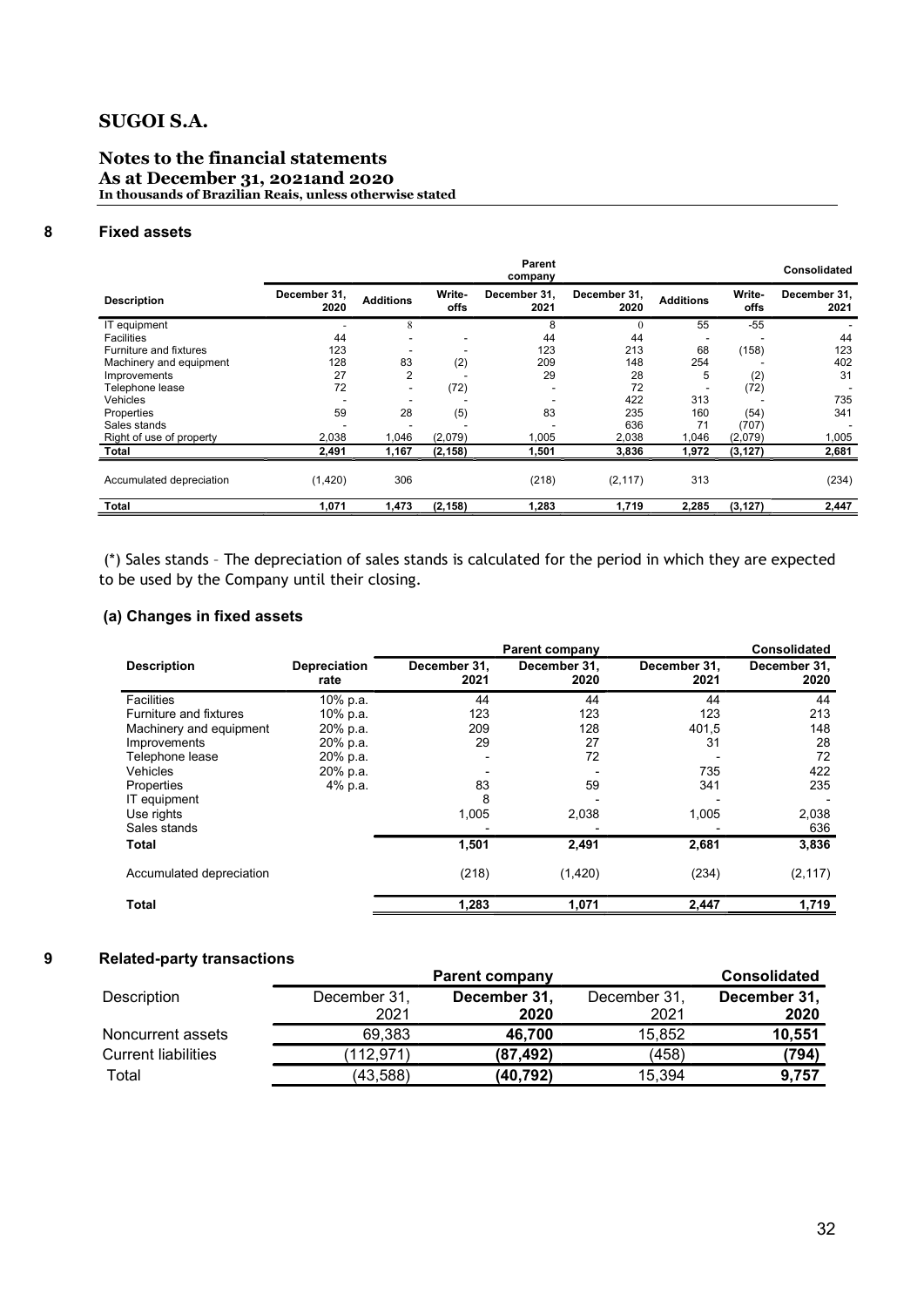# Notes to the financial statements

### As at December 31, 2021and 2020

In thousands of Brazilian Reais, unless otherwise stated

|                                                    |                   | Parent company       |                          | Consolidated         |  |
|----------------------------------------------------|-------------------|----------------------|--------------------------|----------------------|--|
| <b>Description (Assets)</b>                        | December 31, 2021 | December 31.<br>2020 | December 31,<br>2021     | December 31,<br>2020 |  |
| Haifa Investimentos e Participações Ltda           | 25                | 23                   | $\blacksquare$           | $\blacksquare$       |  |
| Dahab Brasil S.A                                   | 942               | $\mathbf{r}$         | 942                      | 222                  |  |
| Dahab Participações Ltda                           | 7                 | 7                    | 7                        | 7                    |  |
| Vista Cantareira Empreendimentos Imobiliários Ltda | $\blacksquare$    | $\blacksquare$       | 222                      |                      |  |
| Residencial São Mateus SPE Ltda                    | $\blacksquare$    | $\blacksquare$       | 1,739                    | 1,701                |  |
| Residencial Colina Francisco Morato SPE Ltda       | 1,626             | 1,461                |                          |                      |  |
| <b>Residencial Bom Retiro SPE Ltda</b>             |                   | $\blacksquare$       | 11,150                   | 8,052                |  |
| Residencial José Vigna Talhado SPE Ltda            | 624               | 479                  |                          |                      |  |
| Residencial Colina Guarapiranga SPE Ltda           | 1,085             | 907                  |                          |                      |  |
| Residencial Paulínia I SPE Ltda                    | 141               | 139                  | $\blacksquare$           | ٠                    |  |
| Residencial Parque do Carmo SPE Ltda               | $\blacksquare$    | 14,591               | 164                      | ٠                    |  |
| Residencial Idemori SPE Ltda                       | 586               | 588                  | ٠                        | ٠                    |  |
| Sugoi Projeto SPE Ltda                             | 92                | 92                   | $\blacksquare$           | ٠                    |  |
| Residencial Sports Gardens da Amazônia Ltda.       | 20,171            | 12,621               |                          | ۰                    |  |
| Sugoi N Empreendimentos Imobiliários Ltda.         | 516               | 515                  | $\blacksquare$           | $\blacksquare$       |  |
| Residencial Portal do Belo Horizonte SPE Ltda      | 602               | 580                  | $\blacksquare$           | ٠                    |  |
| Residencial Barcelona SPE Ltda                     | 2,701             | 2,819                | $\blacksquare$           | ٠                    |  |
| Condomínio Varandas Jardim do Lago II              | 4,729             | 1,239                | $\blacksquare$           | $\blacksquare$       |  |
| Residencial Isabel Ferrari SPE Ltda                | 269               | 254                  |                          | ٠                    |  |
| <b>Tsuri Brasil Ltda.</b>                          | 177               | $\blacksquare$       | 177                      | ۰                    |  |
| Residencial São José SPE Ltda.                     | 4,086             | 802                  | $\overline{\phantom{a}}$ | $\blacksquare$       |  |
| Residencial Jacú-Pessego I SPE Ltda.               | 569               | 337                  | $\blacksquare$           |                      |  |
| Sugoi Residencial I SPE Ltda                       | 391               | 261                  | $\blacksquare$           | $\blacksquare$       |  |
| Sugoi Residencial II SPE Ltda                      | 729               | 410                  | $\blacksquare$           | $\blacksquare$       |  |
| Sugoi Residencial III SPE Ltda                     | 560               | 492                  | $\blacksquare$           | $\blacksquare$       |  |
| Sugoi Residencial Via Verde SPE Ltda               | $\mathbf 2$       | 1                    | $\blacksquare$           | $\blacksquare$       |  |
| Sugoi Residencial IV SPE Ltda                      | 73                | 73                   | $\blacksquare$           | $\blacksquare$       |  |
| Sugoi Residencial V SPE Ltda                       | 777               | $\blacksquare$       | $\overline{\phantom{a}}$ | $\blacksquare$       |  |
| Sugoi Residencial VI SPE Ltda                      | 17,150            | 1,755                | $\blacksquare$           | $\blacksquare$       |  |
| Sugoi Residencial VII SPE Ltda                     | 3                 | $\mathbf 2$          | ٠                        | $\blacksquare$       |  |
| Sugoi Residencial VIII SPE Ltda                    | 810               | 809                  | $\blacksquare$           | $\blacksquare$       |  |
| Sugoi Residencial IX SPE Ltda                      | 3,486             | 2,142                | $\blacksquare$           | ٠                    |  |
| <b>Tsuri Acre Ltda</b>                             | 16                | 16                   | 16                       | 16                   |  |
| Sugoi Residencial XI SPE Ltda                      | 722               | 546                  | ٠                        | $\blacksquare$       |  |
| Sugoi Residencial XIII SPE Ltda                    | 2,526             | 2,075                | ٠                        | ٠                    |  |
| Sugoi Residencial XIV SPE Ltda                     | $\overline{2}$    | 3                    |                          |                      |  |
| Sugoi Residencial X SPE Ltda                       | 27                | 26                   | $\blacksquare$           | ٠                    |  |
| Sugoi Residencial XII SPE Ltda                     | 25                | 26                   | $\blacksquare$           | ٠                    |  |
| Sugoi Residencial XVI SPE Ltda                     | 121               | 112                  | $\blacksquare$           | ٠                    |  |
| Sugoi Residencial XV SPE Ltda                      | 39                | 38                   | $\blacksquare$           | ٠                    |  |
| Residencial Guarapiranga SPE Ltda                  | 18                | $\blacksquare$       | 18                       |                      |  |
| Sugoi Residencial XXIV SPE Ltda                    | $\mathbf 2$       | 1                    | $\blacksquare$           | $\blacksquare$       |  |
| Sugoi Residencial XXIII SPE Ltda                   | 12                | 12                   | ٠                        | $\blacksquare$       |  |
| Sugoi Residencial XXII SPE Ltda                    | 1,005             | 1                    | ٠                        |                      |  |
| Sugoi Residencial XIX SPE Ltda                     | 137               | 17                   |                          |                      |  |
| Sugoi Residencial XX SPE Ltda                      | 49                | $\mathbf{2}$         | $\blacksquare$           |                      |  |
| Sugoi Residencial XXI Ltda                         | 224               | 223                  | $\blacksquare$           | ۰                    |  |
| Sugoi Residencial XVII SPE Ltda                    | 1                 | $\mathbf{2}$         |                          |                      |  |
| Sugoi Residencial XVIII SPE Ltda                   | 472               | 201                  | $\blacksquare$           | $\sim$               |  |
| Residencial Vila União SPE LTDA                    | 65                | $\blacksquare$       |                          |                      |  |
| Residencial Atibaia SPE Ltda                       | 84                |                      |                          |                      |  |
| Residencial Bragança SPE Ltda                      | 42                | $\blacksquare$       | $\blacksquare$           | $\blacksquare$       |  |
| Thiago de Oliveira Andrade Pazinatto               | 419               | $\blacksquare$       | 419                      | ٠                    |  |
| Ronaldo Yoshio Akagui                              | 446               | $\blacksquare$       | 446                      | ۰.                   |  |
| <b>Others</b>                                      |                   | $\blacksquare$       | 552                      | 553                  |  |
|                                                    |                   |                      |                          |                      |  |
| Total                                              | 69,383            | 46,700               | 15,852                   | 10,551               |  |
|                                                    |                   |                      |                          |                      |  |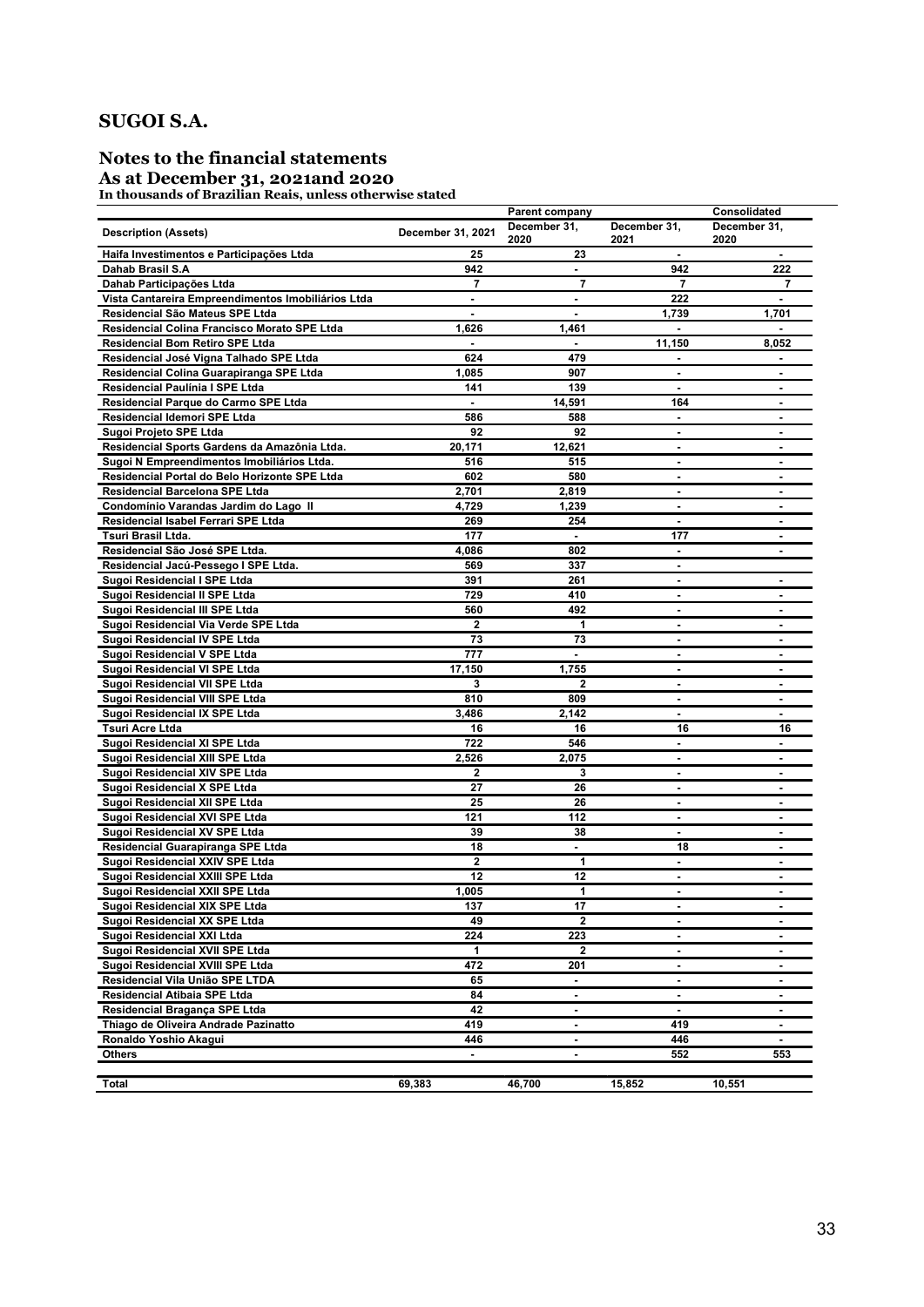### Notes to the financial statements As at December 31, 2021and 2020 In thousands of Brazilian Reais, unless otherwise stated

|                                                    |                      | <b>Parent</b>        |                      | Consolidated         |
|----------------------------------------------------|----------------------|----------------------|----------------------|----------------------|
|                                                    |                      | company              |                      |                      |
| Description (Liabilities)                          | December 31,<br>2021 | December 31.<br>2020 | December 31,<br>2021 | December 31,<br>2020 |
| Condomínio Varandas Jardim do Lago                 | 11,514               | 11,376               |                      |                      |
| Vista Cantareira Empreendimentos Imobiliários Ltda | 6,402                | 6,491                |                      |                      |
| Residencial Monte Serrat Ltda                      | 378                  | 337                  |                      |                      |
| Residencial Parque do Carmo SPE Ltda               | 5,965                |                      |                      |                      |
| Residencial São Mateus SPE Ltda                    | 57,353               | 41,644               |                      |                      |
| Kibutz Administração e Participações Ltda          | 108                  |                      | 108                  | 31                   |
| Residencial Bom Retiro SPE Ltda                    | 31,131               | 27,048               |                      |                      |
| Residencial Sports Gardens da Amazônia Ltda.       |                      |                      | 199                  | 210                  |
| Residencial Colina Guarapiranga SPE Ltda           |                      |                      | 31                   |                      |
| Sugoi Residencial V SPE Ltda                       |                      | 43                   |                      |                      |
| Dahab Brasil S.A.                                  |                      | 117                  |                      | 117                  |
| Montanha Vermelha Participações S.A.               | 120                  | 436                  | 120                  | 436                  |
| Total                                              | 112,971              | 87.492               | 458                  | 794                  |

The balances of accounts held with controlled and jointly-controlled companies represent current intercompany loans transactions with no levy of finance charges and no previously defined maturity.

The balances receivable by the parent company refer to funds transferred to its controlled and jointlycontrolled companies for real estate development ventures in those companies. The liability balances refer to receipts of funds from controlled and jointly-controlled companies, resulting from payments made by clients for sale of real estate units.

### 10 Loans and financing

|                                                        |                                     |                                            |           |                                    |                      | Parent<br>company    |                      | Consolidated         |
|--------------------------------------------------------|-------------------------------------|--------------------------------------------|-----------|------------------------------------|----------------------|----------------------|----------------------|----------------------|
| Type                                                   | <b>Financial institution</b>        | Guarantees                                 | Type      | Commissions<br>and interest rate   | December 31.<br>2021 | December 31,<br>2020 | December<br>31, 2021 | December 31,<br>2020 |
| <b>Bank Credit Notes</b><br>(CCB)                      | Caixa Econômica Federal             | Pledge of property                         | Corporate | CDI + 3.91%<br>p.a.                | 5,000                | 1,400                | 5,000                | 1,400                |
| Housing Finance<br>System (SFH)                        | Caixa Econômica Federal             | None                                       | Venture   | Up to 11% p.a.                     |                      |                      | 11,108               | 6,304                |
| Machinery<br>and<br>Equipment<br>Financing<br>(FINAME) | Santander                           | None                                       | Venture   | SELIC + 5.54%<br>p.a.              | ٠                    |                      | 15,603               | 11,277               |
| Lease                                                  | <b>Banco Daycoval</b>               | None                                       | Corporate | Up to 22.99%<br>p.a.               |                      | 33                   |                      | 33                   |
| <b>Bank Credit Notes</b><br>(CCB)                      | <b>Banco Daycoval</b>               | Investment Guarantee Fund<br>(FGI) - BNDES | Corporate | 14.02% p.a.                        | 1,158                | 1,516                | 1.158                | 1,516                |
| <b>Bank Credit Notes</b><br>(CCB)                      | Banco ABC                           | CDB R\$ 2MM + BNDES FGI                    | Corporate | 6.73%<br><b>CDI</b><br>$+$<br>p.a. | 7,681                | 10,111               | 7,681                | 10,111               |
| <b>Bank Credit Notes</b><br>(CCB)                      | <b>Banco PINE</b>                   | Pledge of property                         | Corporate | CDI<br>8.02%<br>$+$<br>p.a.        | 5,542                | 1,513                | 5,542                | 1,513                |
| <b>Bank Credit Notes</b><br>(CCB)                      | <b>Banco PINE</b>                   | None                                       | Corporate | 10.43% p.a.                        | ٠                    | 4,000                |                      | 4,000                |
| Overdraft<br>protection                                | Caixa Econômica Federal             | None                                       | Corporate | 8% p.m.                            | 1,000                |                      | 1,000                |                      |
| Overdraft<br>protection                                | Banco Itaú                          | None                                       | Corporate | 8% p.m.                            | 28                   |                      | 82                   |                      |
| Overdraft<br>protection                                | Banco ABC Brasil S.A.               | None                                       | Corporate | 8% p.m.                            | 1,029                |                      | 1,029                |                      |
|                                                        | Sugoi Development USA<br><b>LLC</b> | None                                       | Corporate |                                    | ٠                    |                      |                      | 1,081                |
|                                                        |                                     |                                            |           |                                    | 21,438               | 18,573               | 48,203               | 37,235               |
| Current portion                                        |                                     |                                            |           |                                    | 11,697               | 9,248                | 30,434               | 17,573               |

Noncurrent portion 9,741 9,325 17,769 19,662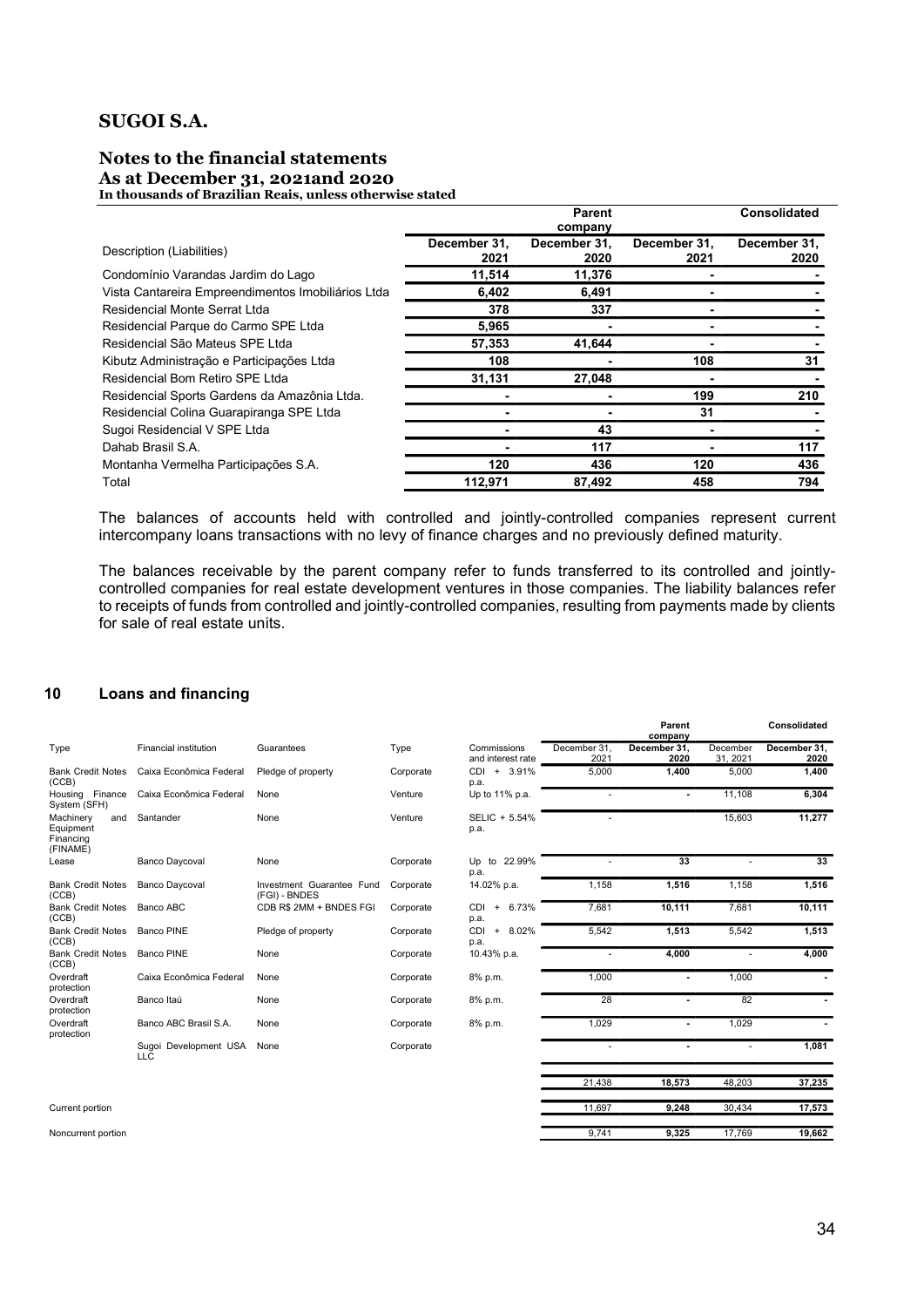# Notes to the financial statements

As at December 31, 2021and 2020

In thousands of Brazilian Reais, unless otherwise stated

Changes in indebtedness

|                         |                         | Parent company           |                          |                             |                          |                          |                      |
|-------------------------|-------------------------|--------------------------|--------------------------|-----------------------------|--------------------------|--------------------------|----------------------|
|                         |                         | December 31,<br>2020     | <b>Fund raising</b>      | Appropriation<br>of charges | Payment of<br>principal  | Interest<br>payments     | December 31,<br>2021 |
| <b>Institution</b>      | <b>Type</b>             |                          |                          |                             |                          |                          |                      |
| Caixa Econômica Federal | Working capital         | 1,400                    | 5,000                    | 169                         | (1, 389)                 | (180)                    | 5,000                |
| <b>Banco PINE</b>       | <b>CCB</b>              | 5,510                    | 7,000                    | 1,317                       | (7,617)                  | (669)                    | 5,541                |
| Banco Daycoval S.A.     | <b>CCB</b>              | 1,517                    | $\overline{\phantom{0}}$ | 371                         | (545)                    | (185)                    | 1,158                |
| Banco ABC Brasil S.A.   | <b>CCB</b>              | 10,113                   | $\overline{\phantom{a}}$ | 1,921                       | (3, 419)                 | (933)                    | 7,682                |
| Banco Daycoval S.A.     | Lease                   | 33                       | $\overline{\phantom{a}}$ | (33)                        | $\overline{\phantom{a}}$ | $\overline{\phantom{a}}$ | ٠                    |
| Caixa Econômica Federal | Overdraft<br>protection | $\overline{\phantom{a}}$ | 1,000                    | ٠                           | ٠                        | $\overline{\phantom{0}}$ | 1,000                |
| Banco Itaú              | Overdraft<br>protection | $\overline{\phantom{a}}$ | 28                       | ۰                           |                          | $\overline{\phantom{a}}$ | 28                   |
| Banco ABC Brasil S.A.   | Overdraft<br>protection | $\overline{\phantom{a}}$ | 1,029                    | $\overline{\phantom{a}}$    | $\overline{\phantom{0}}$ | -                        | 1,029                |
|                         |                         | 18,573                   | 14,057                   | 3,745                       | (12, 970)                | (1, 967)                 | 21,438               |
|                         |                         |                          |                          |                             |                          |                          |                      |

|                           |                 | <b>Consolidated</b> |                          |               |            |          |                          |
|---------------------------|-----------------|---------------------|--------------------------|---------------|------------|----------|--------------------------|
|                           |                 | December 31,        | <b>Fund raising</b>      | Appropriation | Payment of | Interest | December 31,             |
|                           |                 | 2020                |                          | of charges    | principal  | payments | 2021                     |
| <b>Institution</b>        | Type            |                     |                          |               |            |          |                          |
| Caixa Econômica Federal   | Working capital | 1,400               | 5,000                    | 169           | (1, 389)   | (180)    | 5,000                    |
| <b>Banco PINE</b>         | <b>CCB</b>      | 5,510               | 7,000                    | 1,317         | (7,617)    | (668)    | 5,542                    |
| Banco Daycoval S.A.       | <b>CCB</b>      | 1,517               | $\overline{\phantom{a}}$ | 371           | (545)      | (185)    | 1,158                    |
| Banco ABC Brasil S.A.     | <b>CCB</b>      | 10,113              | $\overline{\phantom{a}}$ | 1,921         | (3, 419)   | (934)    | 7,681                    |
| Banco Daycoval S.A.       | Lease           | 33                  | $\overline{\phantom{a}}$ | (33)          |            |          | $\overline{\phantom{a}}$ |
| Caixa Econômica Federal   | <b>SFH</b>      | 6,304               | 24,303                   | 1,154         | (19, 273)  | (1, 380) | 11,108                   |
| <b>Banco Santander</b>    | <b>FINAME</b>   | 11,277              | 4,345                    | 1,476         | (896)      | (600)    | 15,603                   |
| Caixa Econômica Federal   | Overdraft       |                     | 1,000                    |               |            |          | 1,000                    |
|                           | protection      |                     |                          |               |            |          |                          |
| Banco Itaú                | Overdraft       |                     | 82                       |               |            |          | 82                       |
|                           | protection      |                     |                          |               |            |          |                          |
| Banco ABC Brasil S.A.     | Overdraft       |                     | 1,029                    |               |            |          | 1,029                    |
|                           | protection      |                     |                          |               |            |          |                          |
| Sugoi Development USA LLC |                 | 1,081               |                          |               | (1,081)    |          |                          |
|                           |                 | 37,235              | 42,759                   | 6,376         | (34, 220)  | (3, 947) | 48,203                   |

The balances by year of maturity are as follows:

|      | <b>Parent company</b>    | <b>Consolidated</b>  |                      |                      |
|------|--------------------------|----------------------|----------------------|----------------------|
| Year | December 31,<br>2021     | December 31,<br>2020 | December 31,<br>2021 | December 31,<br>2020 |
| 2022 | 11,697                   | 9,248                | 30,434               | 17,573               |
| 2023 | 6,275                    | 3,903                | 14,302               | 9,541                |
| 2024 | 3,466                    | 3,417                | 3.467                | 8,116                |
| 2025 | $\overline{\phantom{0}}$ | 2,005                |                      | 2,005                |
|      | 21,438                   | 18,573               | 48.203               | 37,235               |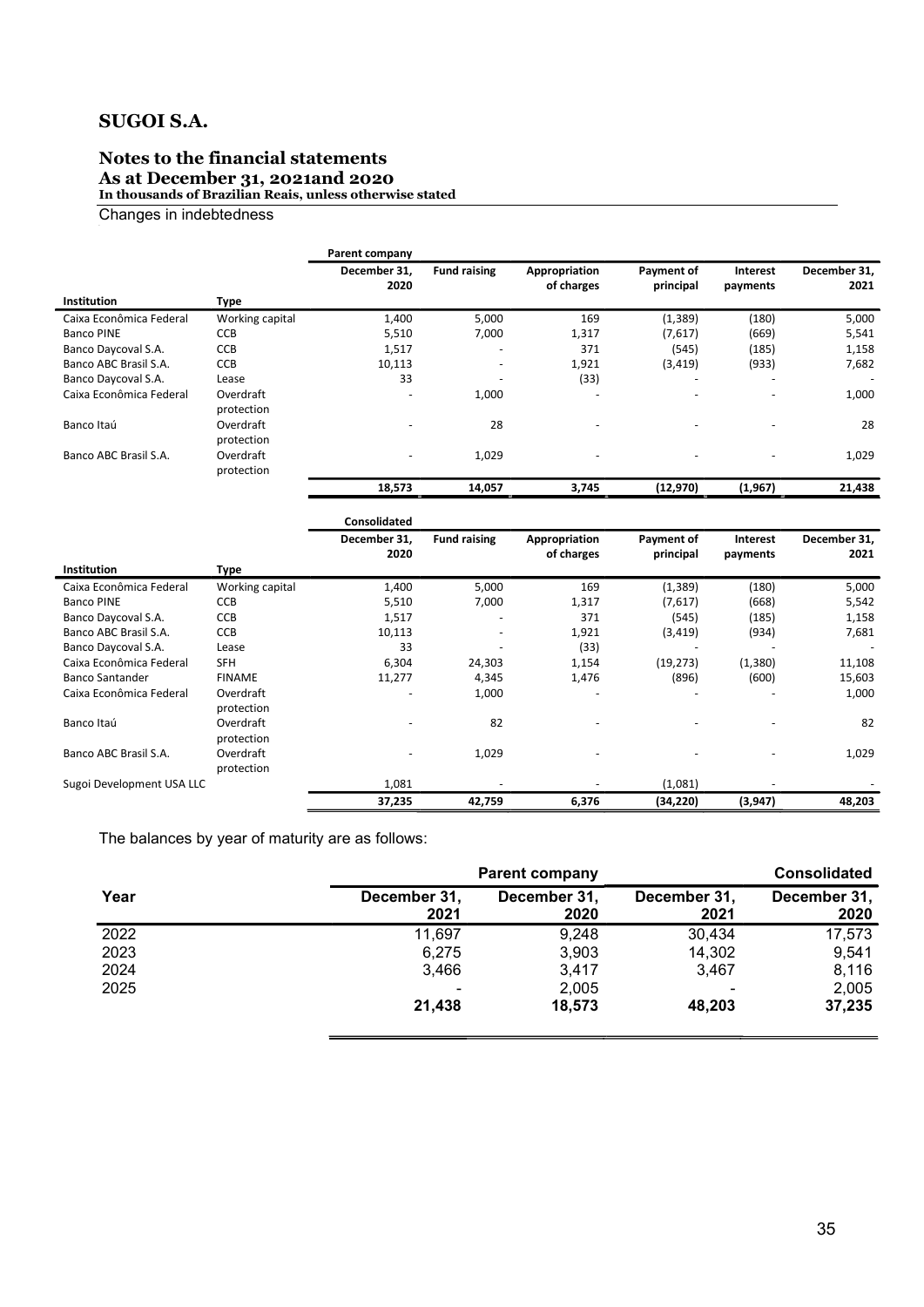### Notes to the financial statements As at December 31, 2021and 2020 In thousands of Brazilian Reais, unless otherwise stated

The loans have as guarantee the pledge of properties belonging to controlled companies or the portfolio of receivables. In turn, the SFH contract has as guarantee the pledge of the land of the financed venture, as well as financing (related credits) received from clients. Loan contracts have no related covenants.

As established by accounting standards in effect, the Company's Management presents the sensitivity analysis of material balances, considering:

- The probable scenario of interest rate fluctuation estimated by Management:
	- o Estimated interest rate: 9% per year.
- The possible scenario of interest rate fluctuation, with deterioration of twenty-five percent (25%) in the risk variable considered as probable:
	- o Estimated interest rate: Increase to 10% per year.
- The remote scenario of interest rate fluctuation, with deterioration of fifty percent (50%) in the risk variable considered as probable:
	- o Estimated interest rate: Increase to 11% per year.

Impacts presented in the chart below refer to the total outstanding debt balance.

|                |                                     | <b>Parent company</b> |                 |          |
|----------------|-------------------------------------|-----------------------|-----------------|----------|
|                | <b>Risk of increase in</b>          | 9% p.a.               | 10% p.a.        | 11% p.a. |
| <b>Balance</b> | interest rate                       | <b>Probable</b>       | <b>Possible</b> | Remote   |
| 21,438         | Accounting effect<br>(cost/expense) | 2,358                 | 2.144           | 1,929    |
|                |                                     | <b>Consolidated</b>   |                 |          |
| <b>Balance</b> | <b>Risk of increase in</b>          | 9% p.a.               | 10% p.a.        | 11% p.a. |
|                | interest rate                       | <b>Probable</b>       | <b>Possible</b> | Remote   |
| 48,203         | Accounting effect<br>(cost/expense) | 5,302                 | 4,820           | 4,338    |

### 11 Trade accounts payable

|                   | <b>Parent company</b>    |                   | <b>Consolidated</b> |
|-------------------|--------------------------|-------------------|---------------------|
| December 31, 2021 | December 31, 2020        | December 31, 2021 | December 31, 2020   |
| 647               | 49                       | 16,333            | 2,872               |
| 167               | 142                      | 9,930             | 11,530              |
|                   |                          | 1,342             | 1,312               |
|                   |                          | 181               | 574                 |
|                   | $\overline{\phantom{0}}$ | 21                | 103                 |
|                   |                          | 1.120             | 201                 |
|                   |                          |                   |                     |
|                   |                          |                   | 37                  |
| 168               | 142                      | 13.236            | 13.757              |
| 815               | 191                      | 29,569            | 16,629              |
|                   |                          |                   | 642                 |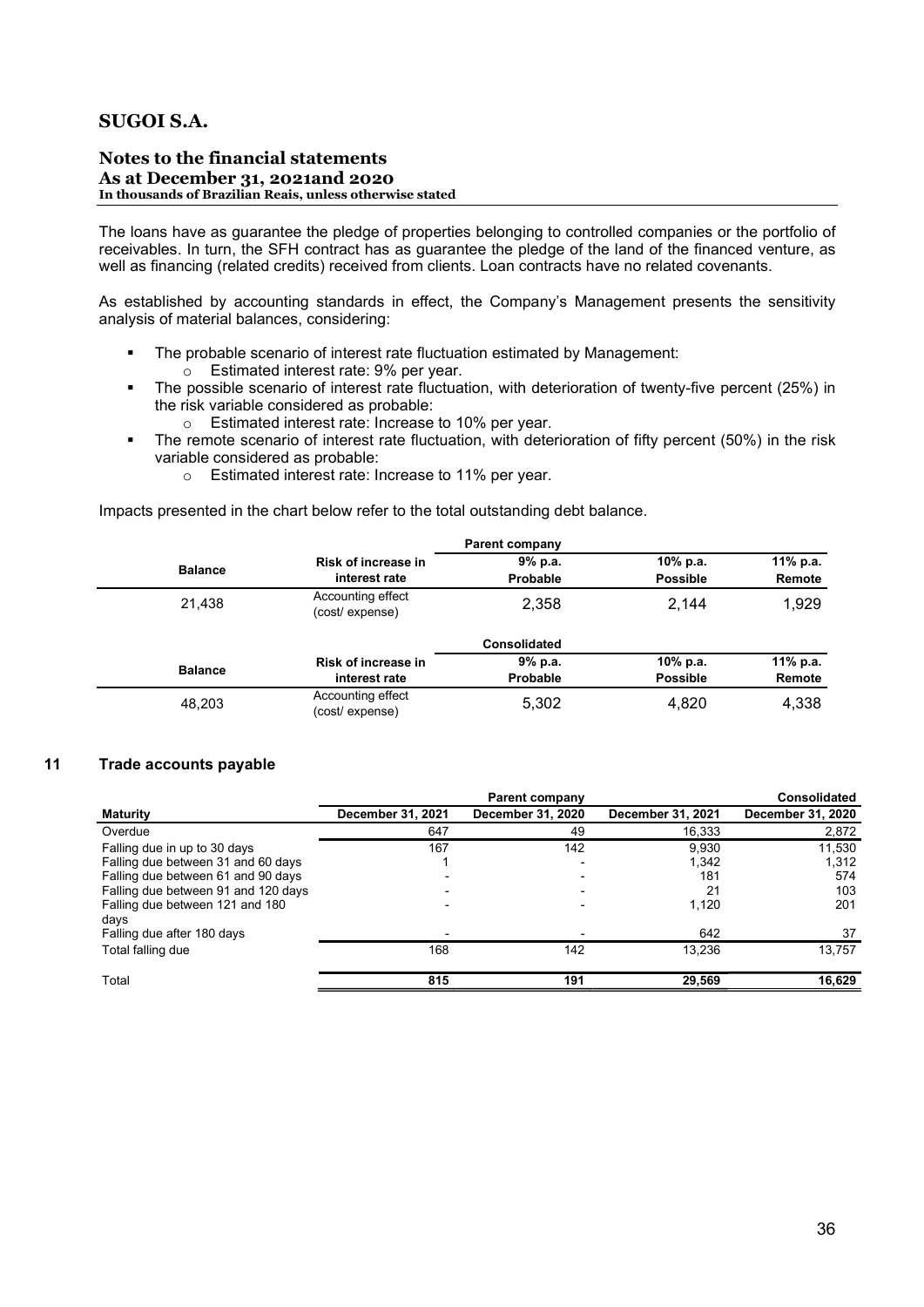### Notes to the financial statements As at December 31, 2021and 2020 In thousands of Brazilian Reais, unless otherwise stated

### 12 Labor and tax liabilities

|                                               | <b>Parent company</b> | <b>Consolidated</b>  |                      |                      |
|-----------------------------------------------|-----------------------|----------------------|----------------------|----------------------|
| <b>Description</b>                            | December 31,<br>2021  | December 31,<br>2020 | December 31,<br>2021 | December 31,<br>2020 |
| <b>Tax liabilities</b>                        | 501                   | 501                  | 503                  | 503                  |
| Labor liabilities                             | 268                   | 346                  | 430                  | 585                  |
| Taxes withheld at source                      | 693                   | 22                   | 2,751                | 781                  |
| Special Tax Regime (RET) -<br>Current amounts |                       |                      | 6,339                | 2,801                |
| RET - Deferred amounts                        |                       |                      | 2,592                | 1,247                |
| Total                                         | 1,462                 | 869                  | 12,615               | 5,917                |
| Current amounts                               | 1,462                 | 869                  | 9,969                | 4,670                |
| Noncurrent amounts                            |                       |                      | 2,646                | 1,247                |

### 13 Accounts payable

|                                   |                      | <b>Consolidated</b>  |                      |                      |
|-----------------------------------|----------------------|----------------------|----------------------|----------------------|
| <b>Description</b>                | December 31,<br>2021 | December 31,<br>2020 | December 31,<br>2021 | December 31,<br>2020 |
| Acquisition of ownership interest | 1002                 | 1,680                | 1002                 | 1,680                |
| Commission on plots of land       | ۰                    |                      | 500                  | 500                  |
| Contract cancellations payable    |                      |                      | 65                   | 497                  |
| Rents payable                     | 1,004                | 1,359                | 1,005                | 1,359                |
| <b>Others</b>                     |                      | 994                  | 283                  | 994                  |
| <b>Total</b>                      | 2,006                | 4,033                | 2,855                | 5,030                |
| Current amounts                   | 1,350                | 4,033                | 1,493                | 4,530                |
| Noncurrent amounts                | 656                  |                      | 1,362                | 500                  |

### 14 Advances from clients and others

|                                                    |                      | <b>Consolidated</b>  |                      |                      |
|----------------------------------------------------|----------------------|----------------------|----------------------|----------------------|
| <b>Description</b>                                 | December 31.<br>2021 | December 31.<br>2020 | December 31.<br>2021 | December 31.<br>2020 |
| Advances from clients - Real estate<br>development |                      |                      | 6,825                | 9,463                |
| Advances from clients - Bartered<br>units launched |                      |                      | 208                  | 10,841               |
| Creditors from acquired properties                 | 5.998                | 1.042                | 158.741              | 118.445              |
| Barters (*)                                        |                      | 5,435                | 22,099               | 78,530               |
| <b>Others</b>                                      |                      |                      |                      | 2,283                |
| <b>Total</b>                                       | 5,998                | 6,477                | 187,873              | 219,562              |
| Current amounts                                    | 5,998                | 6,477                | 22,314               | 67,209               |
| Noncurrent amounts                                 |                      |                      | 165.559              | 152,353              |

(\*) In certain land acquisition transactions, the Company conducted barters with units to build. These barters were recorded at fair value as inventory of land for development against advances from clients, considering the lump sum of real estate units given as dation in payment, and recognized in the statement of operations considering the same assumptions used for recognition of sales of real estate units.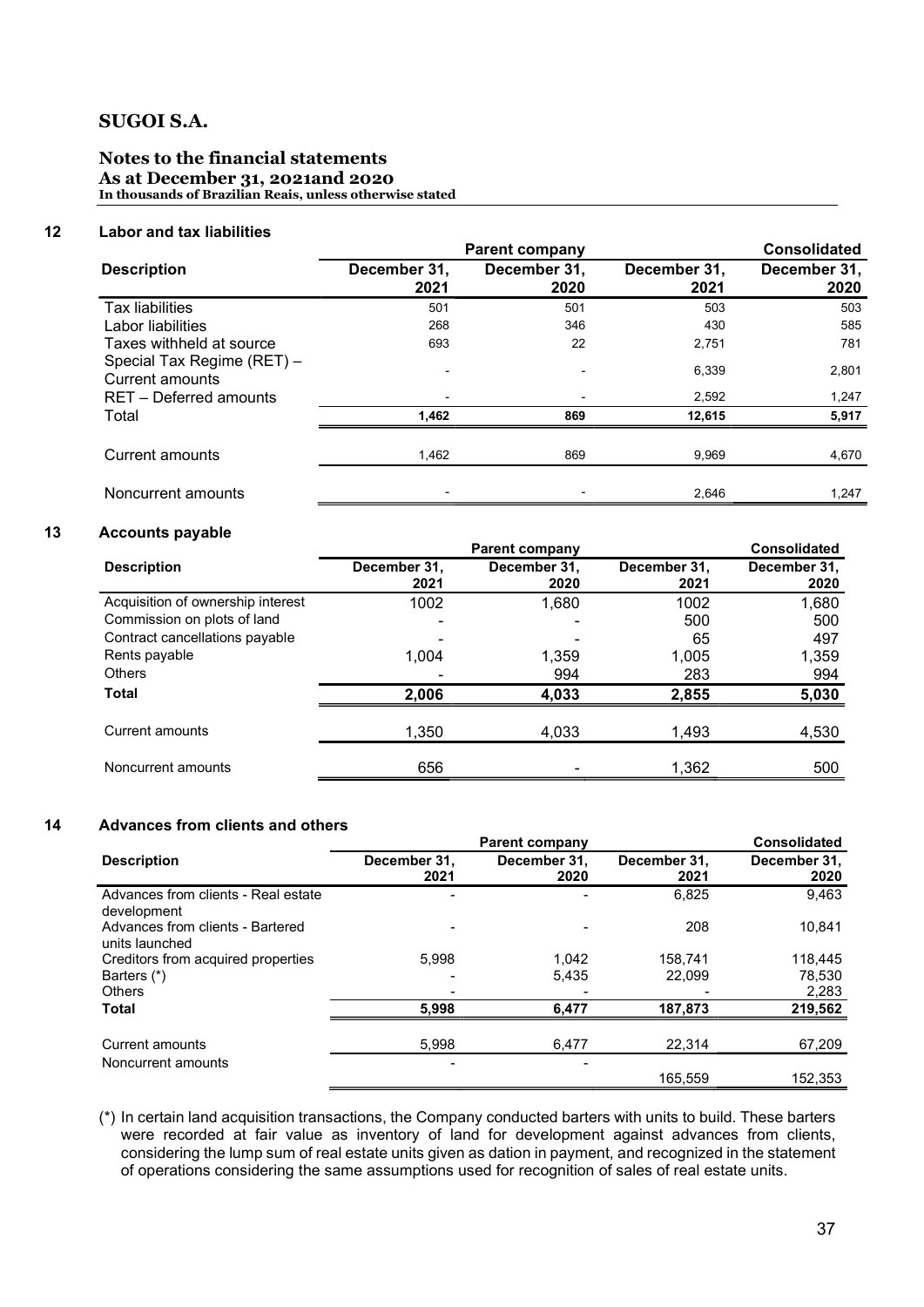### Notes to the financial statements As at December 31, 2021and 2020 In thousands of Brazilian Reais, unless otherwise stated

### 15 Debentures

|                |                   |                       |                   | <b>Parent company</b>    |                      |                          |                      |  |  | <b>Consolidated</b> |
|----------------|-------------------|-----------------------|-------------------|--------------------------|----------------------|--------------------------|----------------------|--|--|---------------------|
| <b>Trustee</b> | Type              | Guarantee<br>s        | Interest rate     | December 31,<br>2021     | December 31,<br>2020 | December 31,<br>2021     | December 31,<br>2020 |  |  |                     |
| Oliveira Trust | <b>Debentures</b> | Pledge of<br>property | $CDI + 7.5%$ p.a. | $\overline{\phantom{0}}$ | 7,301                | $\overline{\phantom{0}}$ | 7,301                |  |  |                     |
|                |                   |                       |                   | ٠                        | 7,301                | ٠                        | 7,301                |  |  |                     |
|                |                   |                       |                   |                          |                      |                          |                      |  |  |                     |

### Changes in debentures

|                |                   | <b>Consolidate</b>          |                        |                              |                                |                             |                      |
|----------------|-------------------|-----------------------------|------------------------|------------------------------|--------------------------------|-----------------------------|----------------------|
|                |                   | <b>December</b><br>31, 2020 | <b>Fund</b><br>raising | Appropriatio<br>n of charges | <b>Payment of</b><br>principal | <b>Interest</b><br>payments | December 31,<br>2021 |
| <b>Trustee</b> | Type              |                             |                        |                              |                                |                             |                      |
| Oliveira Trust | <b>Debentures</b> | 7.301                       | $\blacksquare$         | 123                          | (7,301)                        | (123)                       |                      |
|                |                   | 7,301                       |                        | 123                          | (7, 301)                       | (123)                       |                      |

The Company contracted two debentures that were settled at the beginning of 2021. There is no debenture transaction in progress, and the purpose of the table above is just comparing the balance recorded for the current period with the one recorded for the previous year.

### 16 Real Estate Receivables Certificates (CRI)

|                              |                           |                       |                      |                             | <b>Parent company</b> |                      | <b>Consolidated</b>  |
|------------------------------|---------------------------|-----------------------|----------------------|-----------------------------|-----------------------|----------------------|----------------------|
| <b>Financial institution</b> | Type                      | <b>Guarantee</b><br>s | Interest<br>rate     | <b>December</b><br>31, 2021 | December 31.<br>2020  | December 31.<br>2021 | December 31,<br>2020 |
| Travessia Securitizadora     | $(CRI - 39th)$<br>series) | Pledge of<br>property | $DI + 7\%$<br>p.a.   | 29.167                      | 34.236                | 29.167               | 34,236               |
| Travessia Securitizadora     | $(CRI - 60th)$<br>series) | Pledge of<br>property | $DI + 6.25%$<br>p.a. | 30.000                      | -                     | 30.000               |                      |
| <b>Current portion</b>       |                           |                       |                      | 10.000                      | 7.458                 | 10,000               | 7,458                |
| <b>Noncurrent portion</b>    |                           |                       |                      | 49.167                      | 26,778                | 49.167               | 26,778               |

Changes in CRI:

|                           | Consolidated         |                          |                             |                                |                          |                             |
|---------------------------|----------------------|--------------------------|-----------------------------|--------------------------------|--------------------------|-----------------------------|
|                           | December 31,<br>2020 | Fund<br>raising          | Appropriation<br>of charges | <b>Payment of</b><br>principal | Interest<br>payments     | <b>December</b><br>31, 2021 |
| Type                      |                      |                          |                             |                                |                          |                             |
| $(CRI - 39th)$<br>series) | 34.236               | $\overline{\phantom{a}}$ | 7,922                       | (6, 266)                       | (6, 725)                 | 29,167                      |
| $(CRI - 60th)$<br>series) | -                    | 30.000                   | $\overline{\phantom{0}}$    | $\overline{\phantom{0}}$       | $\overline{\phantom{a}}$ | 30.000                      |
|                           | 34,236               | 30,000                   | 7.922                       | (6, 266)                       | (6, 725)                 | 59,167                      |
|                           |                      |                          |                             |                                |                          |                             |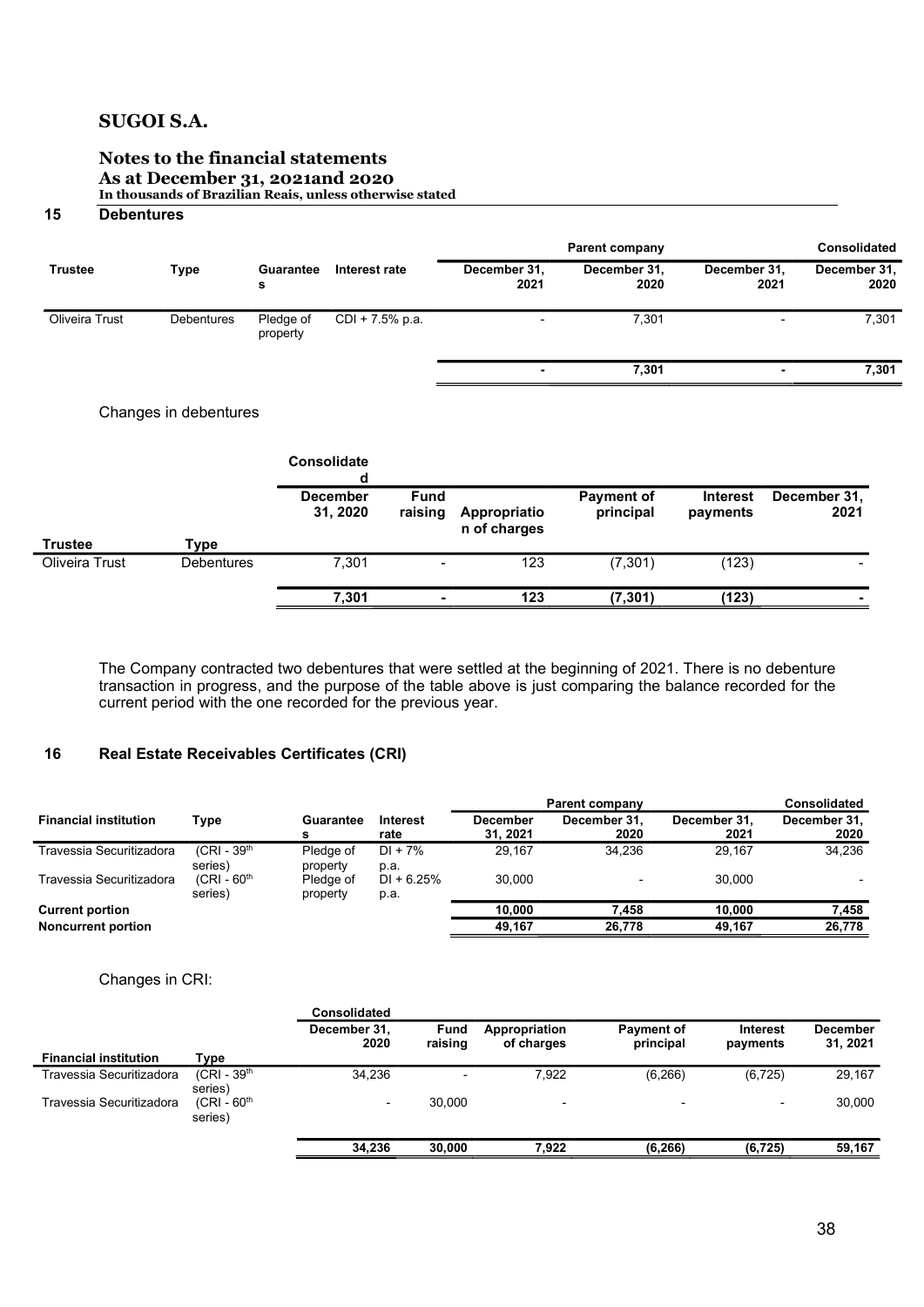### Notes to the financial statements As at December 31, 2021and 2020 In thousands of Brazilian Reais, unless otherwise stated

The payment schedule of loans installments is as follows:

|                |                                   |                      |                             | <b>Consolidated</b>  |
|----------------|-----------------------------------|----------------------|-----------------------------|----------------------|
| Year           |                                   | December 31,<br>2021 |                             | December 31,<br>2020 |
| 2022           |                                   | 10,000               |                             | 7,458                |
| 2023           |                                   | 18,571               |                             | 1,500                |
| 2024           |                                   | 17,739               |                             | 10,850               |
| 2025           |                                   | 8,571                |                             | 14,428               |
| 2026           |                                   | 4,286                |                             |                      |
|                |                                   | 59,167               |                             | 34,236               |
| <b>Balance</b> | Risk of increase in interest rate | 9% p.a.<br>Probable  | 10% p.a.<br><b>Possible</b> | 11% p.a.<br>Remote   |
| 59,167         | Accounting effect (cost/expense)  | 5,325                | 5,917                       | 6,508                |

CRIs are adjusted at CDI plus annual interest of 7% charged on the nominal value, calculated on a business day pro rata basis, with monthly payments as from May 2021 and maturing in June 2026.

### 17 Provisions

|                                  |                          | <b>Consolidated</b>      |
|----------------------------------|--------------------------|--------------------------|
| <b>Description</b>               | <b>December 31, 2021</b> | <b>December 31, 2020</b> |
|                                  |                          |                          |
| Provision for guarantee (i)      | 3,515                    | 2,753                    |
| Provision for contingencies (ii) | 197                      | 1,617                    |
| <b>Total</b>                     | 3,712                    | 4,370                    |

(i) Provisions for guarantees refer to the estimate of expenses to be incurred by the Company with the existing guarantees related to the period after the delivery of the keys of real estate units. The guarantee period is calculated based on an average of expenses incurred in the last 5 years, which is the best estimate of the Company's Management. The estimate was made based on historical information on guarantee and may vary as a result of the use of new materials, construction modifications and other events that directly affect the units built.

 $(i)$  In the ordinary course of conducting its business, the Company is involved in labor, civil and tax proceedings. Management, relying on its legal counselors' opinion or that of other experts, when applicable, evaluates the possible outcome of ongoing proceedings, and the need to set up provisions for contingencies arising from them. The provision recognized in the consolidated statements, in the amount of R\$ 197 (R\$ 1,617 as at December 31, 2020), refers to civil and labor proceedings in progress, whose likelihood of loss is considered probable by the Company's legal counselors. In addition to the referred amount, R\$ 1,988 in the Consolidated financial statements (R\$ 6,017 as at December 31, 2020) were not recognized, also arising from labor and civil lawsuits whose likelihood of loss was assessed by the Company's legal counselors as possible, which is the reason Management did not record this amount in the financial statements.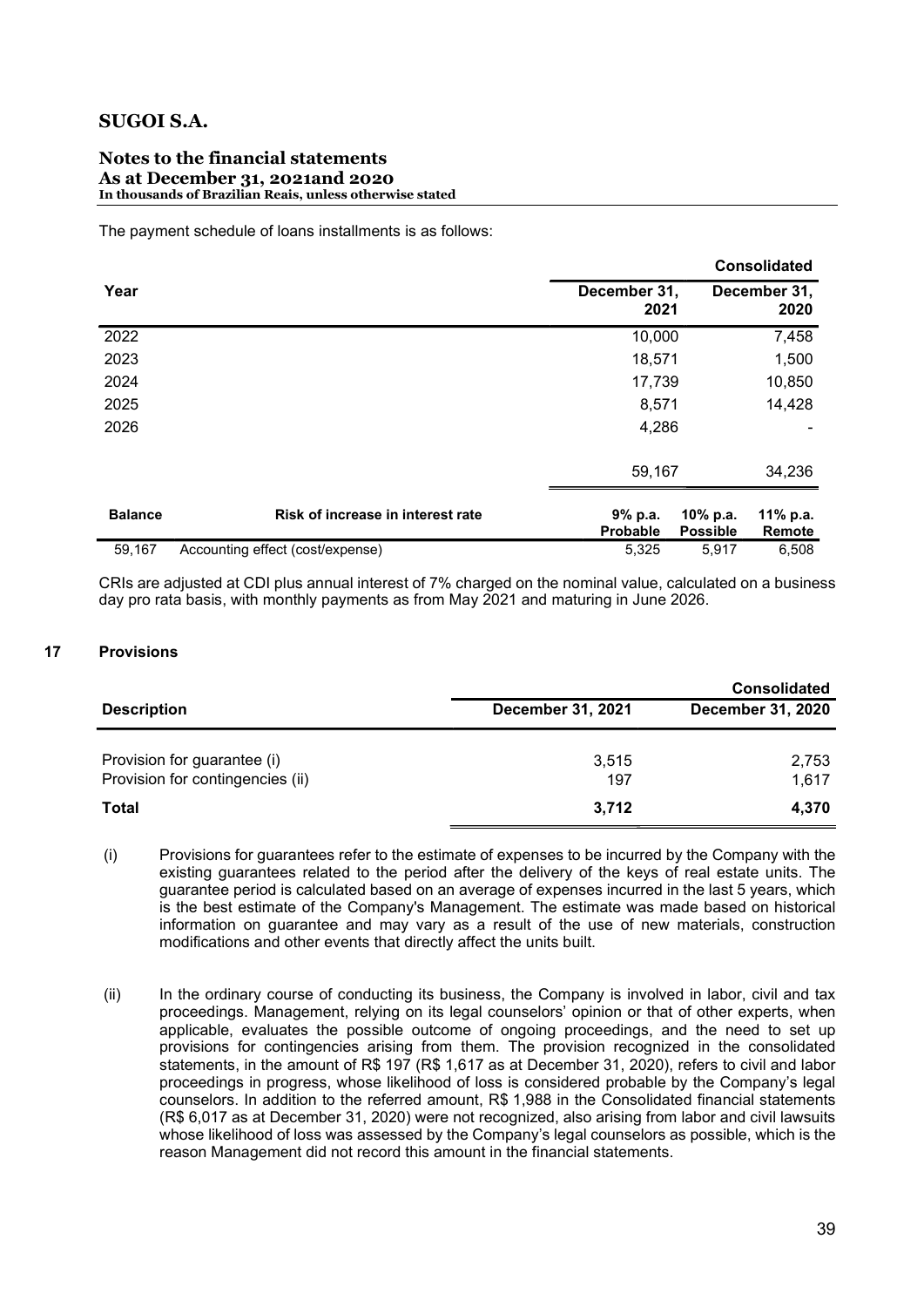### Notes to the financial statements As at December 31, 2021and 2020 In thousands of Brazilian Reais, unless otherwise stated

### (a) Capital

The Company's capital consists of one million (1,000,000) shares, fully paid-in and distributed as follows:

|                                      | 2021      | December 31, December 31, 2020 |
|--------------------------------------|-----------|--------------------------------|
| Number of shares                     |           |                                |
| Ronaldo Yoshio Akagui                | 500,000   | 500,000                        |
| Thiago de Oliveira Andrade Pazinatto | 500,000   | 500,000                        |
| <b>Total</b>                         | 1,000,000 | 1,000,000                      |

Pursuant to the 7th amendment to the articles of organization made on February 03, 2016, Sugoi changed its legal classification and corporate name and became a corporation, governed by Law No. 6.404 of December 15, 1976 ("Brazilian Corporate Law").

According to the minutes of the General Meeting held on November 24, 2016, Kibutz Participações Ltda. transfers its common registered shares to Kibutz Administração e Participações S.A.

The Company structured its process of registration with CVM in category A, dated July 19, 2016, and is currently registered under code "CVM 23957".

In accordance with the corporate restructuring of the Company carried out on November 29, 2020, "relevant fact", Kibutz Administração e Participações S.A. is no longer the operating holding of Sugoi S.A., and control was transferred to its direct shareholders.

### (b) Profit

In accordance with the articles of organization, profit calculated at the end of each year can be distributed, retained (fully or partially) or capitalized, as determined by all shareholders. No minimum amount to be distributed has been established, therefore, profits amounting to R\$ 1MM was distributed to Residencial São Mateus.

### (c) Earnings per share

The table below shows consolidated income (loss) and the calculation of basic and diluted earnings per share:

|                                                            | <b>December 31, 2021</b> | December 31,<br>2020  |
|------------------------------------------------------------|--------------------------|-----------------------|
| Net income (loss) (in Brazilian Reais)<br>Number of shares | 6,337,000<br>500,000     | 18,677,000<br>500,000 |
|                                                            | 6.337                    | 18.677                |

Basic earnings (losses) per share are calculated by dividing income (loss) attributable to the Company's controlling shareholders by the weighted average number of common shares outstanding in the period, as established by NBC TG 41 (R2) (CVM Resolution No. 636/10) – Earnings per share.

Diluted earnings (losses) per share are calculated by adjusting the weighted average number of outstanding common shares so as to assume the conversion of all potential diluted common shares.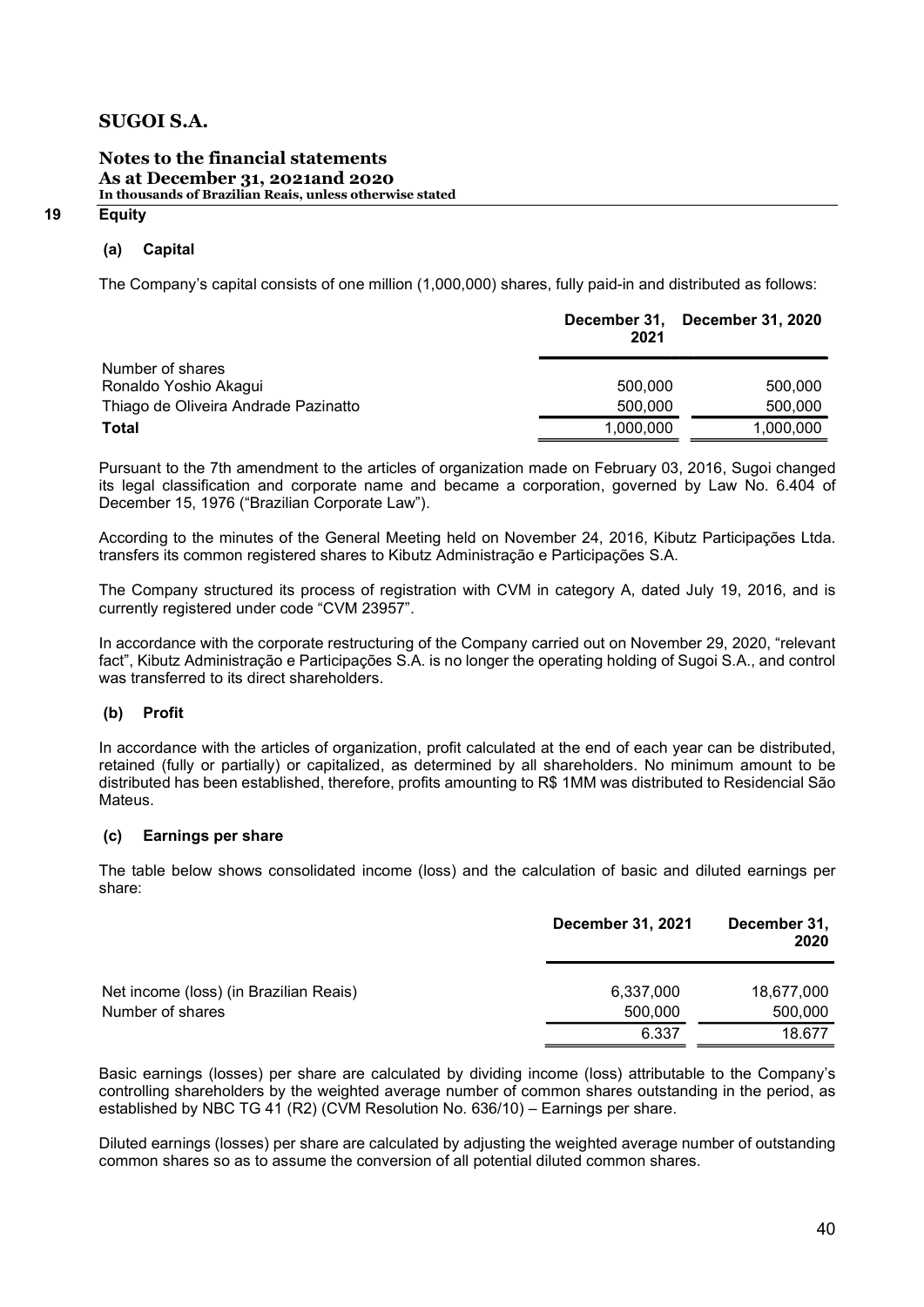#### Notes to the financial statements As at December 31, 2021and 2020 In thousands of Brazilian Reais, unless otherwise stated

There is no difference between basic earnings (losses) per share and diluted earnings (losses), since there are no potential common shares which could be issued and converted in the future.

### (d) Cumulative translation adjustment

In this caption, the Company recognizes the effect of foreign exchange differences on its investment in foreign controlled company (Sugoi Development USA, LLC), whose functional currency is the currency to which foreign transactions are subject. The cumulative effect, recognized in a specific caption in equity and in the statement of comprehensive income (loss), will be transferred to income (loss) for the year as a gain or loss only upon disposal or write-off of the investment.

### 19 Net revenues and gross profit

The reconciliation between gross and net operating revenues is as follows:

|                                                |                   | <b>Consolidated</b> |
|------------------------------------------------|-------------------|---------------------|
| Description                                    | December 31, 2021 | December 31, 2020   |
| Revenue from properties                        | 217,620           | 188,534             |
| Cancelled sales                                | (1,323)           | (1, 450)            |
| Gross operating revenue                        | 216,297           | 187,084             |
| <b>Taxes levied</b>                            | (5,021)           | (3,618)             |
| Net operating revenue                          | 211.276           | 183,466             |
| Expenses on land, development and construction | (144, 592)        | (120, 602)          |
| Gross profit                                   | 66,684            | 62,864              |
| Gross margin percentage - %                    | 31.6%             | 34.3%               |

### 20 Expenses by type

|                                              | Parent company    |                   | <b>Consolidated</b> |                   |
|----------------------------------------------|-------------------|-------------------|---------------------|-------------------|
| <b>Description</b>                           | December 31, 2021 | December 31, 2020 | December 31, 2021   | December 31, 2020 |
| <b>Selling expenses</b>                      |                   |                   |                     |                   |
| Commissions                                  |                   |                   | (7, 190)            | (6, 295)          |
| Advising and consulting                      | (1,052)           | (93)              | (721)               | (192)             |
| Advertising and publicity                    | (631)             | (27)              | (7, 420)            | (3,859)           |
| Expenses on sales stands and show apartments |                   |                   | (1, 114)            | (558)             |
| Rent expenses                                |                   |                   | (229)               | (761)             |
| Insurance                                    |                   | (170)             | (1)                 | (601)             |
| Other selling expenses                       |                   | (39)              | (1,896)             | (269)             |
|                                              | (1,683)           | (329)             | (18, 570)           | (12, 535)         |
| General and administrative expenses          |                   |                   |                     |                   |
| Advising and consulting                      | (7, 179)          | (6, 107)          | (9, 417)            | (8, 174)          |
| Personnel expenses                           | (5,952)           | (3,913)           | (6, 188)            | (3,937)           |
| Rent expenses                                | (810)             | (323)             | (810)               | (362)             |
| Expenses on office materials                 | (705)             | (448)             | (1, 118)            | (790)             |
| Depreciation                                 | (218)             | (260)             | (234)               | (264)             |
| Expenses on notary's office and registry     | (161)             | (149)             | (518)               | (288)             |
| Provision for contingencies                  |                   |                   |                     |                   |
| Insurance                                    |                   |                   | (411)               | (510)             |
| Allowance for doubtful account               | (3, 124)          | (2, 254)          | (3,581)             | (2, 254)          |
| Other administrative expenses                |                   | (429)             | (1,775)             | (2,614)           |
|                                              | (18,149)          | (13, 883)         | (24, 051)           | (19, 193)         |
|                                              | (19, 832)         | (14, 212)         | (42, 662)           | (31,728)          |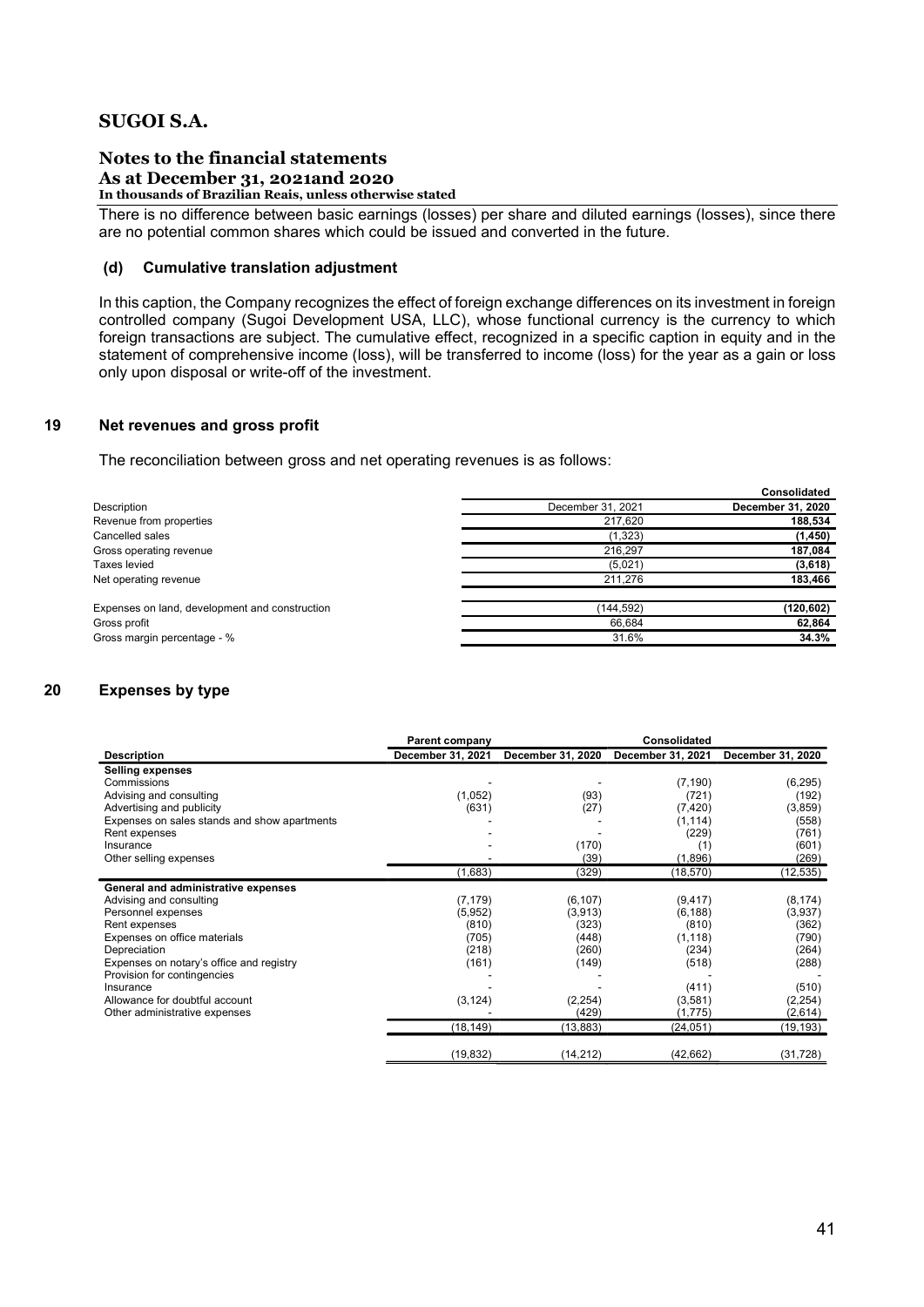### Notes to the financial statements As at December 31, 2021and 2020 In thousands of Brazilian Reais, unless otherwise stated

### 21. Net financial income (loss)

|                                   | <b>Parent company</b> |                      | Consolidated         |                      |
|-----------------------------------|-----------------------|----------------------|----------------------|----------------------|
| <b>Financial expenses</b>         | December 31.<br>2021  | December 31.<br>2020 | December 31.<br>2021 | December 31,<br>2020 |
| Discounts granted                 |                       |                      | (54)                 | (37)                 |
| Interest losses                   | (4,068)               | (4, 481)             | (6,666)              | (5, 751)             |
| Late payment fine                 | (163)                 | (85)                 | (1,206)              | (83)                 |
| Bank fees                         | (554)                 | (107)                | (1, 331)             | (926)                |
|                                   | (4, 785)              | (4, 673)             | (9, 257)             | (6,797)              |
| <b>Financial revenues</b>         |                       |                      |                      |                      |
| Discounts obtained                |                       |                      | 179                  | 83                   |
| Interest on financial investments | 0                     | 65                   |                      | 243                  |
|                                   | 7                     | 65                   | 179                  | 326                  |
|                                   | (4,778)               | (4,608)              | (9,078)              | (6, 471)             |

### 22 Real estate ventures under development

| <b>Description</b>                    |                                         | December 31,<br>2021 | December 31,<br>2020 |
|---------------------------------------|-----------------------------------------|----------------------|----------------------|
| Unrecognized sale contracted (Note 4) |                                         | 104.414              | 178,941              |
| Taxes on sales                        |                                         | (4, 177)             | (7, 158)             |
|                                       |                                         | 100,237              | 171,783              |
| Cost to incur of units sold           |                                         | (66, 750)            | (121, 753)           |
|                                       |                                         | 33.487               | 50,030               |
|                                       | Percentage of unrecognized gross margin | 33.4%                | 29.1%                |

### (a) The table below shows recognized income (loss) arising from ventures under construction.

| <b>Description</b>          | December 31,<br>2021 | December 31,<br>2020 |
|-----------------------------|----------------------|----------------------|
| Recognized revenue          | 705,083              | 373,199              |
| Taxes on revenues           | (28, 203)            | (14,928)             |
|                             | 676,880              | 358,271              |
| Recognized cost             | (471, 342)           | (250,676)            |
| Gross profit                | 205,538              | 107,595              |
| Recognized gross margin - % | 30.37%               | 30.03%               |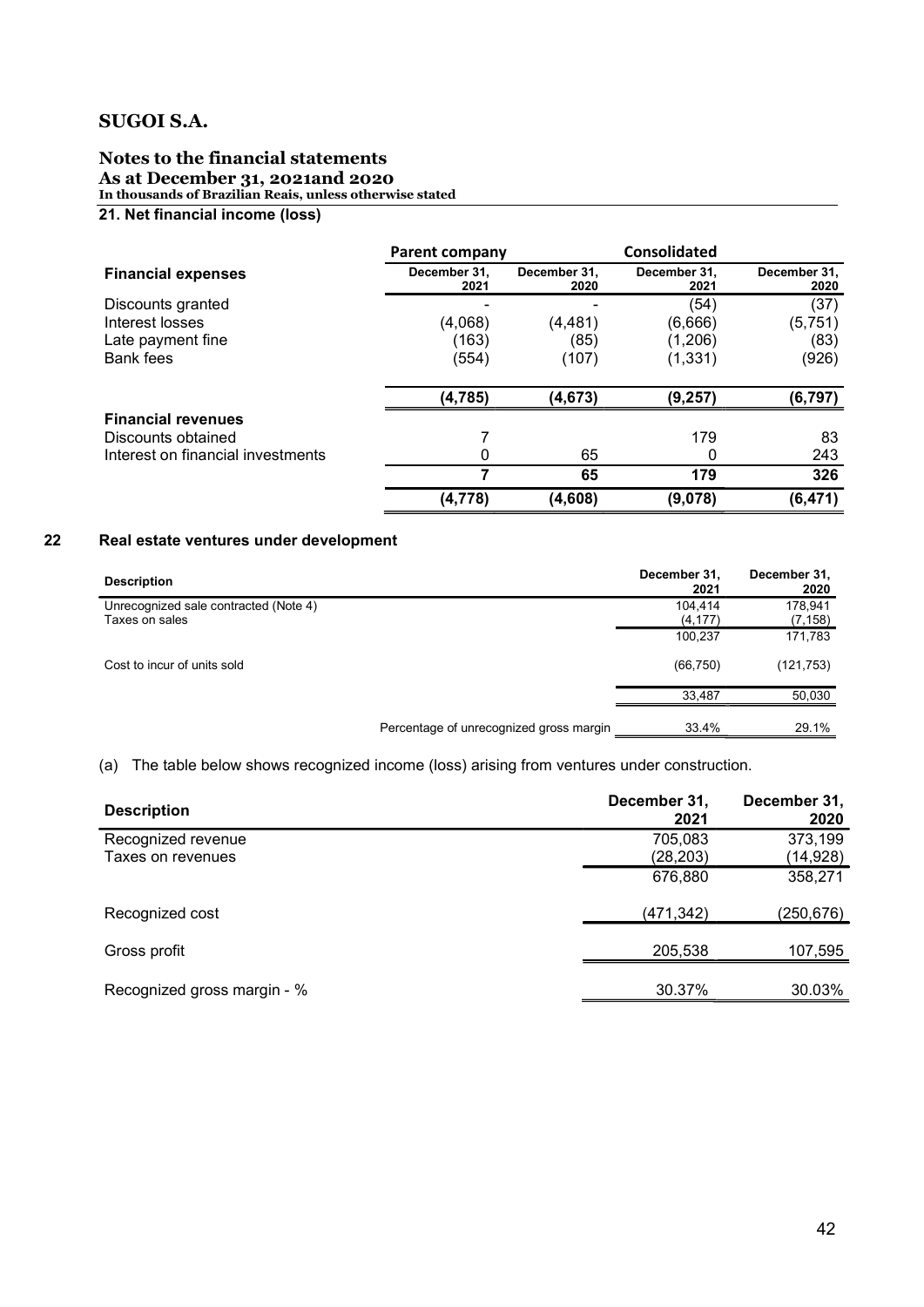### Notes to the financial statements As at December 31, 2021and 2020

In thousands of Brazilian Reais, unless otherwise stated

(b) The table below shows total budgeted costs to be incurred in the venture.

| <b>Description</b>                                                     | December 31,<br>2021 | December 31,<br>2020 |
|------------------------------------------------------------------------|----------------------|----------------------|
| Units under construction sold<br>Units under construction not yet sold | 66,750<br>39,270     | 121,753<br>24,357    |
| Budgeted cost to be incurred                                           | 106,020              | 146,110              |
| Inventory - Real estate under construction                             | 31,577               | 46,149               |
| Total cost to be recognized                                            | 137,597              | 192,259              |

### 23 Insurance

The Company takes out insurance at amounts considered sufficient by Management to cover possible risks to its assets and/or liabilities.

The work scope of the audit does not include an opinion on the sufficiency of insurance coverage.

### 24 Management of risks and financial instruments

### (a) Risk management

The Company has entered into transactions with financial instruments. These instruments are managed based on operating strategies and internal controls, aiming to ensure liquidity, profitability, and security. The engagement of financial instruments for hedging purposes is made by means of periodical analysis of the exposure to the risk intended to be hedged against by Management. The control policy consists of permanently crosschecking agreed conditions against market conditions in effect.

The Company does not invest in derivatives or any other risk instruments for speculation purposes.

The amounts of asset and liability instruments included in the individual and consolidated financial statements were determined according to the criteria and accounting practices disclosed in specific notes.

The Company is exposed to the following risks resulting from the use of financial instruments:

|                                 | Parent company           |            | <b>Consolidated</b> |            |                           |
|---------------------------------|--------------------------|------------|---------------------|------------|---------------------------|
|                                 | 12/31/2021               | 12/31/2020 | 12/31/2021          | 12/31/2020 | Classification            |
| <b>FINANCIAL ASSETS</b>         |                          |            |                     |            |                           |
| Cash and cash equivalents       | 19.278                   | 23.679     | 29.385              | 44.078     | Fair value through income |
|                                 |                          |            |                     |            | (loss)                    |
| Trade accounts receivable       | $\overline{\phantom{a}}$ |            | 69.486              | 41.360     | Amortized cost            |
| Related-party transactions      | 69.383                   | 46.700     | 15.852              | 10.551     | Amortized cost            |
| <b>FINANCIAL LIABILITIES</b>    |                          |            |                     |            |                           |
| Trade accounts payable          | 815                      | 191        | 29.569              | 16.629     | Amortized cost            |
| Loans, financing and debentures | 80.605                   | 60.110     | 107.370             | 78.772     | Amortized cost            |
| Plots of land payable           | 5.998                    | 6.477      | 187.873             | 219.562    | Amortized cost            |
| Related-party transactions      | 112.971                  | 87,492     | 458                 | 794        | Amortized cost            |

### Credit risk

Credit risk results from the possibility of the Company incurring losses arising from default of its clients. In order to reduce this risk, the Company analyzes the financial and equity position of its clients by means of a credit granting and qualification program.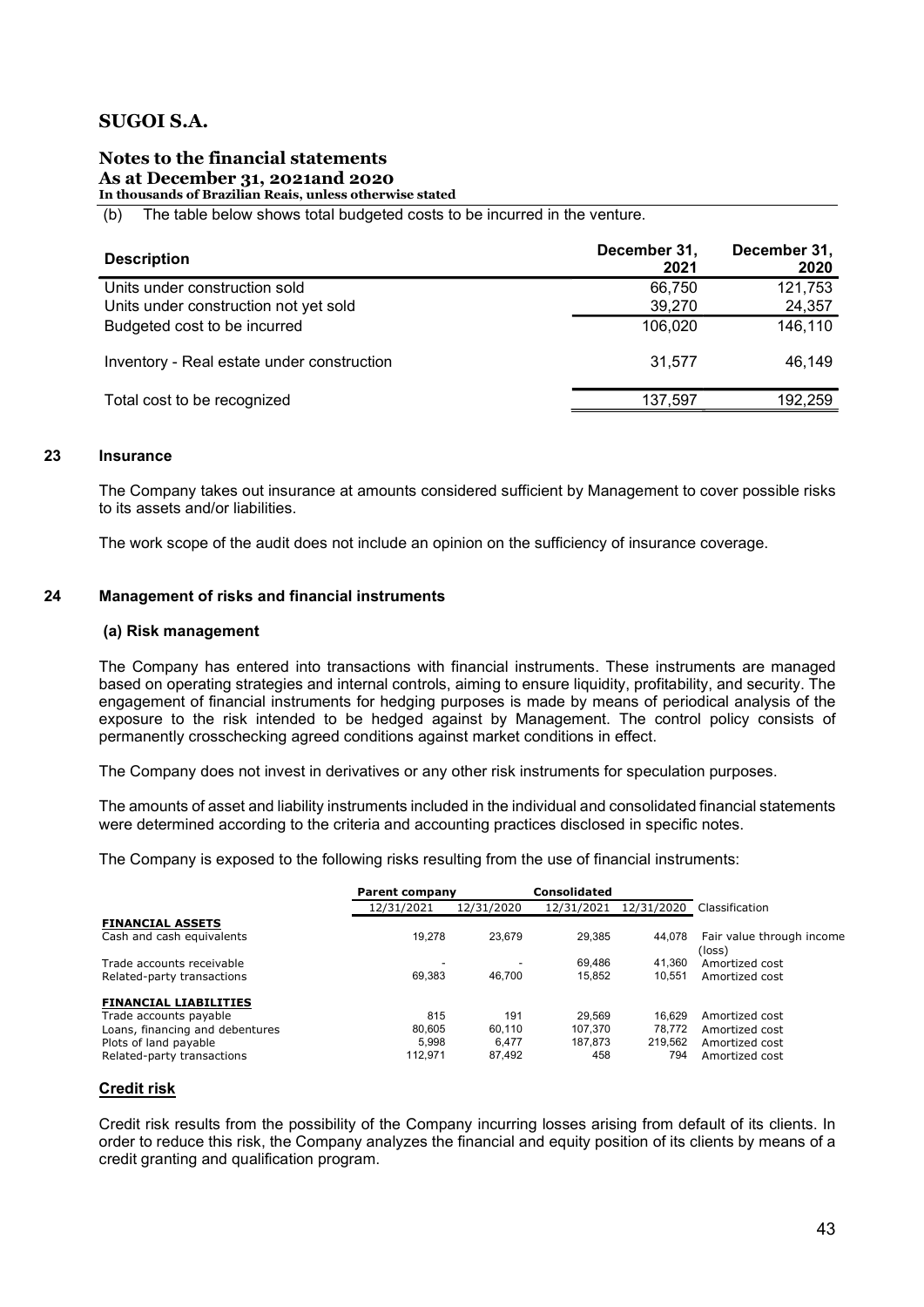#### Notes to the financial statements As at December 31, 2021and 2020 In thousands of Brazilian Reais, unless otherwise stated

 Book value Consolidate d 12/31/2021 12/31/2020 Trade accounts receivable - 4 29,385 44,078

### Interest rate risk

Interest rate risk arises from the possibility of the Company reporting gains from or losses on fluctuations in interest rates charged on its financial assets and liabilities. In order to reduce this risk, the Company has entered into contracts for ballasting financial assets and liabilities with fixed rates.

|                              | Consolidated                    |                       |            |               |               |
|------------------------------|---------------------------------|-----------------------|------------|---------------|---------------|
| Risk increase operation      | Position as<br>at<br>12/31/2020 | <b>Risk</b><br>factor | Scenario I | Scenario<br>Н | Scenario<br>Ш |
|                              |                                 |                       |            |               |               |
| Assets:                      |                                 |                       |            |               |               |
| Cash and cash equivalents    | 29,385                          | <b>CDI</b>            | 11.75%     | 8.81%         | 5.87%         |
| Projected financial revenues |                                 |                       | 3,453      | 2,589         | 1,725         |
| Liabilities:                 |                                 |                       |            |               |               |
| Loans and financing          | 107,370                         | <b>CDI</b>            | 11.75%     | 14.68%        | 17.62%        |
| Projected financial expenses |                                 |                       | 12,616     | 15,762        | 18,919        |

### Market risk

Market risk results from the possibility of fluctuations in market prices of raw materials and inputs used in the process of construction of real estate units. These price fluctuations may cause significant changes in the costs of the Company's inventories. In order to reduce this risk, the Company manages the buffer stocks of these raw materials and inputs.

### Liquidity risk

Liquidity risk results from the possibility of reduction in funds intended to pay debts. Management monitors the continual projections of the Company's liquidity requirements to guarantee that it has sufficient cash to meet its operating needs.

Additionally, the Company has balances of financial investments that can be redeemed at any time to cover possible mismatches between the maturity of its contractual obligations and its cash generation.

### Operating risk

Operating risk is the risk of direct or indirect losses due to a range of causes associated with the Company's proceedings, personnel, technology, infrastructure and external factors, except credit, market and liquidity risks, such as those resulting from statutory and regulatory requirements and generally accepted business standards. Operating risks arise from all the Company's transactions.

The Company's purpose is to manage its operating risk to avoid financial losses and negative effects on its reputation, seeking cost cuts to avoid control procedures that curb initiative and creativity.

Top Management is responsible for developing and implementing controls to address operating risks. This responsibility is supported by the development of general standards for managing operating risks in the following areas: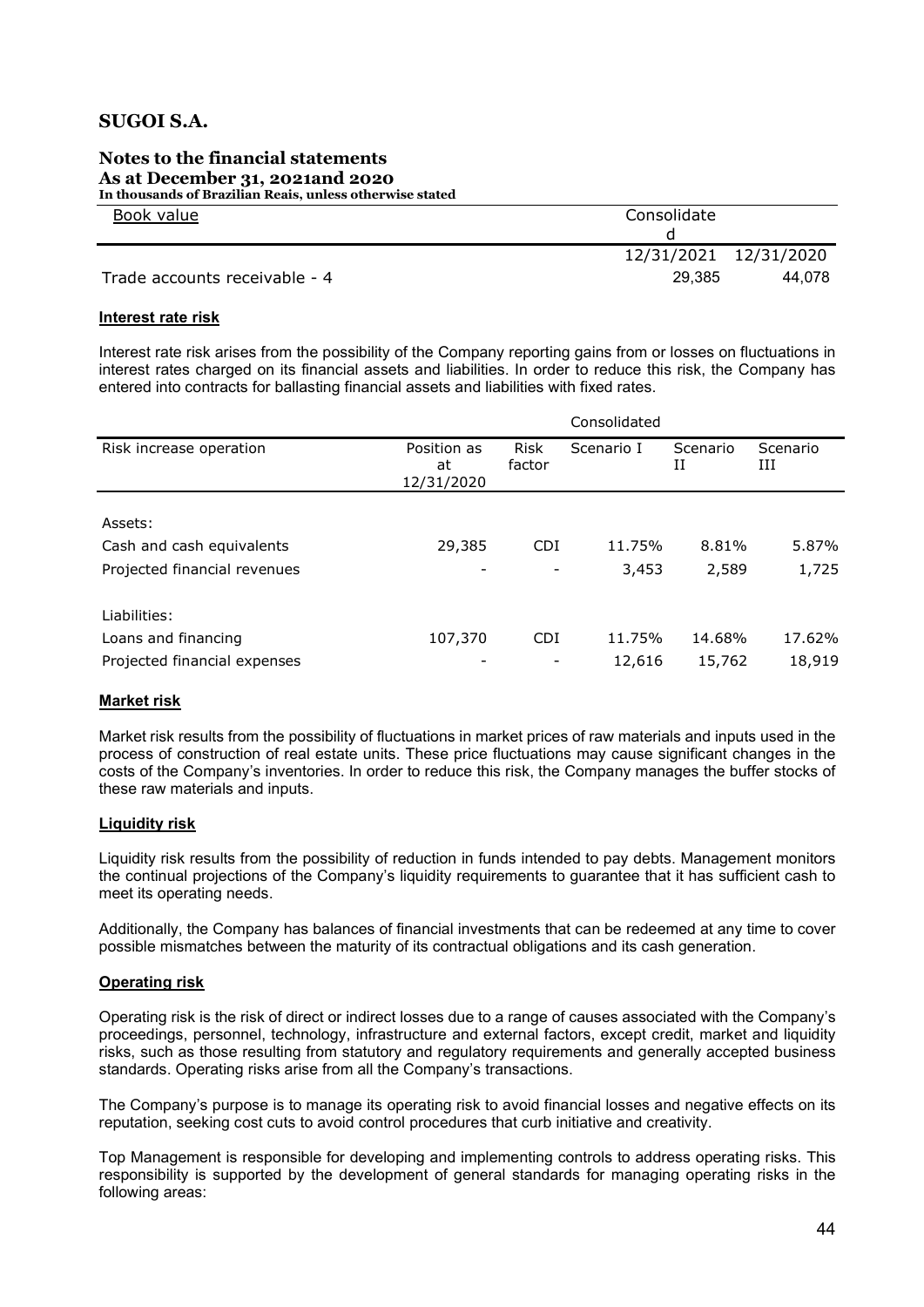### Notes to the financial statements

### As at December 31, 2021and 2020

In thousands of Brazilian Reais, unless otherwise stated

- Requirements for adequate segregation of duties, including independent authorization of operations;
- Requirements for reconciling and monitoring transactions;
- Compliance with regulatory and legal requirements;
- Documentation of controls and procedures;

- Requirements for periodically assessing operating risks and the adequacy of controls and procedures applied to address identified risks;

- Requirements for reporting operating losses and corrective actions proposed;
- Development of contingency plans;
- Professional training and development;
- Ethical and business standards;
- Mitigation of risk, including insurance, when efficient.

### (b) Financial instruments

For disclosure purposes, the fair values of financial assets and liabilities, together with their book values, are presented in the statement of financial position under the captions Cash and cash equivalents, Financial investments, Accounts receivable, Other accounts receivable, Trade accounts payable, Other accounts payable, Loans and financing and Related-party transactions.

|                           |             | Consolidated |            |  |
|---------------------------|-------------|--------------|------------|--|
|                           |             | 12/31/2021   | 12/31/2020 |  |
| Book value                | <b>Note</b> |              |            |  |
| Cash and cash equivalents | 3           | 29,385       | 44,078     |  |
| Accounts receivable       | 4           | 69.486       | 41,360     |  |
| Total                     |             | 98,871       | 85,438     |  |

### (c) Capital management

The Company manages its capital for the purpose of safeguarding the continuity of return to its shareholders and for benefiting other interested parties, in addition to maintaining an ideal capital structure to invest in its growth.

### (d) Derivative financial instruments

The Company does not conduct transactions with derivatives for the purpose of reducing or eliminating risks inherent in its operations.

### 25 Pandemic – Covid-19 – Coronavirus

The Company has adopted measures to mitigate the transmission of the virus at construction sites, points of sale or its head office. It has also increased the frequency of its hygiene practices, with daily audit of controls, flexibility in working hours, and adoption of the remote work regime, meeting the guidelines of the World Health Organization (WHO) and Health Surveillance to preserve the physical and psychological health of its employees, dismissing from work all individuals over 60 years of age.

Operations at construction sites continue, still with immaterial impacts, and the Company believes that, in this sense, there should be no significant interference in the execution of ventures. However, external restrictions, such as public transportation of employees and supply of inputs and raw materials essential for continuity of the work, may have significant impacts, a possibility that cannot be considered and measured at this time.